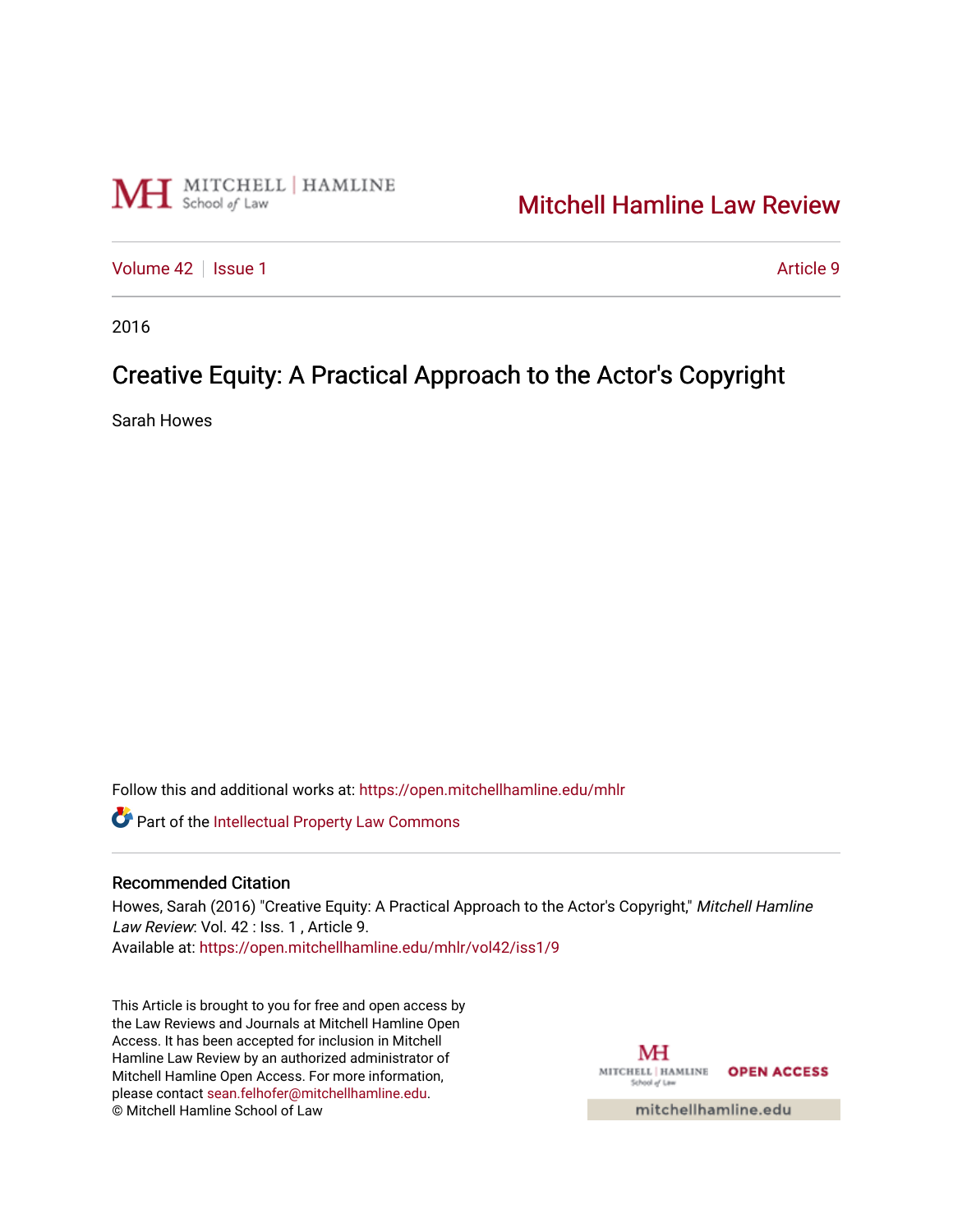# **CREATIVE EQUITY: A PRACTICAL APPROACH TO THE ACTOR'S COPYRIGHT**

# Sarah Howes†

| Н.  | NON-UNION ACTORS ARE FIGHTING THE BATTLE IN                 |    |
|-----|-------------------------------------------------------------|----|
|     |                                                             | 75 |
|     | A. AEA's Current Response to Intellectual Property Is       |    |
|     |                                                             | 76 |
|     | State Publicity Rights May Not Be an Option with<br>В.      |    |
|     |                                                             | 78 |
|     | Actors Granted Authorship over the Characters they<br>C.    |    |
|     | Perform                                                     | 79 |
|     | D. Bad Facts Managed to Make Unexpected Worse Law 80        |    |
| HL. | <b>IMPROVING THE LIFE OF THE COMMON STAGE ACTOR  85</b>     |    |
| IV. |                                                             |    |
|     | A.                                                          |    |
|     | New Technologies Open the Door to More Revenue 89<br>В.     |    |
| V.  |                                                             |    |
|     | A. Fixation Is Old News with the Advent of Recording        |    |
|     |                                                             | 91 |
|     | The Framers Were Not Fully Supportive of a Producer's<br>В. |    |
|     |                                                             | 96 |
|     |                                                             |    |
|     |                                                             |    |

 <sup>†</sup> Sarah A. Howes, JD is a non-union stage actor, Dramatist Guild Associate Member, and co-owner of Cardboard Productions, LLC, a for-profit theater company. She is currently a Legal Fellow at the Copyright Alliance in Washington, D.C. She also sits on the PAHRTS (Performing Arts Human Resources Toolkit Series) advisory committee with the Minnesota Theater Alliance and was the former Legal Programs Manager for Minnesota Lawyers for the Arts at Springboard for the Arts in St. Paul, MN. Much appreciation and credit is owed to: her brother David Howes for introducing her to the magical world of theater; her law school classmates and Dean Mary Pat Byrn for providing many valuable, noncopyrightable comments; and, finally to the many Minnesota theater artists who contributed their wisdom and time to her research. Continue to make art happen! The views expressed are not attributable to the Copyright Alliance, and was written in the author's personal capacity.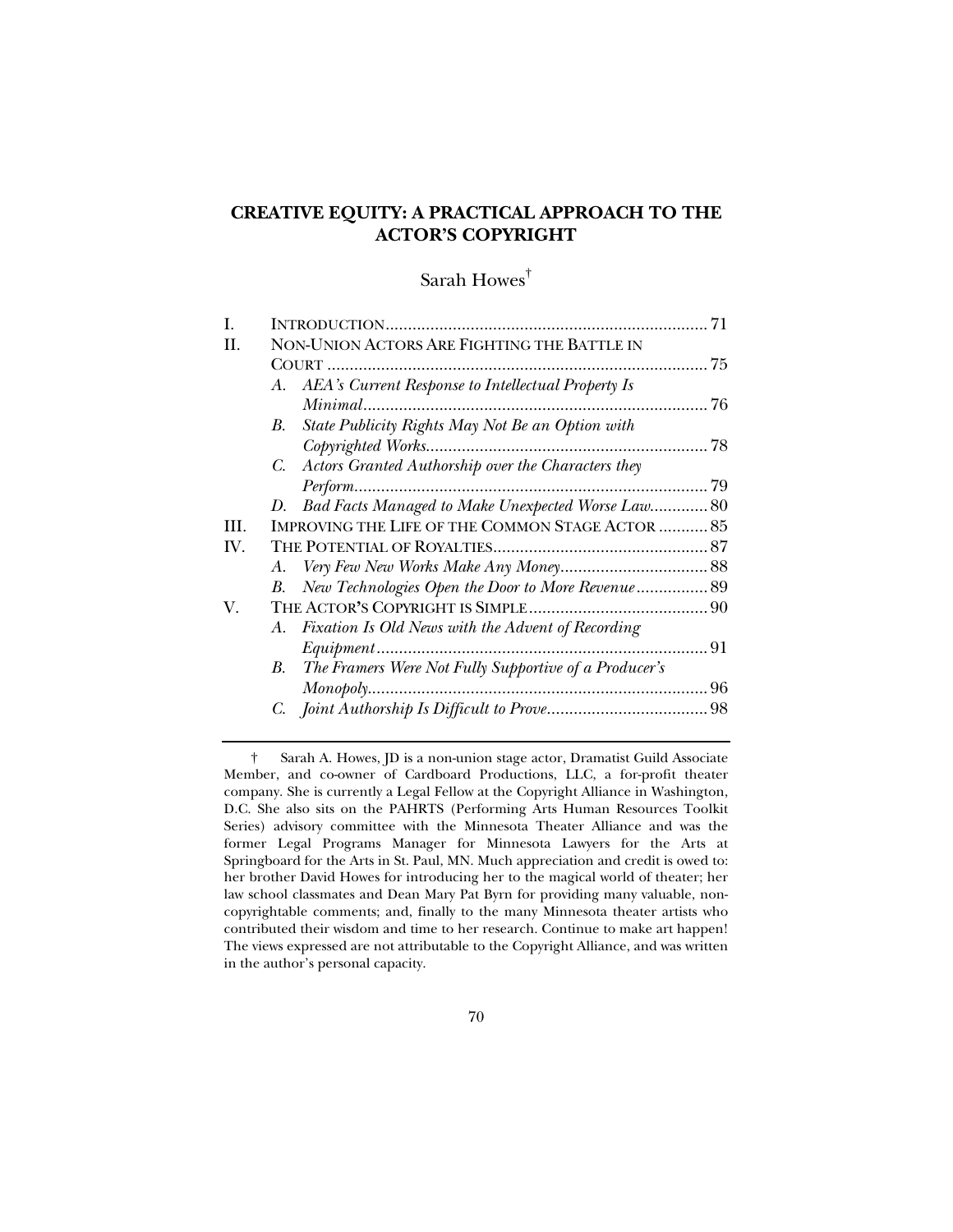#### 2016] CREATIVE EQUITY 71

| D. Beijing Treaty on Audiovisual Performances Treaty and |  |
|----------------------------------------------------------|--|
|                                                          |  |
| PLACE THE ACTOR'S PERFORMANCE INTO EXISTING              |  |
|                                                          |  |
|                                                          |  |
|                                                          |  |

# I. INTRODUCTION

*In its haste to take Internet service providers off the hook for infringement, the* [Garcia] *court . . . rob[bed] performers and other creative talent of rights Congress gave them. I won't be a party to it.*<sup>1</sup>

*– Judge Alex Kozinski* 

If a person sends a minimally creative, original e-mail to a friend, that writing can be registered with the U.S. Copyright Office.<sup>2</sup> Remarkably, the same likely cannot be said for an actor's<sup>3</sup> contribution to a play or movie.<sup>4</sup> In Minneapolis, Actors' Equity Association (AEA)<sup>5</sup> member Nathan Keepers has developed a following for his personalized, spry take on the Jacques Lecoq, improvisational clowning, movement method.<sup>6</sup> Keepers is perhaps

 4. The Ninth Circuit found it persuasive that the U.S. Copyright Office systematically denied actor requests for copyright ownership. *See Garcia III*, 786 F.3d at 741 (majority opinion).

 5. *About Equity*, ACTORS' EQUITY ASS'N, http://www.actorsequity.org /AboutEquity/aboutequityhome.asp (last visited Feb. 4, 2016) ("[F]ounded in 1913, [AEA] is the U.S. labor union that represents more than 50,000 Actors and Stage Managers.").

 6. *See* Camile LeFevre, *The Swan Swims with the Fish: Actor Nathan Keepers Talks About the Art of Movement in One Role to the Next*, MINNPOST (Feb. 6, 2008), http://www.minnpost.com/arts-culture/2008/02/swan-swims-fish-actor-nathan

 <sup>1.</sup> Garcia v. Google (*Garcia III*), Inc., 786 F.3d 733, 749 (9th Cir. 2015) (Kozinski, J., dissenting), *aff'd en banc*, 786 F.3d 733 (9th Cir. 2015).

 <sup>2.</sup> *See* 17 U.S.C. § 102(a) (2012).

 <sup>3.</sup> Below are working definitions of the roles that this paper discusses. "Producers" are persons in charge of a production's business affairs, including hiring the crew, ticket sales, and marketing. "Playwrights" write a play's plot, dialogue, and often the initial stage directions. "Actors" on stage or in film are charged with portraying the playwright's fictional characters. "Directors" make final decisions on most creative decisions in a theatrical production (e.g., deciding where actors stand, approving costumes, and approving set designs). "Choreographers" design and instruct the placement and movement of actors or dances on a stage.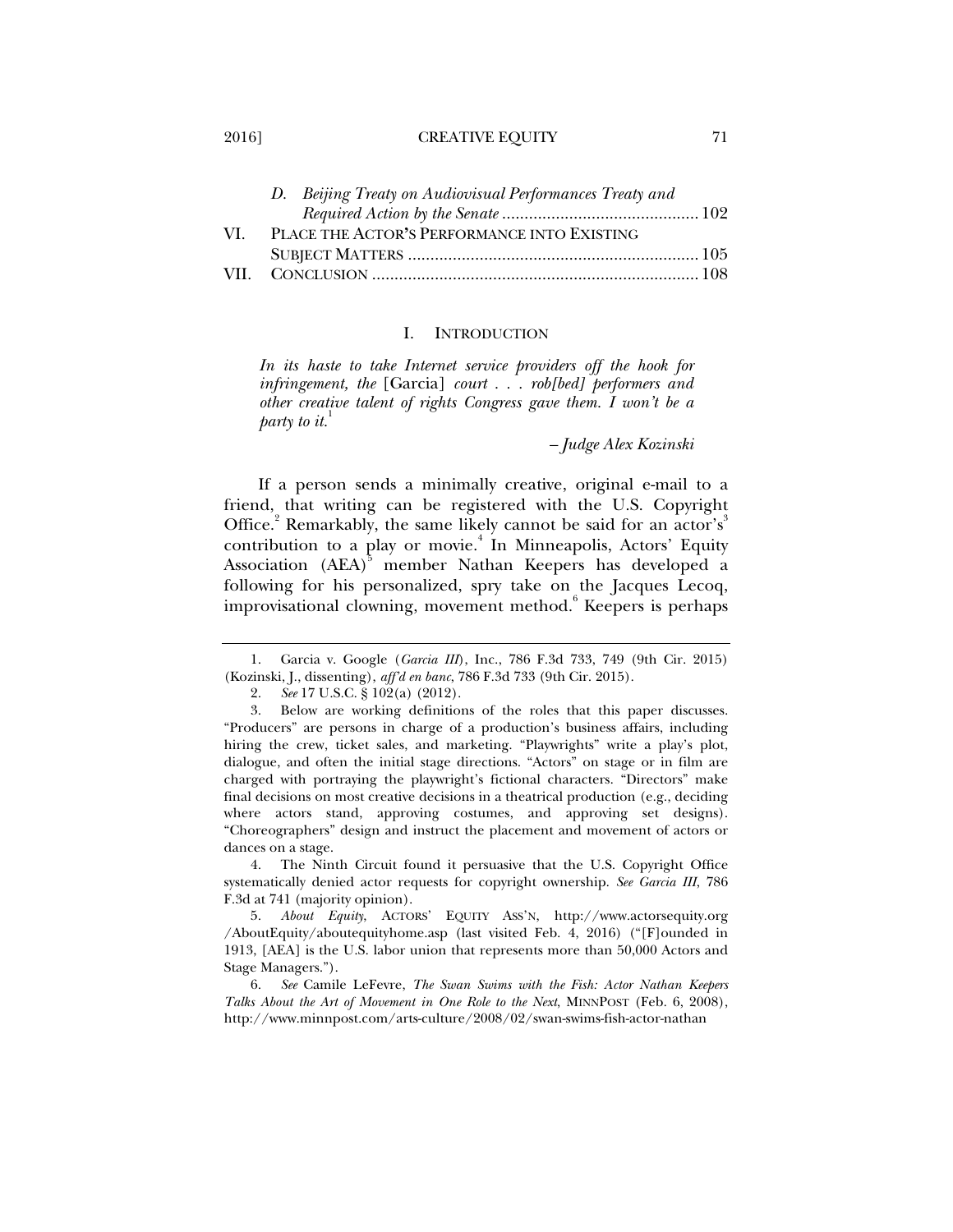best known for playing twenty different characters in the hit oneman show *Fully Committed* at the Jungle Theater.<sup>7</sup> His professional biography includes roles at the Guthrie Theater, the American Repertory Theater, and being an Artistic Associate at the former Tony-winning Theatre de la Jeune Lune, now reimagined as The Moving Company.<sup>8</sup> Due to a recent Ninth Circuit en banc decision that denied a film actor copyright interest to her performance, it is questionable whether mastermind actors like Keepers will ever own the copyright to their performances or their improvisational dialogue.<sup>9</sup> As expressed by British television actor Malcolm Sinclair, "When you act in something and it goes on to be a worldwide success, it is incredibly soul-destroying to know you may have no part in it at all."<sup>10</sup>

In 2015, the Ninth Circuit went beyond the facts of the case and broadly denied the existence of an actor's copyright, suggesting that actors look to state publicity laws for relief.<sup>11</sup> It is true that some states have adopted publicity rights, which mirror the power of an author to copyright, by protecting one's name, image, and likeness in commercial settings.<sup>12</sup> However, if the image

 9. *See Garcia III*, 786 F.3d at 744 (holding that a film actress was unlikely to prove that her performance satisfied copyright's authorship and fixation requirements). *See generally* 17 U.S.C. §§ 106, 204, 504(c)(1) (2012) (stating that a copyright owner is given exclusive control over his or her work and is afforded a bundle of property rights, including the right to copy, to distribute, to create derivative works, to perform, and to publicly display. Property rights can be assigned or licensed individually or in their entirety. If a work is registered with the U.S. Copyright Office and another party infringes that work, the author qualifies for statutory damages and attorney fees).

 10. INT'L FED'N OF ACTORS, A FIA GUIDE TO THE WIPO BEIJING TREATY ON AUDIOVISUAL PERFORMANCES 3 (2014).

11*. See Garcia III*, 786 F.3d at 744; *see also infra* Part II.D (discussing *Garcia*).

 12. *See* 62A AM. JUR. 2D *Privacy* § 17, Westlaw (database last updated Nov. 2015) ("[A]ssociation of one's name, face, or likeness with a business, product, or service creates a tangible and salable product . . . there may be a 'right of publicity' in the value of a person's name or likeness which is a variety of the tort of invasion of privacy.").

<sup>-</sup>keepers-talks-about-art-movement-one-role-next.

 <sup>7.</sup> *See id.*

<sup>8</sup>*. Id.*; *see also* MOVING COMPANY, http://themovingco.org (last visited Feb. 4, 2016) ("Our mission is to create and produce visionary theatre built on the past, grounded in the present and looking to the future. And to unabashedly nourish an atmosphere for bold new productions for audiences locally, nationally and throughout the world."); Theatre de la Jeune Lune, *The Fishtank*, YOUTUBE (Jan. 21, 2009), https://www.youtube.com/watch?v=ovyRJLWjxe0.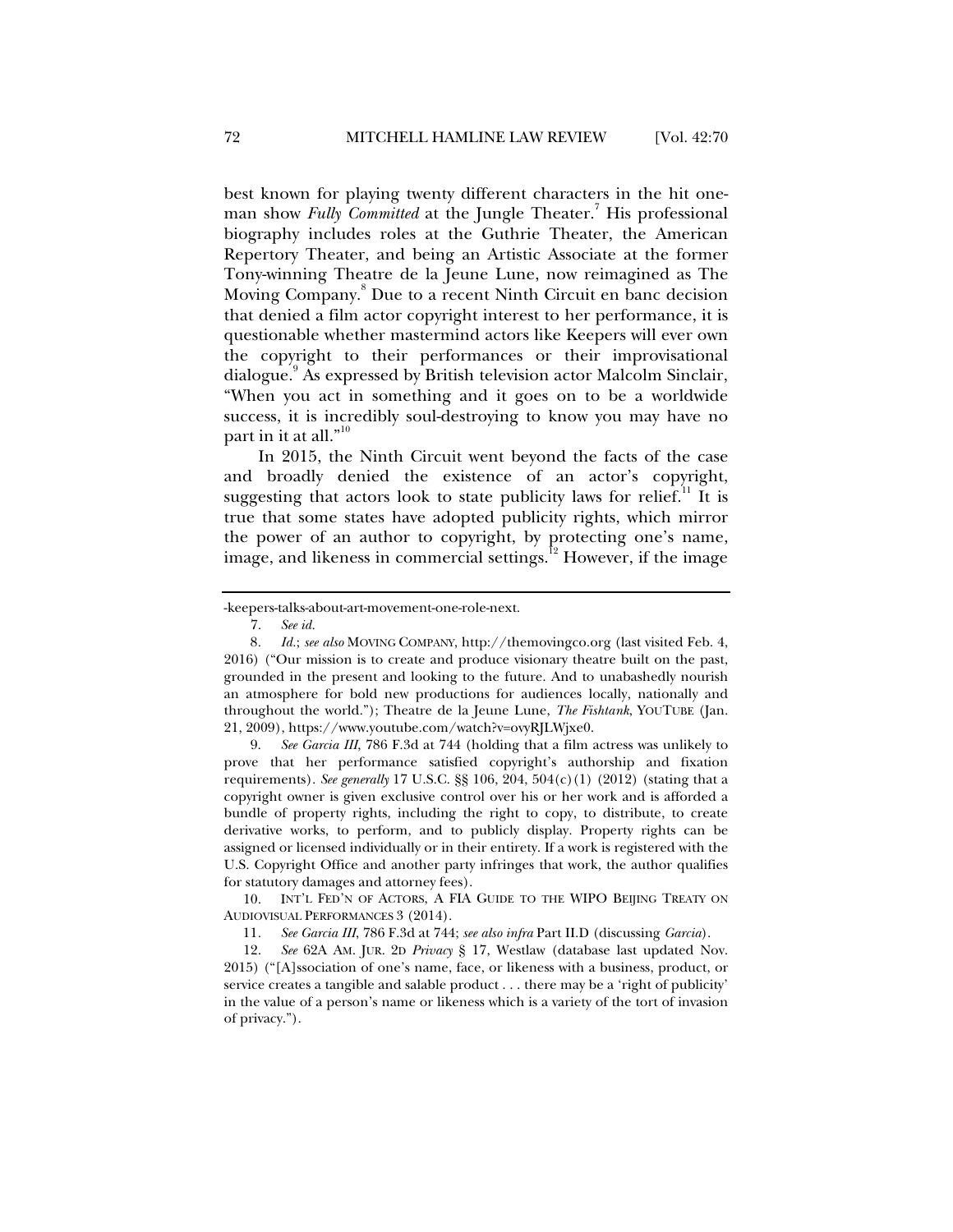is embedded in copyrighted material, federal copyright law preempts access to this cause of action.<sup>13</sup> As a result, actors without copyright ownership are left without a remedy to control unwanted distribution. While authorship would provide more economic security to the acting profession, copyright law is but one piece in the larger puzzle of solving this artist group's gross wage inequality.

In New York, copyright ownership has been a point of contention for theater collaborators.<sup>14</sup> Unlike film or television writers, playwrights typically retain the copyright to their plays.<sup>15</sup> But the person who profits most from a production is usually the producer, not the playwright. It is frankly unheard of to be a fulltime playwright. Playwright and screenwriter Doug Wright shared how little he personally values copyright ownership in light of much higher Hollywood paychecks. For one Hollywood project, he earned "roughly eighty times the fee for [his] most recent play commission."<sup>16</sup> Depending on the agreement, playwrights are generally given only around five to eight percent of the royalty rate, making this copyright battle look like a fight at the food bank over bread.<sup>17</sup> But with American musicals bringing in as much as  $$250$ million, a five percent royalty rate has motivated some directors and choreographers to assert that their contributions are worthy of joint authorship to the script and authorship to the performance.<sup>18</sup> Producers oppose these authorship claims because multiple authors complicate the production process<sup>19</sup> and diminish profits for existing royalty holders.<sup>20</sup> For example, if directors were to own their individual performances, producers might have to ask

 18. *See* Margit Livingston, *Inspiration or Imitation: Copyright Protection for Stage Directions*, 50 B.C. L. REV. 427, 428 n.4 (2009); *see also infra* Part V.C.

 19. *See generally* Aalmuhammed v. Lee, 202 F.3d 1227, 1233 (9th Cir. 1999) ("So many people might qualify as an 'author' if the question were limited to whether they made a substantial contribution that the test would not distinguish one from another.").

20. *See* Livingston, *supra* note 18, at 432 n.35.

 <sup>13.</sup> *See infra* Part II.B.

 <sup>14.</sup> *See* The Dramatist Guild of Am.*, DG Controversies & Their Resolutions*, YOUTUBE (Sept. 9, 2013), https://www.youtube.com/watch?v=aOhekSs0jT8.

<sup>15</sup>*. See* John Weidman, *The Seventh Annual Media and Society Lecture: Protecting the American Playwright*, 72 BROOK. L. REV. 639, 641 (2007).

 <sup>16.</sup> Doug Wright, *Playwrights and Copyright*, 38 COLUM. J.L. & ARTS 301, 302 (2015).

 <sup>17.</sup> *See* David Koesher, *Theater Production Agreements*, DAVID KOESHER, http://www.dklex.com/theatre-production-agreements.html (last visited Feb. 4, 2016).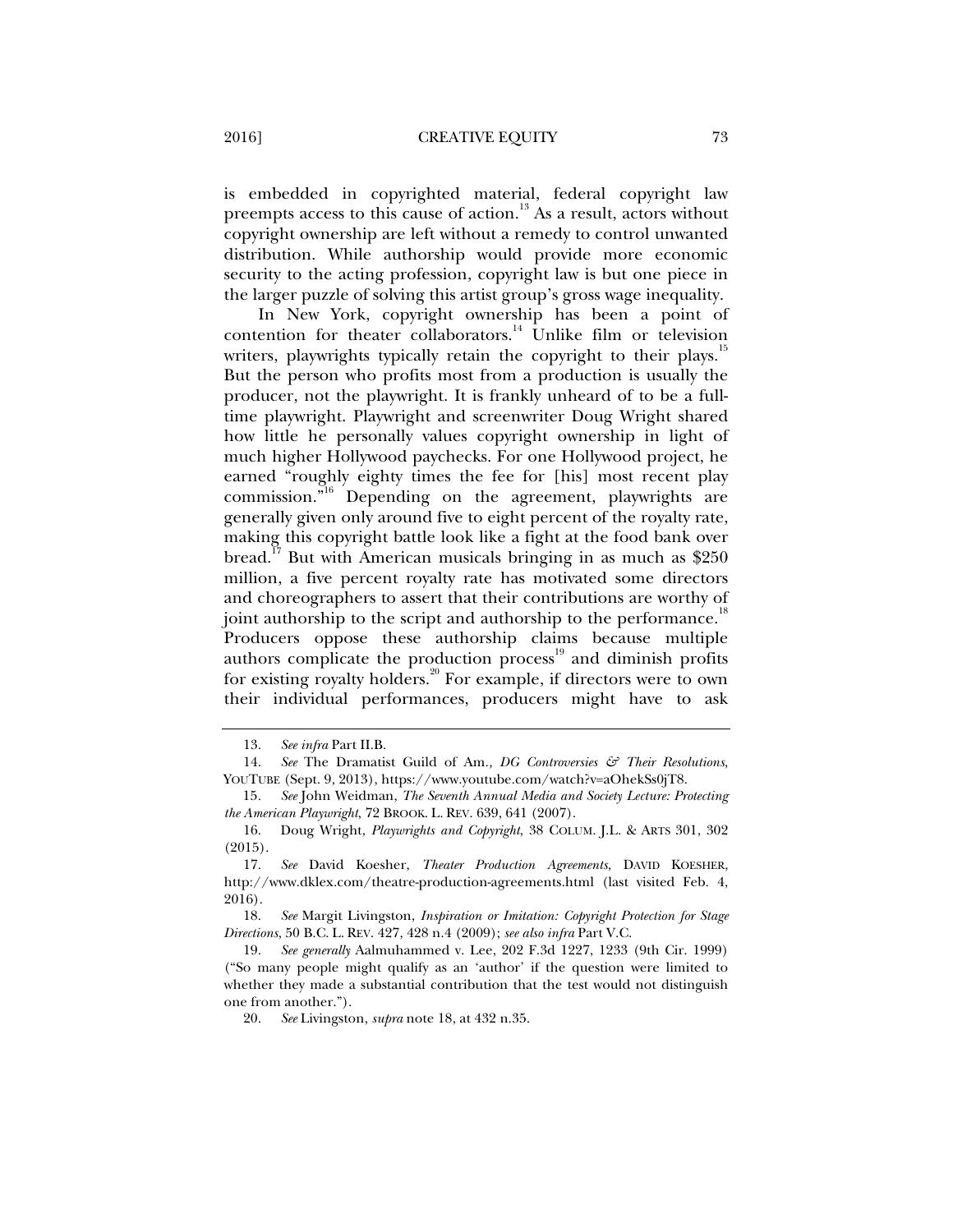permission or negotiate an assignment before streaming a live broadcast of their performance.<sup>21</sup> If a director's contribution was elevated to the level of meriting joint authorship, the playwright would be forced to split both his earnings and control with the director.<sup>22</sup>

Regional theater cities like Minneapolis are the Wild West for theater copyrights in that no one talks about copyright. This is mainly because few new works are even made, and if made, almost none are reproduced to make a future interest truly desirable.<sup>23</sup> But Minneapolis does have theater—lots of it—and with theater comes a sizeable actor workforce. The sparse data available tells us that while Minnesota has fourteen times the national average for per capita revenues for theater companies, it also has an unexplained declining actor workforce.<sup>24</sup>

I propose the recognition of the actor's copyright as but one solution to remedy this problem. The AEA, the stage actor's union, has been silent on copyright ownership, leaving that fight to individual actors.<sup>25</sup> From the actor's perspective, recognizing acting performance as copyrightable material could provide new benefits to the craft of acting, including royalties and the ability to control one's work.<sup>26</sup> As copyright law is an economic tool used to collect royalties, actors and their unions could leverage this property interest as a bargaining chip. $27$  This is particularly paramount since actors are typically not paid much.<sup>28</sup> Even at a big house like

 25. Telephone Interview with Ryan Hastings, Equity Union-AEA Bus. Representative (Jan. 3, 2013).

 <sup>21.</sup> *See* 17 U.S.C. § 106(2), (5) (2012) (adaptation right).

 <sup>22.</sup> *See infra* Part V.C.

 <sup>23.</sup> The author of this article was compensated a modest \$150 for coauthoring a play that ran for several weeks at a Minneapolis theater house, and even enjoyed touring performances.

 <sup>24.</sup> CITY OF MINNEAPOLIS, THE MINNEAPOLIS CREATIVE INDEX 2013: UNDERSTANDING THE SCALE AND IMPACT OF MINNEAPOLIS' CREATIVE SECTOR 8–9 (2013), http://www.ci.minneapolis.mn.us/www/groups/public/@citycoordinator /documents/webcontent/wcms1p-104680.pdf.

 <sup>26.</sup> *See* 17 U.S.C. § 102(a)(3) (2012) (dramatic works).

 <sup>27.</sup> *See* Carrie Ryan Gallia, *To Fix or Not to Fix: Copyright's Fixation Requirement and the Rights of Theatrical Collaborators*, 92 MINN. L. REV. 231, 234–35 (2007) ("[C]opyright . . . served dual purposes: economics, by granting authors the right of publication, and culture, by 'encourag[ing] . . . learning.'" (footnote omitted)).

 <sup>28.</sup> Steve DiPaola, ACTORS' EQUITY ASS'N, 2012-2013 THEATRICAL SEASON REPORT: AN ANALYSIS OF EMPLOYMENT, EARNINGS, MEMBERSHIP AND FINANCE 15 (2013), http://www.actorsequity.org/docs/about/AEA\_Annual\_12-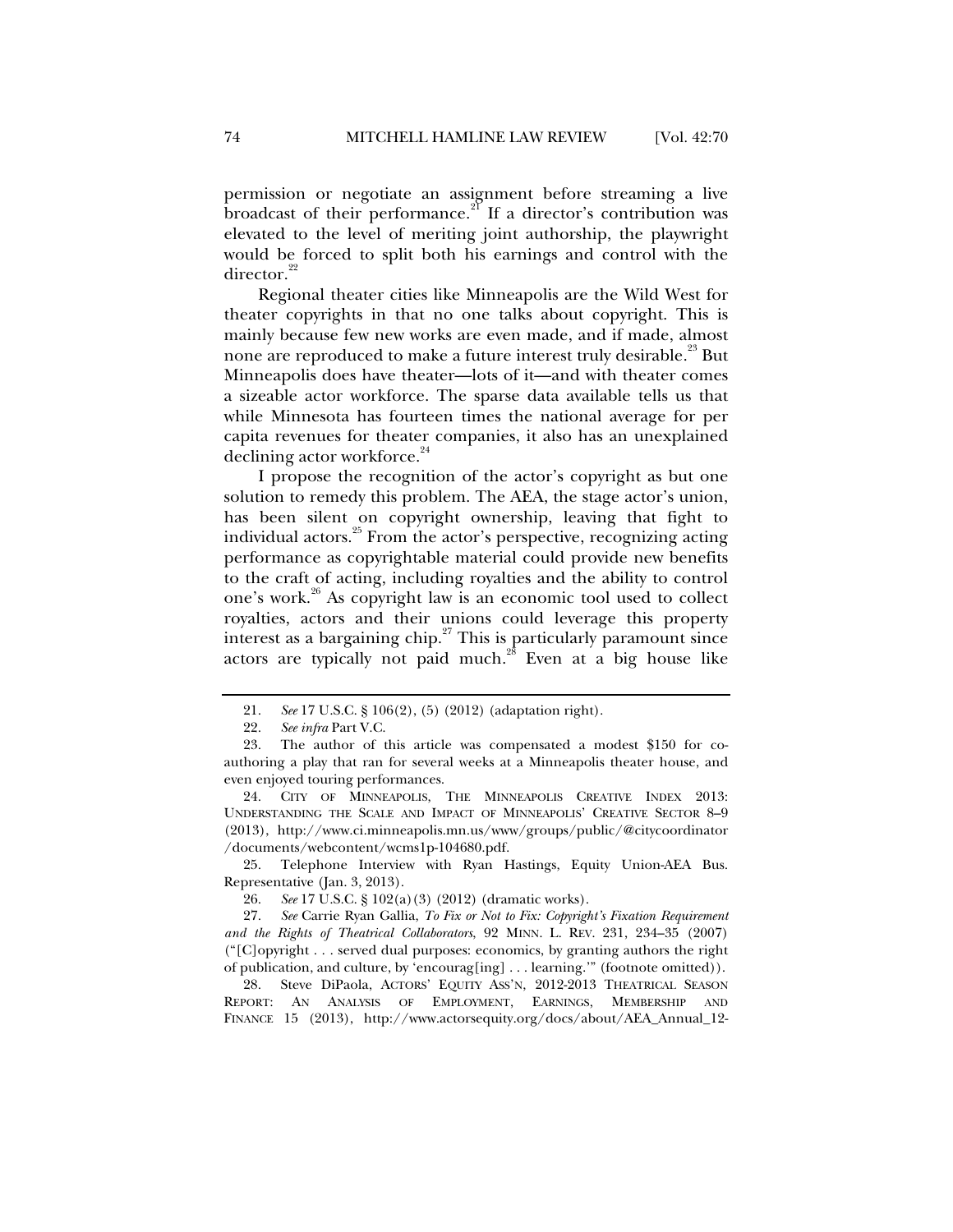Chanhassen Dinner Theater, the largest dinner theater in the nation, a first-rate AEA actor like Keepers is only guaranteed \$696 per week.<sup>29</sup> The status quo is even worse for the many non-union actors who are typically only offered modest stipends, if compensated at all for their contribution. $\frac{30}{10}$  In summary, copyright ownership could open the door to giving actors better pay, more control over their work, and the opportunity to argue for joint authorship.

Part II of this article explains AEA's minimal involvement in advocating for the actor's copyright and provides a summary of case law addressing the copyrightability question.<sup>31</sup> Part III reveals the still-unlivable working conditions of the American stage actor, due mostly to inconsistent, short-lived work.<sup>32</sup> Part IV illustrates the potential for greater profit sharing on Broadway and the larger theater community if live streaming were to become a more common venture. $33$  Part V challenges legal and policy arguments against the actor's copyright, and explains the present state of the Beijing Treaty on Audiovisual Performances.<sup>34</sup> Part VI proposes the work be integrated into the subject matter categories "pantomime and choreographic works," and "dramatic works."

# II. NON-UNION ACTORS ARE FIGHTING THE BATTLE IN COURT

Copyright protection, not explicitly listed in the Copyright Act, materializes either through state<sup>36</sup> or federal common law; or

- 33. *See infra* Part IV.
- 34. *See infra* Part V.
- 35. *See infra* Part VI.

 36. *See, e.g.*, CAL. CIV. CODE § 980 (West, Westlaw through 2015); 3 PAUL GOLDSTEIN, GOLDSTEIN ON COPYRIGHT §§ 17.5.11, 17.36 (3d ed. 2008). While 17

<sup>13.</sup>pdf (reporting for the 2012-2013 season, AEA members earned \$25,000 or less).

 <sup>29.</sup> ACTORS' EQUITY ASS'N, AGREEMENT AND RULES GOVERNING EMPLOYMENT AT CHANHASSEN DINNER THEATER 66 (May 26, 2014), http://www.actorsequity.org /docs/rulebooks/Chanhassen\_Rulebook\_14-18.pdf. Actors and producers are free to negotiate higher weekly salaries, as well as any additional terms of employment.

 <sup>30.</sup> *See generally Classifieds: Paid*, MINNESOTA PLAYLIST, http://www.minnesotaplaylist.com/classified/paid (last visited Feb. 4, 2016) (showing paid classified advertisements for acting jobs commonly note that a modest stipend is available).

 <sup>31.</sup> *See infra* Part II.

 <sup>32.</sup> *See infra* Part III.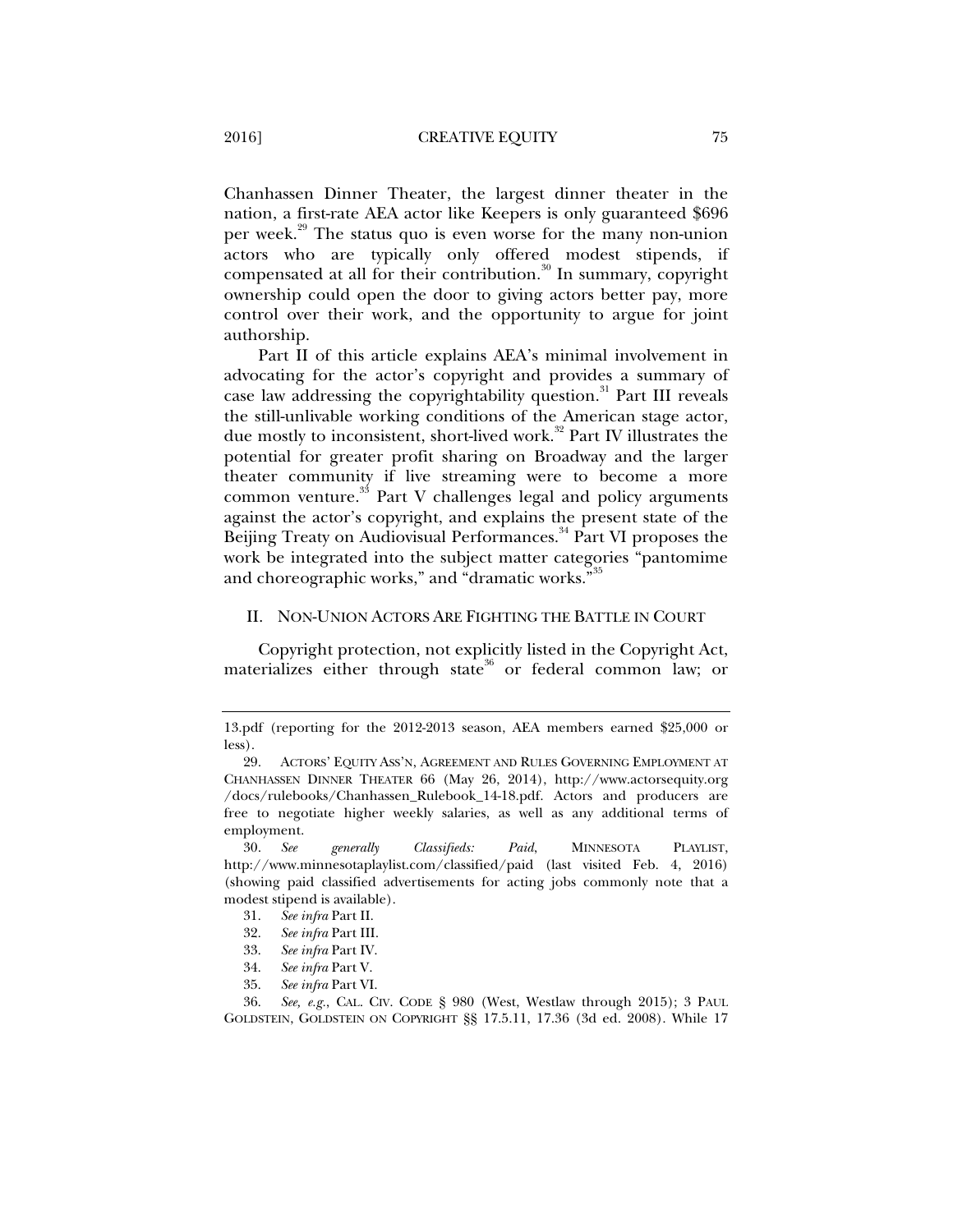copyright-like powers through private contractual agreements.<sup>37</sup> The theater industry is unionized from top to bottom, negotiating most employment contracts through collective bargaining.<sup>38</sup> Apart from making a couple of ownership-like agreements available, AEA has left copyright ownership to the actors to negotiate for themselves.39 Historically, the actor's copyright has gained little traction in state and federal court.<sup> $40$ </sup> But in 2015, a Ninth Circuit en banc panel said actors have no copyright interest in the films they make.<sup>4</sup>

# *A. AEA's Current Response to Intellectual Property Is Minimal*

AEA currently provides the "Mini Contract" and the "Workshop Agreement" to its members involved in new work.<sup>42</sup> The rights included in these agreements resemble some of the property rights afforded to copyright owners without reference to ownership.<sup>43</sup> An actor uses a Mini Contract when he or she commits to a short-term play premiering at a smaller venue.<sup>44</sup> Embedded in the contract is a conversion clause entitling an actor to either additional money or a guaranteed part in a larger, subsequent production.<sup>45</sup>

U.S.C. § 301 permits states to protect works not eligible for federal protection, this body of law differs from state to state, and appears to focus on the protection of pre-1972 sound recordings and unfixed bootlegged copies of live performances. *Id.*

 <sup>37.</sup> Livingston, *supra* note 18, at 432.

 <sup>38.</sup> *Contract Benefits*, ACTORS' EQUITY ASS'N, https://www.actorsequity.org /benefits/contractbenefits.asp (last visited Feb. 4, 2016) ("Through collective bargaining with theatrical employers, Equity establishes basic wages and working conditions . . . .").

 <sup>39.</sup> Telephone Interview with Ryan Hastings, *supra* note 25.

 <sup>40.</sup> *See, e.g.*, Jules Jordan Video, Inc. v. 144942 Can., Inc., 617 F.3d 1146 (9th Cir. 2010); Fleet v. CBS, Inc., 58 Cal. Rptr. 2d 645 (1996).

 <sup>41.</sup> *Garcia III*, 786 F.3d 733, 740–45 (9th Cir. 2015).

 <sup>42.</sup> *See* ACTORS' EQUITY ASS'N, ACTOR'S EQUITY ASSOCIATION WORKSHOP AGREEMENT OVERVIEW 1 (2014) [hereinafter WORKSHOP AGREEMENT OVERVIEW], http://www.actorsequity.org/docs/rulebooks/Workshop\_Overview.pdf; ACTORS' EQUITY ASS'N, ADDITIONAL RULES GOVERNING EMPLOYMENT UNDER THE MINI CONTRACT 1 (2011) [hereinafter RULES GOVERNING MINI CONTRACT], http://www.actorsequity.org/docs/rulebooks/Mini\_Rulebook\_2011.pdf.

 <sup>43.</sup> *See* RULES GOVERNING MINI CONTRACT, *supra* note 42, at 3–4

 <sup>44.</sup> *Id.*

 <sup>45.</sup> *Id.*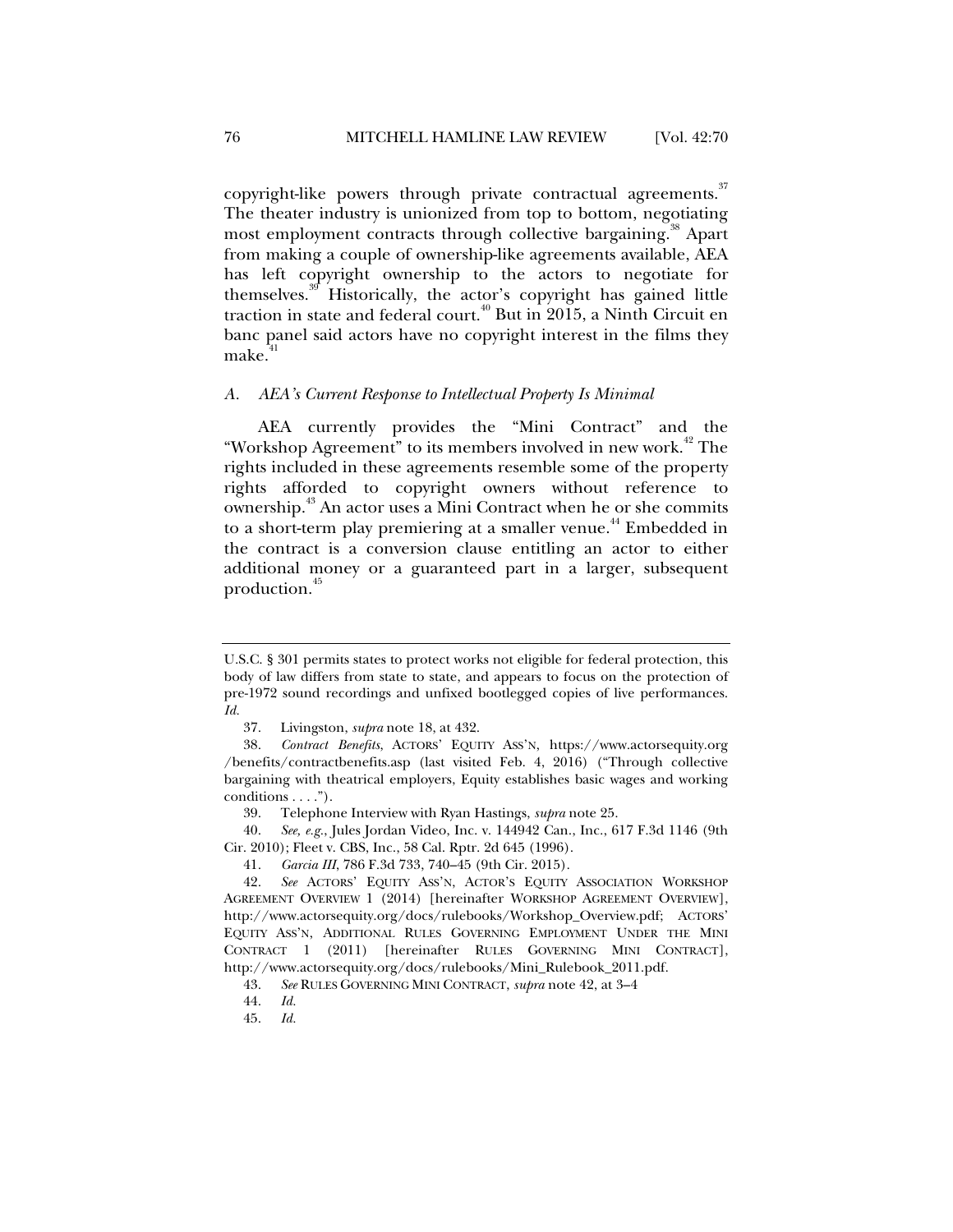## 2016] **CREATIVE EQUITY** 77

A Workshop Agreement defines an author's involvement in the development of a new play.<sup>46</sup> In consideration for the actor's participation, she can "earn a share in the future success of the show."<sup>47</sup> Actors under this agreement are placed inside of a diluted royalty pool and cannot control the work.<sup>48</sup> Most actors perform in small productions without compensation, let alone profit sharing.<sup>49</sup>

To many theater professionals, AEA does not have a great record of providing more to its actors than standard agreements.<sup>50</sup> However, before collective bargaining, actors often received no pay for rehearsals, were forced to provide costumes and transportation, and were pressured into signing illusory contracts.<sup>51</sup> Today, AEA requires that producers classify actors as employees, provide reasonable working conditions, and pay minimum weekly salaries.<sup>52</sup> Alternative avenues to revenue, like actor collective business models, performing in unusual spaces, and the actors' copyright, are not viewed as priorities to the union. $53$  Particularly since copyright law automatically transfers the work of an employee to his employer.<sup>54</sup> Given this result, keeping employee classification might be the better battle for the union. Employees enjoy immediate job securities and benefits, including eligibility for unemployment insurance and workers' compensation.<sup>35</sup> Still, if the

 <sup>46.</sup> E-mail from Leah Cooper, Executive Dir., Theater Alliance, to author (Aug. 16, 2013) (on file with author).

 <sup>47.</sup> WORKSHOP AGREEMENT OVERVIEW, *supra* note 42, at 2.

 <sup>48.</sup> *See infra* Part IV.

 <sup>49.</sup> E-mail from Zaraawar Mistry, Dir., Dreamland Theater, to author (Sept. 16, 2013) ("Most of the people and companies I work with operate in the nonprofit arena, on a relatively small scale, where one's contribution is considered work made for hire, so the question of actor's copyright doesn't really matter anyway.") (on file with author).

 <sup>50.</sup> Telephone Interview with Gülgün Kayim, Dir., Arts, Culture & Creative Economy (Sept. 25, 2013); E-mail from Zaraawar Mistry, *supra* note 49; E-mail from Leah Cooper, s*upra* note 46.

 <sup>51.</sup> ROBERT SIMONSON, PERFORMANCE OF A CENTURY 24–28 (2012) ("Under the 'satisfaction clause,' an actor who failed to please the manager in any way could be dismissed. . . . And, should a play flop out of town, as was frequently the case, companies were sometimes abandoned to find their own way home.").

 <sup>52.</sup> *See* WORKSHOP AGREEMENT OVERVIEW, *supra* note 42, at 1–2.

 <sup>53.</sup> Telephone Interview with Gülgün Kayim, *supra* note 50.

 <sup>54.</sup> *See* 17 U.S.C. § 101 (2012) (work made for hire).

 <sup>55.</sup> *See* Telephone Interview with Ryan Hastings, *supra* note 25 (stating that the AEA does not bargain for intellectual property rights, but strictly requires all production houses to classify actors as employees, and to process W-2s).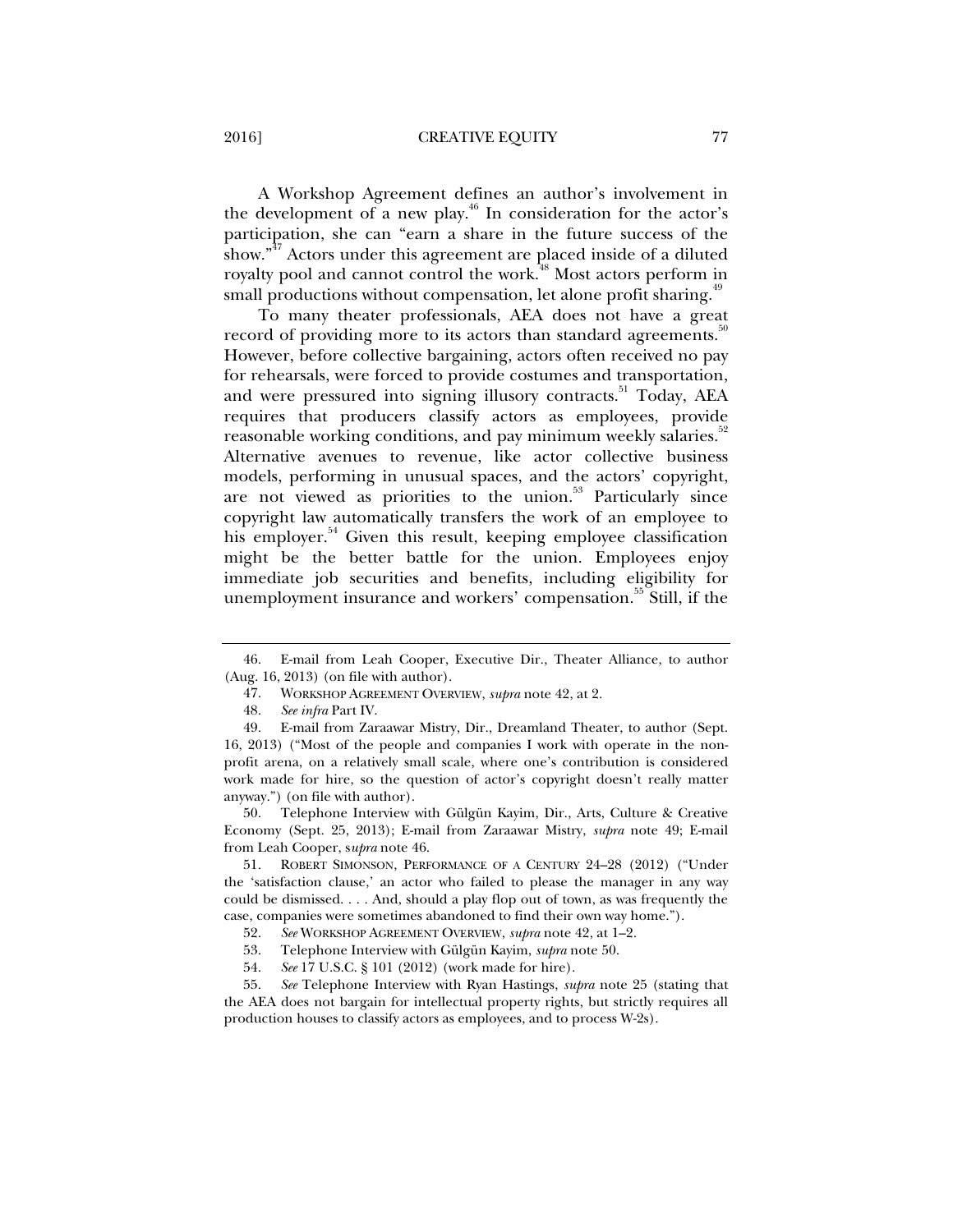courts recognized the actor's copyright, AEA could leverage new rights. Further, as most actors are not members of a union, they typically go without both employee benefits and intellectual property rights.<sup>56</sup>

# *B. State Publicity Rights May Not Be an Option with Copyrighted Works*

Stephen Fleet, a non-union film actor who appeared in *Legend of the White Horse*, later distributed by CBS, brought a publicity rights case questioning the actor's copyright*.* 57 After not being paid, Fleet filed suit in California state court for misappropriation of his name, image, and likeness for commercial gain.<sup>88</sup> Summary judgment was granted in favor of CBS because of federal preemption.59 When images are embedded in a film, the court felt the rights involved are that of copyright, not publicity. $60^{\circ}$  The court noted that because it was suspect as to whether the performance fell within a work made for hire agreement, $61$  the actor would have been more successful in bringing a claim for copyright infringement. $^{62}$  To the court, unlike a model in a photograph, CBS was distributing his dramatic performance, which was "copyrightable."<sup>63</sup>

 <sup>56.</sup> *See generally* Skylark Opera v. Dep't of Emp't and Econ. Dev., No. A13- 2343, 2014 WL 4672360, at \*6 (Minn. Ct. App. Sept. 22, 2014) (determining that the workers hired by the Skylark Opera were independent contractors, but noting that their "decision should not be construed to extent to all persons hired by operas, orchestras, or theaters."). In Minnesota, the future of employee classification for non-union actors is uncertain. *See id.*

 <sup>57.</sup> Fleet v. CBS, Inc., 58 Cal. Rptr. 2d 645, 646–48 (Ct. App. 1996).

 <sup>58.</sup> *Id.*

 <sup>59.</sup> *Id.* at 648.

 <sup>60.</sup> *Id.* at 651–52.

 <sup>61.</sup> *Id.* at 648–50. CBS failed to present any evidence to prove that the actors were neither employees of the production company, nor that they signed explicit work made for hire agreements, as required by law. *Id.* Conversely, as the plaintiffs failed to challenge this component, the court was unable to make a ruling on the matter. *Id.*

 <sup>62.</sup> *Id.* at 651 ("An actor who wishes to protect the use of the image contained in a single, fixed dramatic performance need simply retain the copyright.").

 <sup>63.</sup> *Cf*. Downing v. Abercrombie & Fitch, 265 F.3d 994, 1003–04 (9th Cir. 2001) (citing MELVILLE B. NIMMER & DAVID NIMMER, NIMMER ON COPYRIGHT,  $\S$  1.01(B)(1)(c), at 1–23 (1999) (holding that the model's image in a photograph is owned by the photographer author)).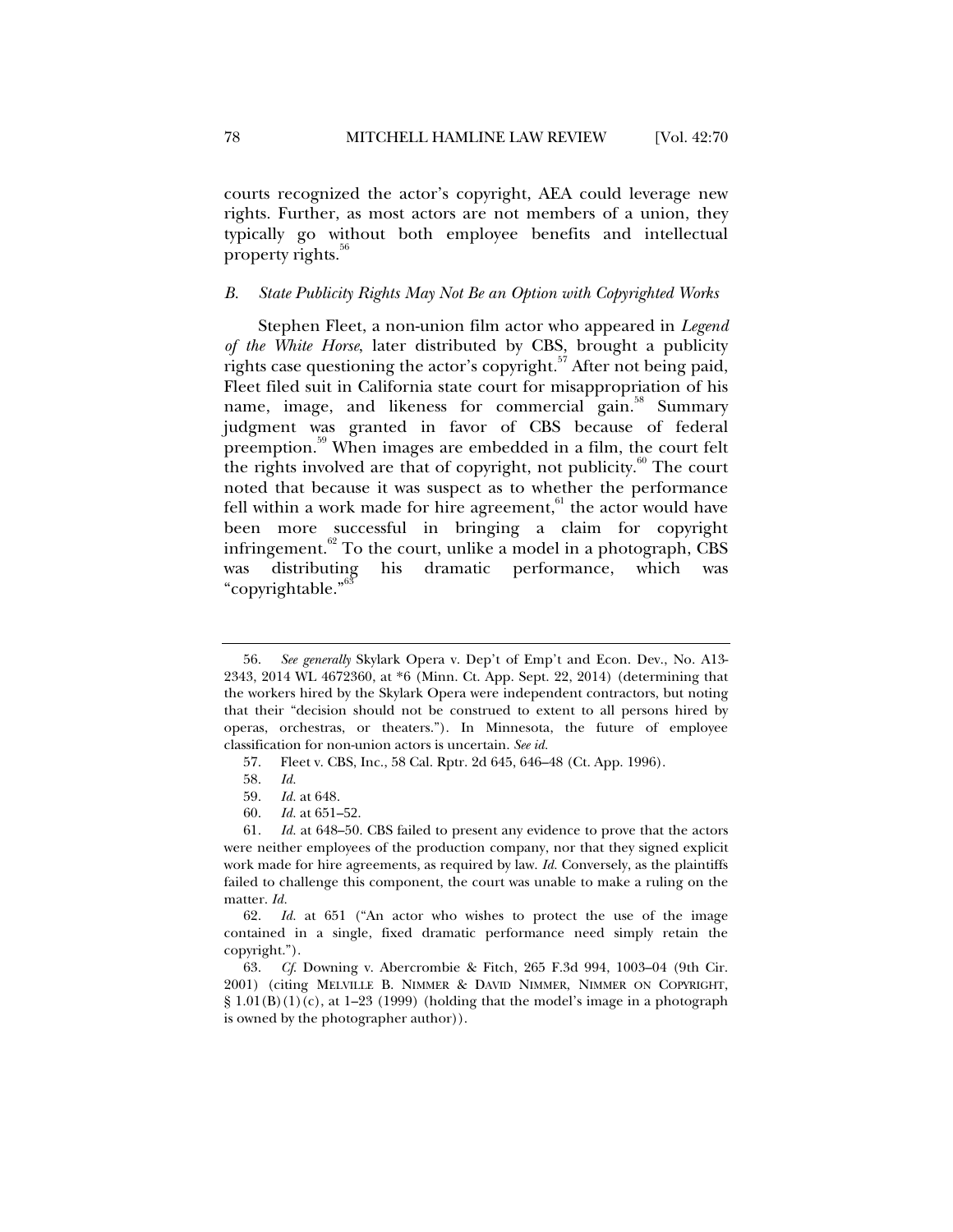2016] CREATIVE EQUITY 79

Four years after *Fleet*, another California state court found in favor of a model that brought a publicity rights claim for the unauthorized distribution of her image. $64$  The court qualified the *Fleet* opinion by holding that when a party is ineligible for copyright protection (e.g., an actor or model), and they are challenging an unauthorized distributor, the claim is not preempted. $65$  While the court questioned the *Fleet* actor's copyright eligibility,<sup>66</sup> it let the prior holding stand, all the while grouping other actors in the same unprotected category as models.<sup>67</sup> The court made no comment as to what made the *Fleet* actor an exception.<sup>68</sup>

Finally, in *Jules Jordan Video*, a pornographic actor-producer appeared in federal court with a publicity rights claim; the court ignored the *Fleet* actor altogether.<sup>69</sup> The court determined preemption should depend on whether the work itself is copyrightable, and should pay no attention to the claimant's individual rights.<sup>70</sup> A publicity rights claim is preempted when it is "equivalent of a claim for infringement of a copyrightable work . . . regardless of what legal rights the defendant might have acquired."<sup>71</sup> As a result, because plays and movies are copyrighted works, actors cannot access publicity rights if their performance containing their name, image, and likeness—is distributed without their authorization. Unfortunately, *Garcia* failed to reconcile this case law when it proposed the actor turn to publicity rights as an alternative cause of action for removing her image from the disputed film.

## *C. Actors Granted Authorship over the Characters they Perform*

The First Circuit went past basic copyrightability and gave actors straight-up character ownership.<sup>72</sup> Actors starring in a

 <sup>64.</sup> KNB Enters. v. Matthews, 78 Cal. Rptr. 2d 713, 721 (Ct. App. 2000).

 <sup>65.</sup> *Id.* at 723 ("We do not believe a [publicity claim] is preempted under *Fleet* where, as here, the defendant has no legal right to publish the copyrighted work.").

 <sup>66.</sup> *Id.* at 722.

 <sup>67.</sup> *Id.* at 723.

 <sup>68.</sup> *Id.* 

 <sup>69.</sup> Jules Jordan Video, Inc. v. 144942 Can., Inc., 617 F.3d 1146, 1154–55 (9th Cir. 2010).

 <sup>70.</sup> *Id. Id.* at 1155.

 <sup>72.</sup> TMTV Corp. v. Pegasus Broad. of San Juan, 490 F. Supp. 2d 228, 230 (D.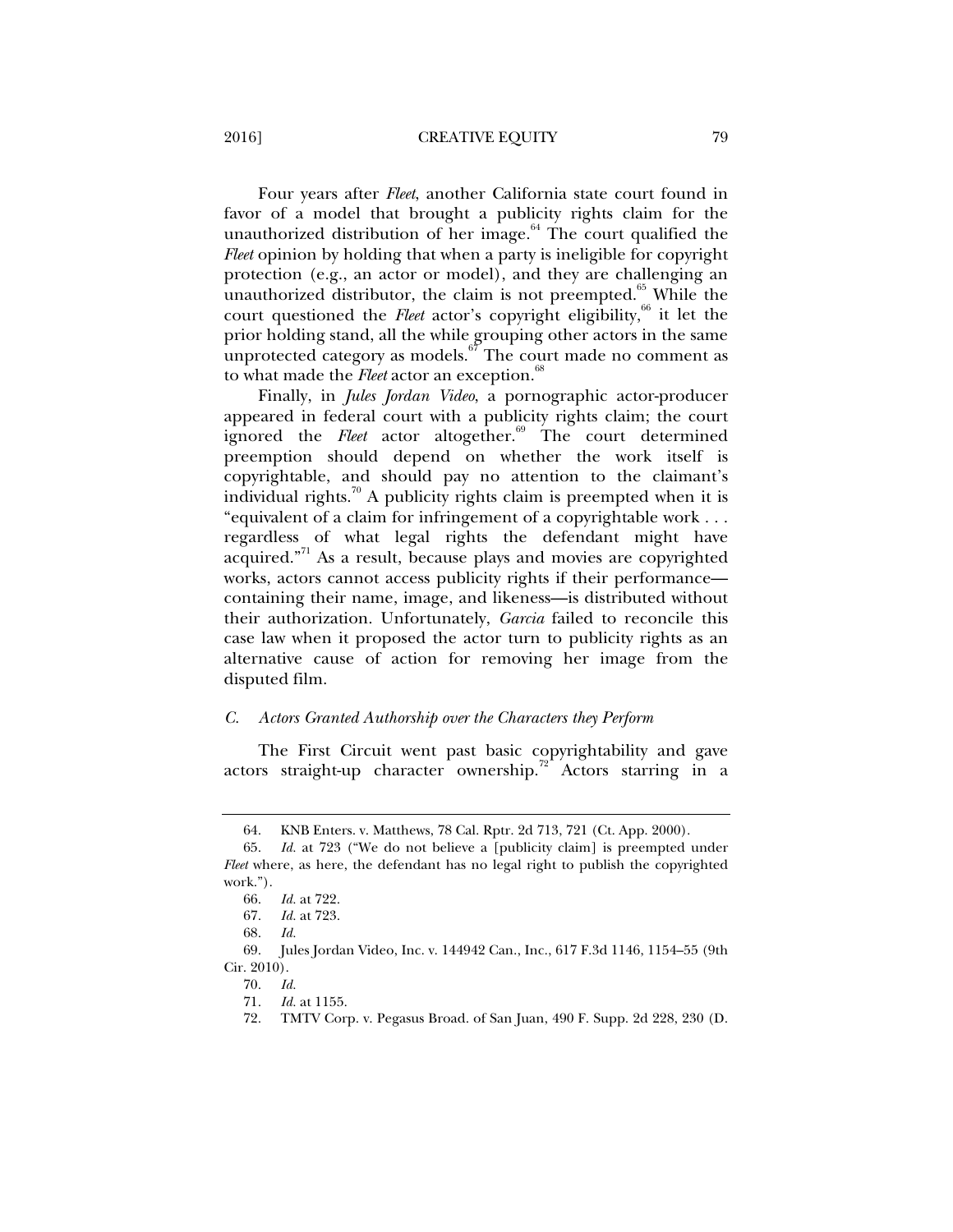Spanish television show brought infringement claims alleging that a different program included substantially similar characters to the ones played by the plaintiff actors.<sup>73</sup> The court applied character case law to the actor's copyright.<sup>74</sup> In short, if James Bond is copyrightable, Sean Connery's portrayal of him should afford Connery authorship. When "characters depicted audio-visually"<sup>75</sup> are "especially distinctive," $6 \text{ they should receive copyright}$ protection.<sup>77</sup> Consistent with *scene à faire*,<sup>78</sup> copyright protection would not be given to stock characters and basic dialogue.<sup> $3$ </sup> This holding fails to address the type of authorship given to the actors; whether it would be a derivative work to the underlying script, or a joint authorship with the screenwriter.<sup>80</sup>

#### *D. Bad Facts Managed to Make Unexpected Worse Law*

The film *Innocence of Muslims*, a controversial YouTube video, forced an unknown, non-union actor at the forefront of national security and freedom of speech.<sup>81</sup> "While answering a casting call

 78. Alexander v. Haley, 460 F. Supp. 40, 45 (S.D.N.Y. 1978) ("[I]ncidents, characters or settings which are as a practical matter indispensable, or at least standard, in the treatment of a given topic.").

79. *TMTV Corp.,* 490 F. Supp. 2d at 236.

 81. *See* Garcia v. Google, Inc. (*Garcia II*), 766 F.3d 929 (9th Cir. 2014), *aff'd en banc*, 786 F.3d 733 (9th Cir. 2015).

P.R. 2007).

 <sup>73.</sup> *Id.*

 <sup>74.</sup> *Id.* at 236 (citing Rice v. Fox Broad. Co., 330 F.3d 1170, 1175 (9th Cir. 2003)); *see, e.g.*, Toho Co. v. William Morrow & Co., 33 F. Supp. 2d 1206, 1215 (C.D. Cal. 1998) (granting copyright protection for "Godzilla"); Metro-Goldwyn-Mayer, Inc., v. Am. Honda Motor Corp., 900 F. Supp. 1287, 1297 (C.D. Cal. 1995) (granting copyright protection for "James Bond"); Burroughs v. Metro-Goldwyn-Mayer, Inc., 519 F. Supp. 388, 391 (S.D.N.Y. 1981) (granting copyright protection for "Tarzan").

 <sup>75.</sup> *TMTV Corp.*, 490 F. Supp. 2d at 236.

 <sup>76.</sup> *Id.* (citing *Rice*, 330 F.3d at 1175).

<sup>77</sup>*. Id.*

 <sup>80.</sup> *TMTV Corp.* does not answer whether the actor becomes a sole author or a joint author over the character. Is he the sole author of a derivative work to the underlying screenplay copyright or a joint author to the entire character? This thesis argues the former; an actor would properly have ownership to only his or her specific collection of audio and visual embodiments. New actors could still reinvent the role, which is particularly important in theater as roles are repeated all over the world. The latter would ignore joint authorship case law as the actor escapes proving intent. *Id.*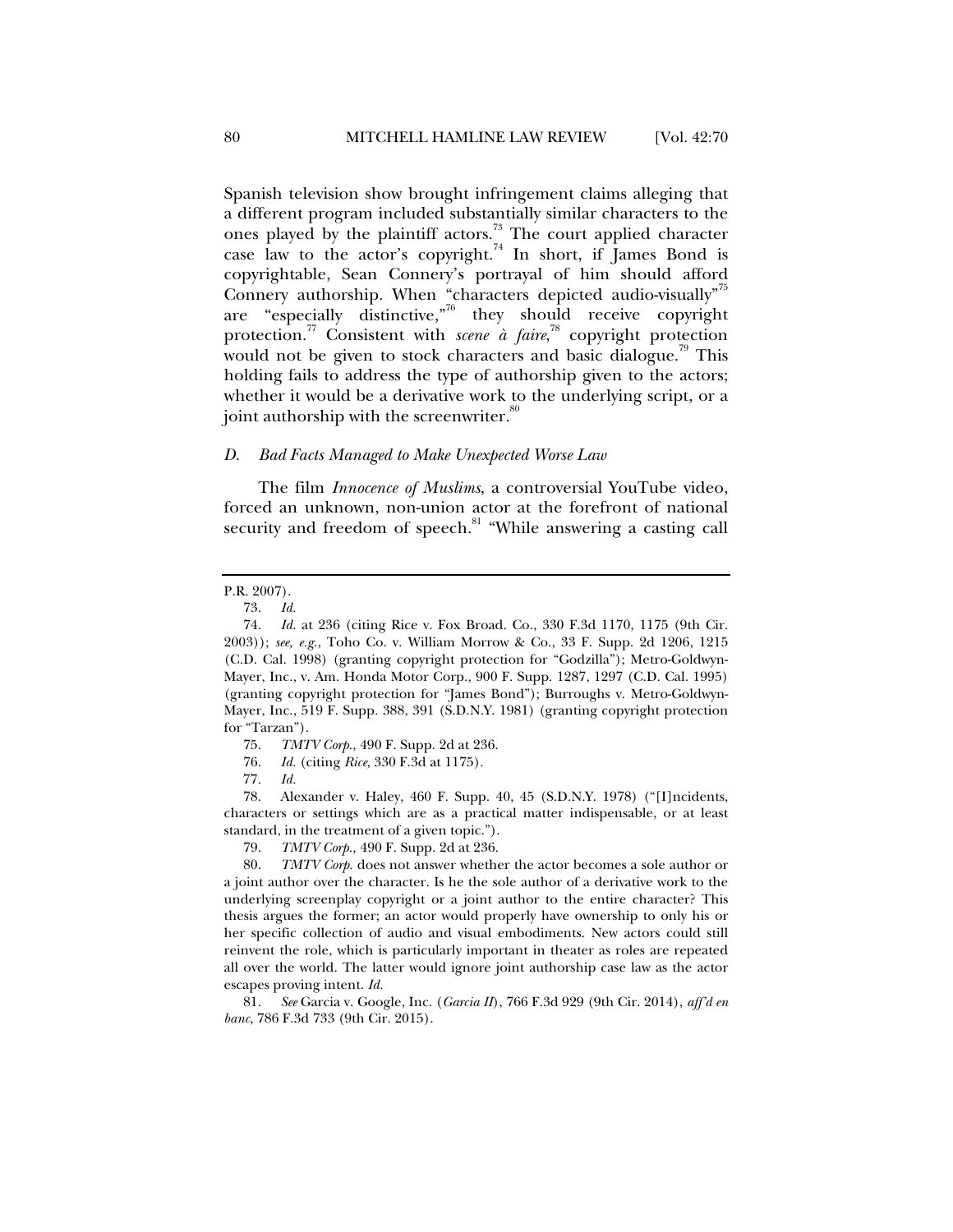for a low-budget amateur film doesn't often lead to stardom, it also rarely turns an aspiring actress into the subject of a fatwa."<sup>82</sup> From this mess of a case, the actor's copyright enjoyed a short life before coming to its end in the Ninth Circuit.<sup>8</sup>

The filmmakers, without the actor's knowledge, colored the Muslim Prophet Muhammad a child molester by altering the dialogue in the actor's thirty-second performance.<sup>84</sup> "[A]fter the film aired on Egyptian television, there were protests that generated worldwide news coverage. An Egyptian cleric issued a fatwa, calling for the killing of everyone involved with the film ....<sup>85</sup> Soon thereafter, the actor and her family began to receive death threats. The actor, who never signed a work made for hire agreement, $86$  requested that Google take down the controversial film by claiming copyright infringement.<sup>87</sup>

The actor did not argue for joint authorship,<sup>88</sup> but rather that she held a derivative copyright in her own performance.<sup>89</sup> The lower court denied her motion for preliminary injunction;<sup>90</sup> it refused to comment on the actor's copyright, and instead found an implied license to distribute her performance.<sup>91</sup> Nothing was said of the unauthorized, controversial modification.<sup>9</sup>

 88. *Id*. at 934 ("*Aalmuhammed* . . . does not . . . 'articulate[] general principles of authorship.'" (alteration in original)). *See generally* Aalmuhammed v. Lee, 202 F.3d 1227, 1233 (9th Cir. 2000) ("Burrow-Giles defines author as the person to whom the work owes its origin and who superintended the whole work, the 'master mind.'").

 89. *Garcia II*, 766 F.3d at 935 ("A screenplay is itself a copyrightable creative work and a film is a derivative work of the screenplay on which it is based. Where, as here, an actor's performance is based on a script, the performance is likewise derivative of the script . . . ." (citations omitted)).

 90. Order Denying Plaintiff Garcia's Motion for Preliminary Injunction, Garcia v. Google, Inc. (*Garcia I*), No. CV 12-08315-MWF (VBKx) (C.D. Cal. Nov. 30, 2012).

91. *Id.* at 3.

 92. *See id.* ("[The plaintiff] created a work at defendant's request and handed it over, intending that defendant copy and distribute it." (citing Effects Assocs. v. Cohen, 908 F.2d 555, 558–59 (9th Cir. 1990))); *Garcia II*, 766 F.3d at 932 (criticizing the lower court for failing to comment on the actor's copyright interest properly, or whether her contribution fell under work made for hire).

 <sup>82.</sup> *Id.* at 932.

 <sup>83.</sup> *Garcia III*, 786 F.3d 733, 733 (9th Cir. 2015).

 <sup>84.</sup> *Id.*

 <sup>85.</sup> *Garcia II*, 766 F.3d at 932.

 <sup>86.</sup> *Id.* at 949 n.5.

 <sup>87.</sup> *Id.* at 932.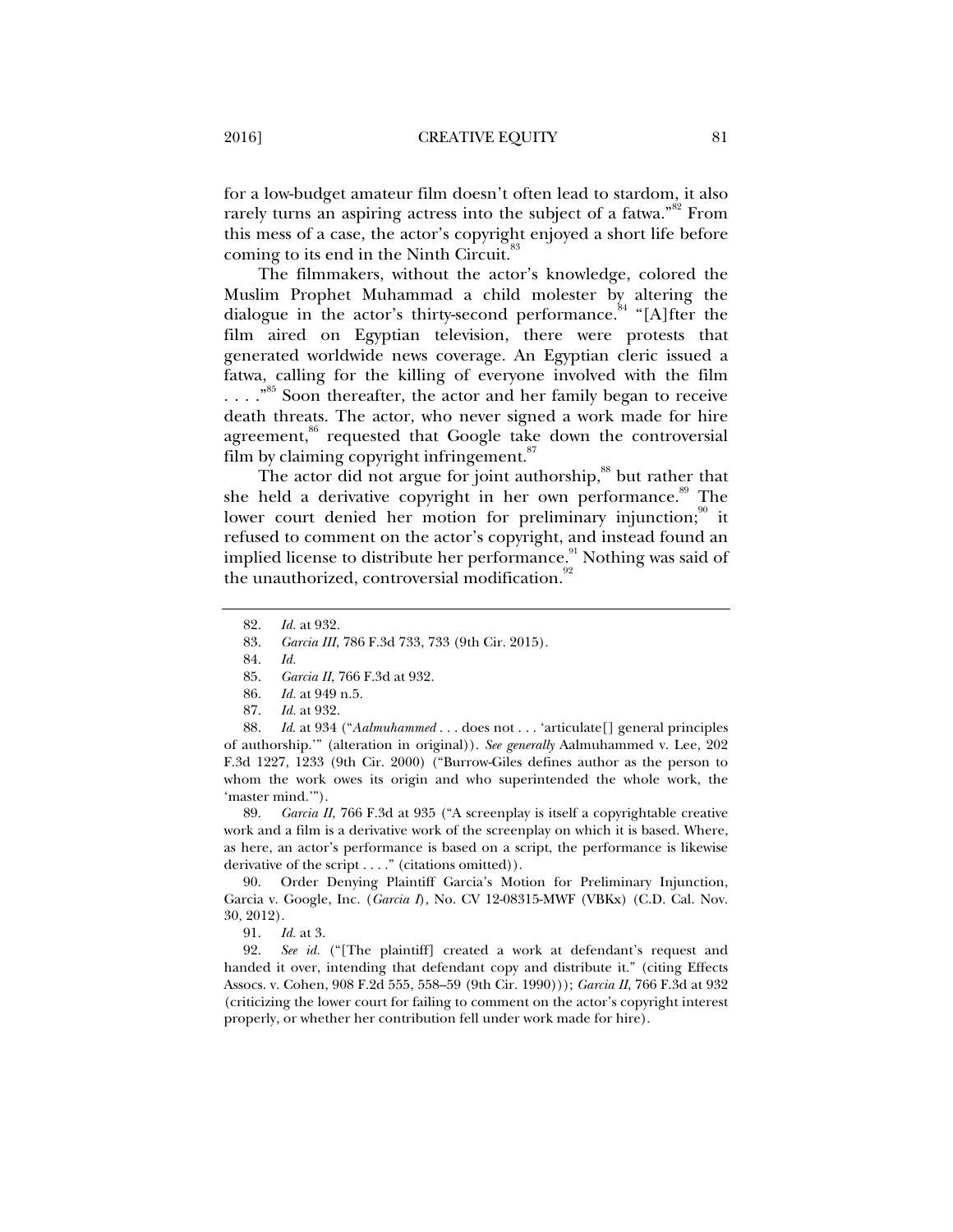The original Ninth Circuit decision reversed;<sup>93</sup> the court found an actor's performance was copyrightable if the *Feist* test<sup>94</sup> was met and the performance was visual. $^{95}$  It rejected any argument that an actor is merely a pawn, tasked with reading lines; if acting was simply reading lines, "every shmuck . . . [would be] an actor because everyone . . . knows how to read."<sup>96</sup> Instead it is a craft; actors must combine "body language, facial expression and reactions to other actors and elements of a scene."97 YouTube was required to take down the video, putting a stop to the distribution of the contested performance.<sup>98</sup> The court saw no reason to deny a non-joint author control over his or her contribution<sup>99</sup>: If filmmakers want to manipulate a performance to the point of exceeding an implied license,<sup>100</sup> they must either get permission, or have actors sign work made for hire agreements ahead of time.

 97. *Id.* (citing CONSTANTIN STANISLAVSKI, AN ACTOR PREPARES 15, 218–19 (Elizabeth Hapgood trans., 1936)).

98. *Id.* at 939–40.

 99. The Ninth Circuit and the Second Circuit were once split as to whether a unified work (like a film) should allow for separate indivisible parts, but the en banc decision resolved this tension. *Compare Garcia II*, 766 F.3d 929, *with* 16 Casa Duse, LLC v. Merkin, No. 12 Civ. 3492(RJS), 2013 WL 5510770, at \*10–11 (S.D.N.Y. Sept. 30, 2013) ("[O]nly the Film receives copyright protection; there is no separate copyright for the film's direction, production, or cinematography . . . . [T]he purpose of work-for-hire agreements is not to consolidate *copyrights* under a single owner, but rather to consolidate *authorship*.")*. See generally* 17 U.S.C. §§ 101–106 (2012) (derivative works).

 100. The court agreed that *Garcia* granted a broad implied license, but the filmmakers went outside the scope of the license by grossly modifying the purpose of the work. *See Garcia II*, 766 F.3d at 937 ("But the license Garcia granted Youssef wasn't so broad as to cover the use of her performance in *any* project. Here, the problem isn't that 'Innocence of Muslims' is not an Arabian adventure movie: It's that the film isn't intended to entertain at all. The film differs so radically from anything Garcia could have imagined when she was cast that it can't possibly be authorized . . . .").

 <sup>93.</sup> *Garcia II*, 766 F.3d at 940.

 <sup>94.</sup> *Id.* at 934 ("An actor's performance, when fixed, is copyrightable if it evinces 'some minimal creativity . . . "no matter how crude, humble, or obvious" it might be.'" (quoting Feist Publ'ns, Inc., v. Rural Tel. Serv. Co., 499 U.S. 340, 345  $(1991))$ .

 <sup>95.</sup> *Id.* Performances are copyrightable whether or not the actor speaks. *Id*. The injunction was amended to only stop the distribution of her five-second performance, not the rest of the film. *Id.*

 <sup>96.</sup> *Id.* (quoting SANFORD MEISNER & DENNIS LONGWELL, SANFORD MEISNER ON ACTING 178 (1987)).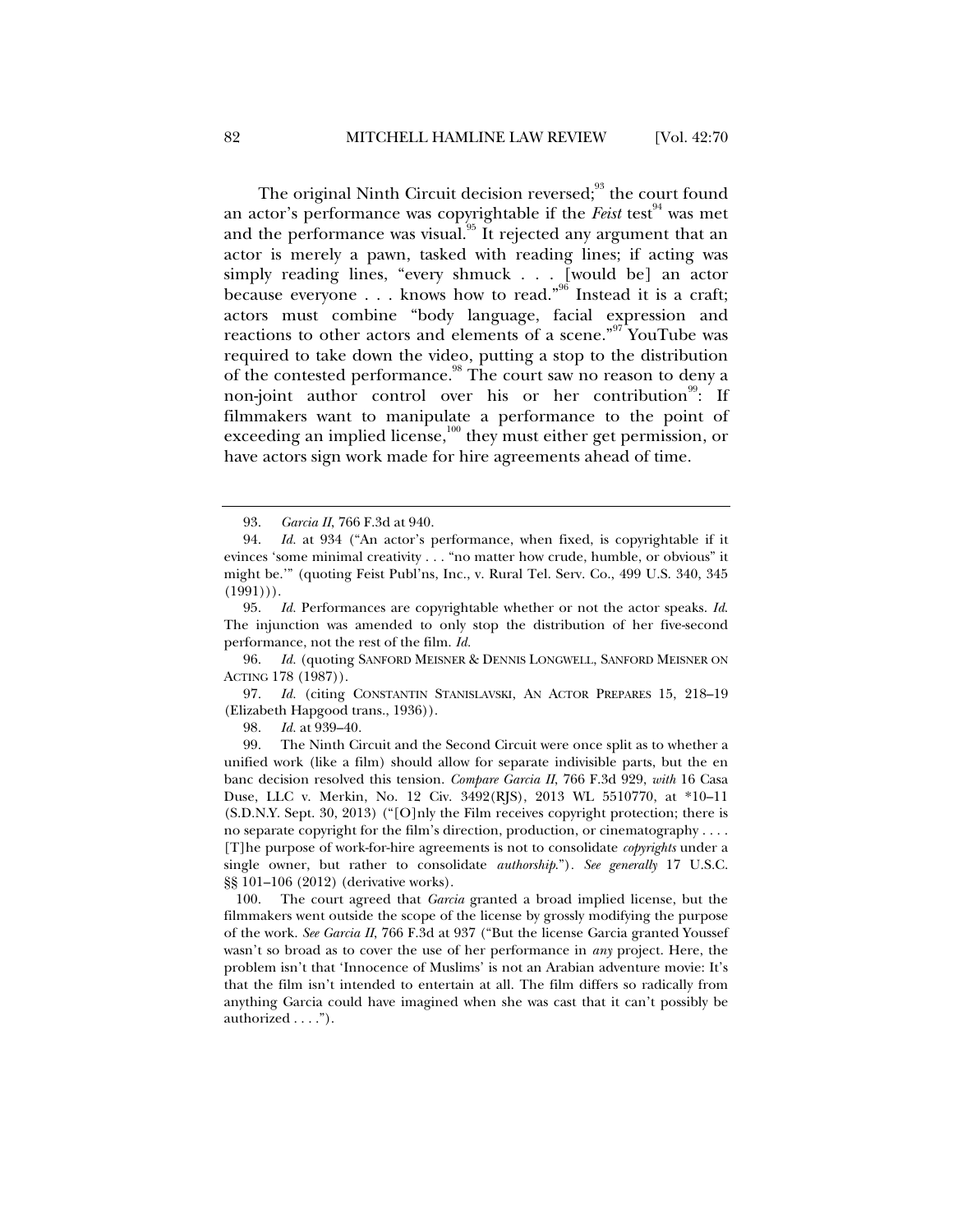Then in April 2015, the Ninth Circuit took everything back, unnecessarily, as pointed out by Judge Paul Watford in his concurrence:

We don't have to craft new rules of copyright law to resolve this appeal  $\dots$ . [M]uch of what the majority says about copyright law may be wrong . . . . Had we chosen to decide narrowly here, we could have affirmed the district court's denial of a preliminary injunction by focusing solely on the irreparable harm prong . . . . [Garcia failed] to show that removing the film from YouTube would likely eliminate (or at least materially reduce) the risk of death posed by issuance of the fatwa.<sup>1</sup>

In its broad rejection of the actor's copyright, the court placed great weight on the fact that the U.S. Copyright Office's "longstanding practices do not allow a copyright claim by an individual actor or actress in his or her performance contained in a motion picture."<sup>102</sup> Further, the court felt that breaking a film into "many little pieces" was just too much, forgetting that copyright law already denies ownership on the ground of de minimis, or stock contributions<sup>103</sup>—both better alternative rationales for denying Garcia authorship. In the court's *Lord of the Rings* "copyright of thousands" example, $104$  the 20,000 extras would not be eligible for authorship because presumably none of the background actors would have made eligible contributions. The court also created a brand new rule for "fixation" that somehow requires the copyright owner to do the actual "fixing,"105 and better yet, that her objection to the manipulation made her *somehow* less involved in the "fixing."<sup>106</sup> This is contrary to the prior viewpoint that a producer

 <sup>101.</sup> *Garcia III*, 786 F.3d 733, 747–48 (9th Cir. 2015) (Watford, J., concurring). The majority claimed it needed to decide the merits of her copyright claim in order to decide whether the law favors Garcia before granting a preliminary injunction (*Winter*'*s* four-factor test). *Id.* at 740 (majority opinion) (citing Winter v. NRDC, 555 U.S. 7, 24 (2008)).

 <sup>102.</sup> *Id.* at 741.

 <sup>103.</sup> *Id.* at 742.

 <sup>104.</sup> *Id.* at 742–43.

 <sup>105.</sup> *Id.* at 741 ("[F]ixation must be done 'by or under the authority of the author.'" (quoting 17 U.S.C. § 101 (2012))).

 <sup>106.</sup> *See* 17 U.S.C. § 101 ("A work is 'fixed' in a tangible medium of expression when its embodiment in a copy or phonorecord, by or under the authority of the author, is sufficiently permanent or stable to permit it to be perceived, reproduced, or otherwise communicated for a period of more than transitory duration.").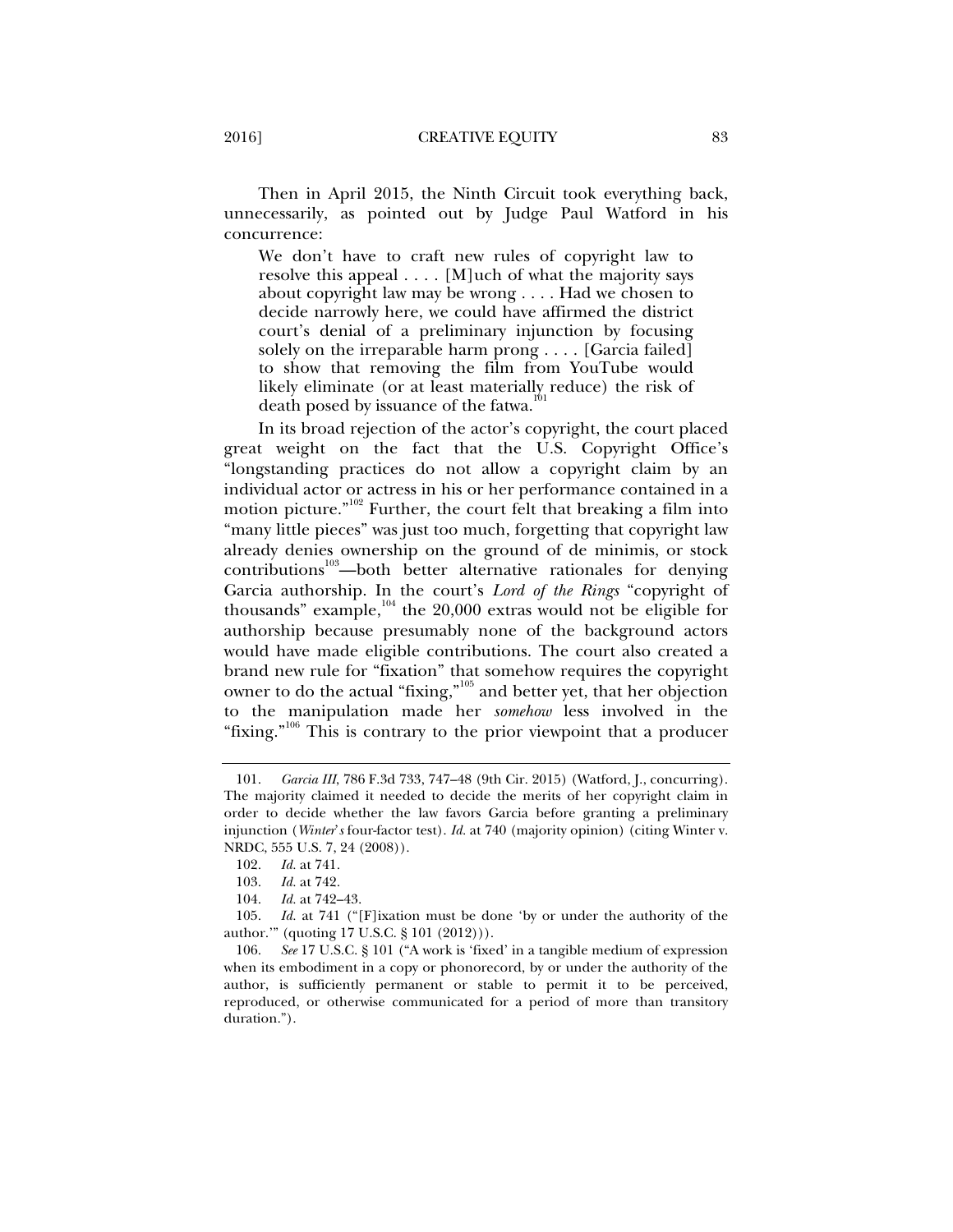(or perhaps even a *director*) owns a film's copyright, since producers are certainly not physically "fixing" a film.107 This analysis bodes well for camerapersons and editors countrywide in their quest for authorship.

Finally, the court discussed how impracticable it is to require independent filmmakers to secure work made for hire agreements and for service providers to respond to DMCA takedown notices.<sup>109</sup> To the first parade of horrible contention, work made for hire in film is established law, as it is one of the enumerated art forms in the Act.<sup>110</sup> To obtain a statutory work made for hire, a hiring party must have an independent contractor sign an agreement; otherwise, the hiring party will get an implied license only.111 But even with such a result, filmmakers would only be on the hook if they somehow go past the scope of the actor's implied license—for example, use Final Cut Pro to have the actor calling Muhammad a child molester.<sup>112</sup> Second, this decision will empower few film actors to actually halt distribution through DMCA takedown notices.

Garcia dealt with a rare life or death scenario.<sup>113</sup> Most actors would see no benefit in halting distribution. After all, actors benefit from exposure and adding to their resumes. What they are after is a better quality of life. Although theater is slowly becoming a more profitable industry,<sup>114</sup> many theater artists remain skeptical that livable wages will come.

 <sup>107.</sup> Aalmuhammed v. Lee, 202 F.3d 1227, 1233 (9th Cir. 2000) ("In a movie this definition, in the absence of a contract to the contrary, would generally limit authorship to someone at the top of the screen credits, sometimes the producer, sometimes the director, possibly the star, or the screenwriter—someone who has artistic control.").

 <sup>108.</sup> *Cf. Garcia II*, 766 F.3d 929, 944–46 (9th Cir. 2000) (Smith, J., dissenting) (presenting a comical discussion on this point of requiring the creator to do the fixing).

 <sup>109.</sup> *Garcia III*, 786 F.3d at 743–47.

 <sup>110.</sup> *See* 17 U.S.C. § 101.

 <sup>111.</sup> *Id.*

 <sup>112.</sup> *See Garcia III*, 786 F.3d at 737 (noting that the producer replaced the plaintiff's lines with, "Is your Mohammed a child molester?").

 <sup>113.</sup> *Id.* at 738.

 <sup>114.</sup> *The Tills Are Alive,* ECONOMIST (May 4, 2013), http://www.economist.com /news/business/21577062-musicals-business-bigger-more-global-and-morefabulous-ever-tills-are-alive/print ("Musicals in America will probably generate \$1.9 billion in revenue this year, according to IBISWorld, a research firm . . . .").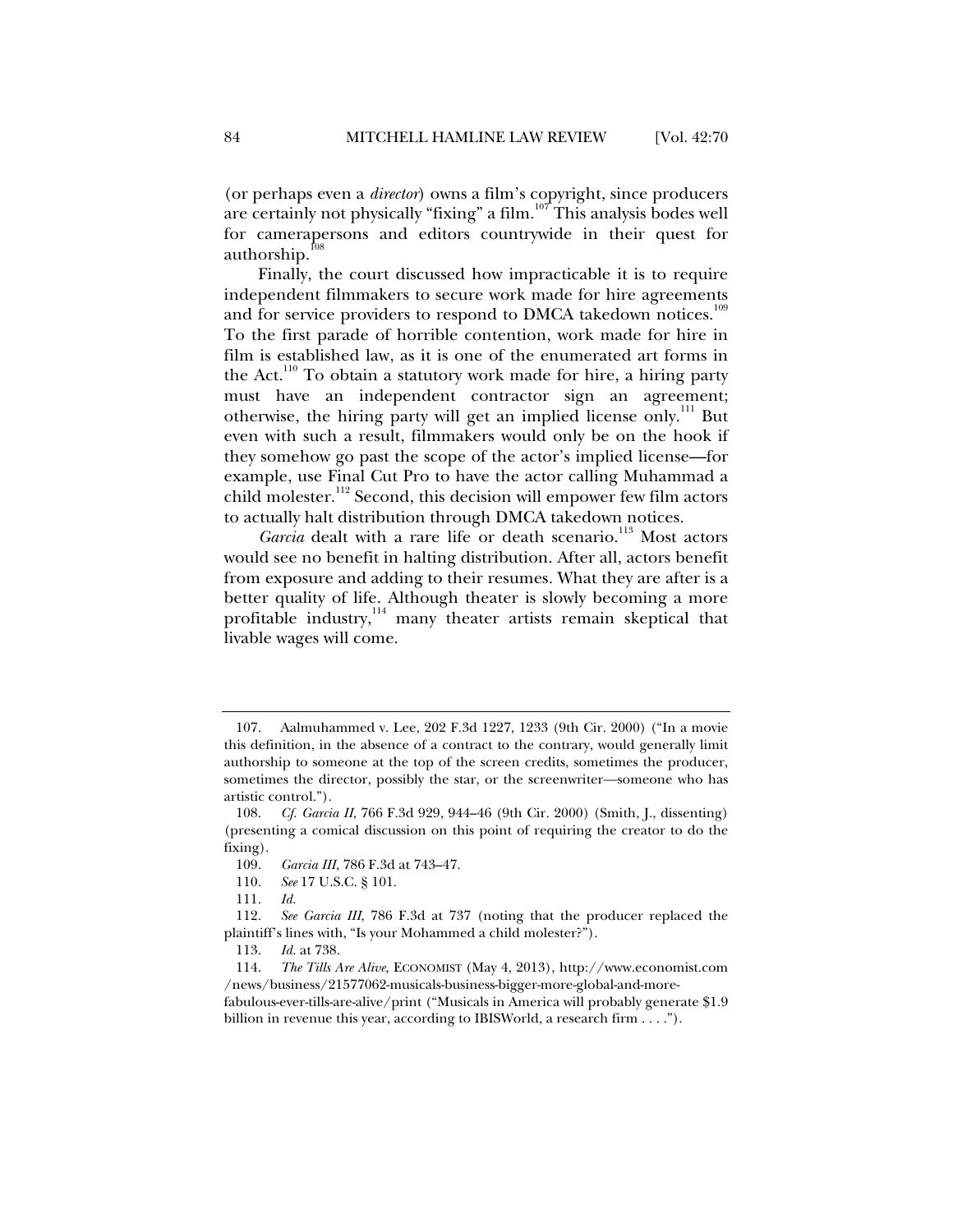#### III. IMPROVING THE LIFE OF THE COMMON STAGE ACTOR

The financial benefits of copyright ownership could assist in improving the stage actor's dreary economic situation. In 2013, the National Endowment for the Arts (NEA) identified actors as having the highest unemployment rate among the entire artist labor force;115 almost thirty-two percent of reported union and non-union actors were unemployed.116 What is most striking is that while actors are more educated than the general labor force, they receive much less pay.<sup>117</sup> Today, the average AEA union member works only seventeen weeks yearly, $^{118}$  and members' median salary is only \$7,382.<sup>119</sup> This figure places AEA actors well below the poverty  $line.$ <sup>120</sup>

 <sup>115.</sup> *The National Endowment for the Arts Announces New Research on Arts Employment*, NAT'L ENDOWMENT FOR ARTS (Mar. 28, 2014), http://arts.gov/news/2014/national-endowment-arts-announces-new-research

<sup>-</sup>arts-employment#sthash.oXEaOtTz.NmmlX2le; *see also* NAT'L ENDOWMENT FOR THE ARTS, ARTISTS IN A YEAR OF RECESSION: IMPACT ON JOBS IN 2008 5–6 (2009) [hereinafter ARTISTS IN YEAR OF RECESSION], http://arts.gov/sites/default /files/97.pdf (stating that performing artists have the highest unemployment rates, with actors having the highest); Telephone Interview with Gülgün Kayim, *supra* note 50 (stating that economic studies on acting and dancing are misleading, as they only take into account actors who report income. The unemployment rate would be much higher if it accounted for all actors participating in the audition circuit).

 <sup>116.</sup> ARTISTS IN YEAR OF RECESSION, *supra* note 115, at 10.

 <sup>117.</sup> *See* NAT'L ENDOWMENT FOR THE ARTS, ARTISTS IN THE WORKFORCE 1990– 2005, at 23 (2008) [hereinafter ARTISTS IN WORKFORCE], http://arts.gov/sites/default/files/ArtistsInWorkforce.pdf ("Almost 60 percent of actors have completed college—more than double the rate of the labor force as a whole—but their median income (\$23,400) is below the \$30,100 median for the total labor force."); *see also* Teresa Erying, *Actors and Money*, AM. THEATRE, Jan. 2008, at 6, 2008 WLNR 1546547 (stating that educational debt for actors is a huge problem, causing young actors to ditch their dreams of being on the stage, and instead "head straight for pilot season . . . .").

 <sup>118.</sup> STEVEN DIPAOLA, 2010–2011 THEATRICAL SEASON REPORT: AN ANALYSIS OF EMPLOYMENT, EARNINGS, MEMBERSHIP, AND FINANCE 4 tbl.1 (2011), http:// www.actorsequity.org/docs/about/AEA\_Annual\_2010-11.pdf.

<sup>119</sup>*. Id.* at 5 tbl. 2.

 <sup>120.</sup> *2015 Poverty Guidelines,* U.S. DEP'T OF HEALTH & HUMAN SERVS., http://aspe.hhs.gov/2015-poverty-guidelines (last updated Sept. 3, 2015) (stating that the U.S. federal poverty line for a single-person household is \$11,770); *see Contract Benefits*, *supra* note 38 (stating that AEA members often have guaranteed minimum salaries as part of their contracts. For example, an actor working at a small professional theater can make anywhere from \$215 to \$626 per week).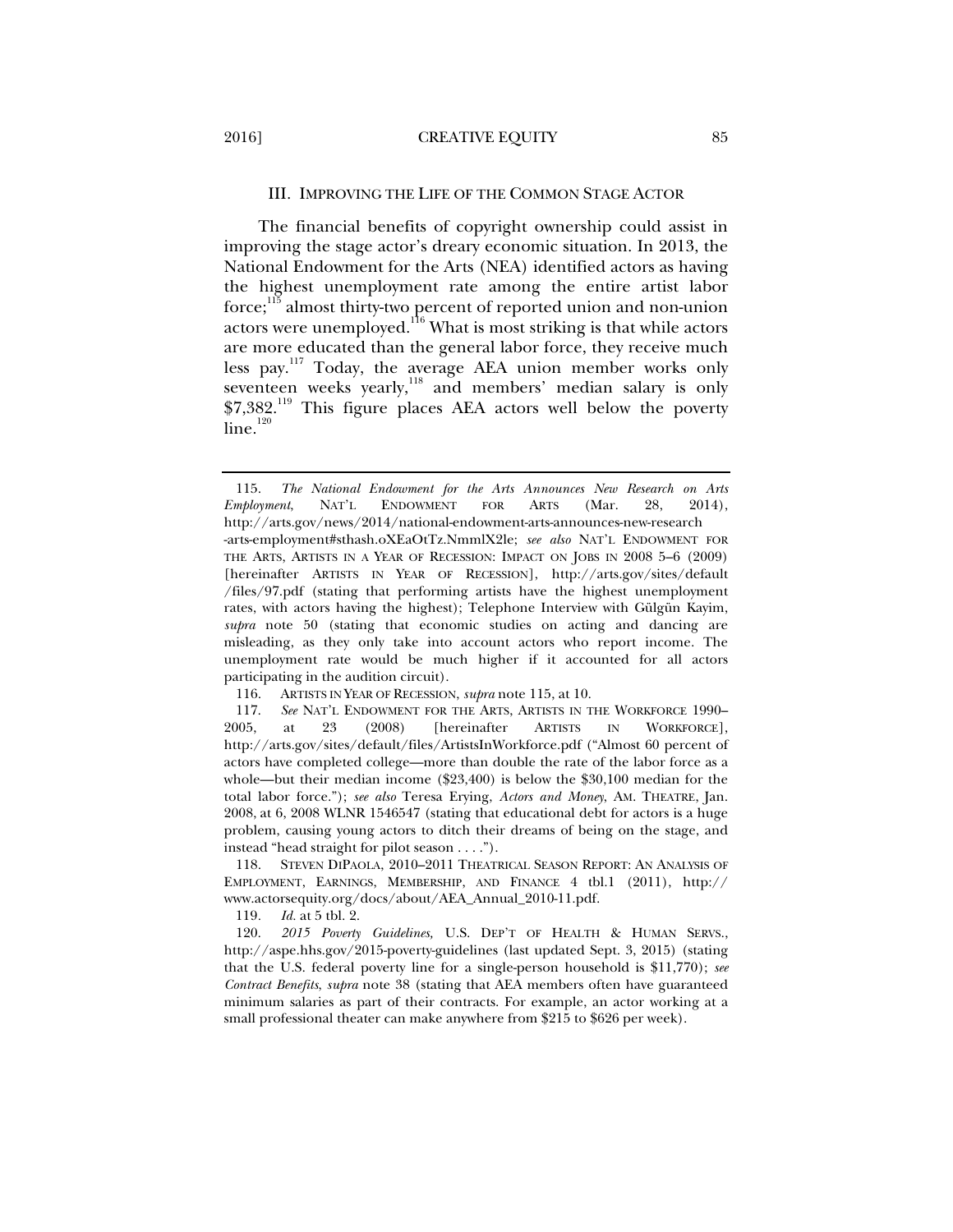According to Arts, Culture and Creative Economy, the industry started to suffer when theaters stopped doing repertory with artists in residency.<sup>121</sup> Those actors worked entire seasons, and enjoyed livable wages. $^{122}$  Today, cast AEA actors enjoy sought-after, although short-lived, employee-status roles, whereas non-union actors operate as independent contractors.123 Even those talented and lucky enough to get into AEA still need to get cast regularly to qualify for union benefits.<sup>124</sup> As a general rule, actors jump from short-term gig to short-term gig, never seeing future earnings from past work.125 An actor's life is a perpetual return to the unemployment pool.<sup>126</sup> Before *Third Rock from the Sun* and *Dexter*, John Lithgow worked the audition circuit in New York City.<sup>127</sup> Despite being a Fulbright Scholar at London Academy of Music and Dramatic Art, Lithgow found himself unemployed and desperate for chances to read for commercials.<sup>128</sup> During his first week in New York, a fellow actor told him to go to the Unemployment Insurance Office to collect the "closest thing to

 <sup>121.</sup> *See* Emily C. Chi, *Star Quality and Job Security: The Role of the Performers' Union in Controlling Access to the Acting Profession*, 18 CARDOZO ARTS & ENT. L.J. 1, 76–77 (2000) (stating that producers dissolved the use of artist in residency, or long-term company members, to cut substantial costs, and to encourage diversity in casting. Producers wanted to be able to seek out new blood to play roles); *see also* Erying, *supra* note 117 ("[T]he Guthrie raised the largest endowment the American theatre had seen up until that time and designated as one of its purposes the increase of actor salaries and the support of a large year-round acting company."); Kevin Winge, *Sally Wingert: The Meryl Streep of the Twin Cities*, STAR TRIB. (Minneapolis) (Mar. 22, 2010, 9:47 AM), http://www.startribune.com/local /yourvoices/88808952.html (stating that Wingert was an actor who benefited from the former Guthrie's residency program—performing in over eighty Guthrie productions to date); Telephone Interview with Gülgün Kayim, *supra* note 50;.

 <sup>122.</sup> Telephone Interview with Gülgün Kayim, *supra* note 50.

 <sup>123.</sup> *See* ARTISTS IN WORKFORCE, *supra* note 117, at 23 ("Only 15 percent of actors work full time for the entire year."); *see* Telephone Interview with Ryan Hastings, *supra* note 25.

 <sup>124.</sup> *See Health Insurance*, ACTORS' EQUITY ASS'N, http://www.actorsequity.org /Benefits/healthinsurance.asp (last visited Feb. 4, 2016) ("In order to qualify for plan eligibility, you must have at least 12 weeks of covered employment in any 12 calendar months 'accumulation period' to qualify for 6 months of coverage.").

 <sup>125.</sup> Telephone Interview with Gülgün Kayim, *supra* note 50.

 <sup>126.</sup> JOHN LITHGOW, DRAMA: AN ACTOR'S EDUCATION 201–03 (HarperCollins 2011).

 <sup>127.</sup> *Id.*

 <sup>128.</sup> *Id.* at 201.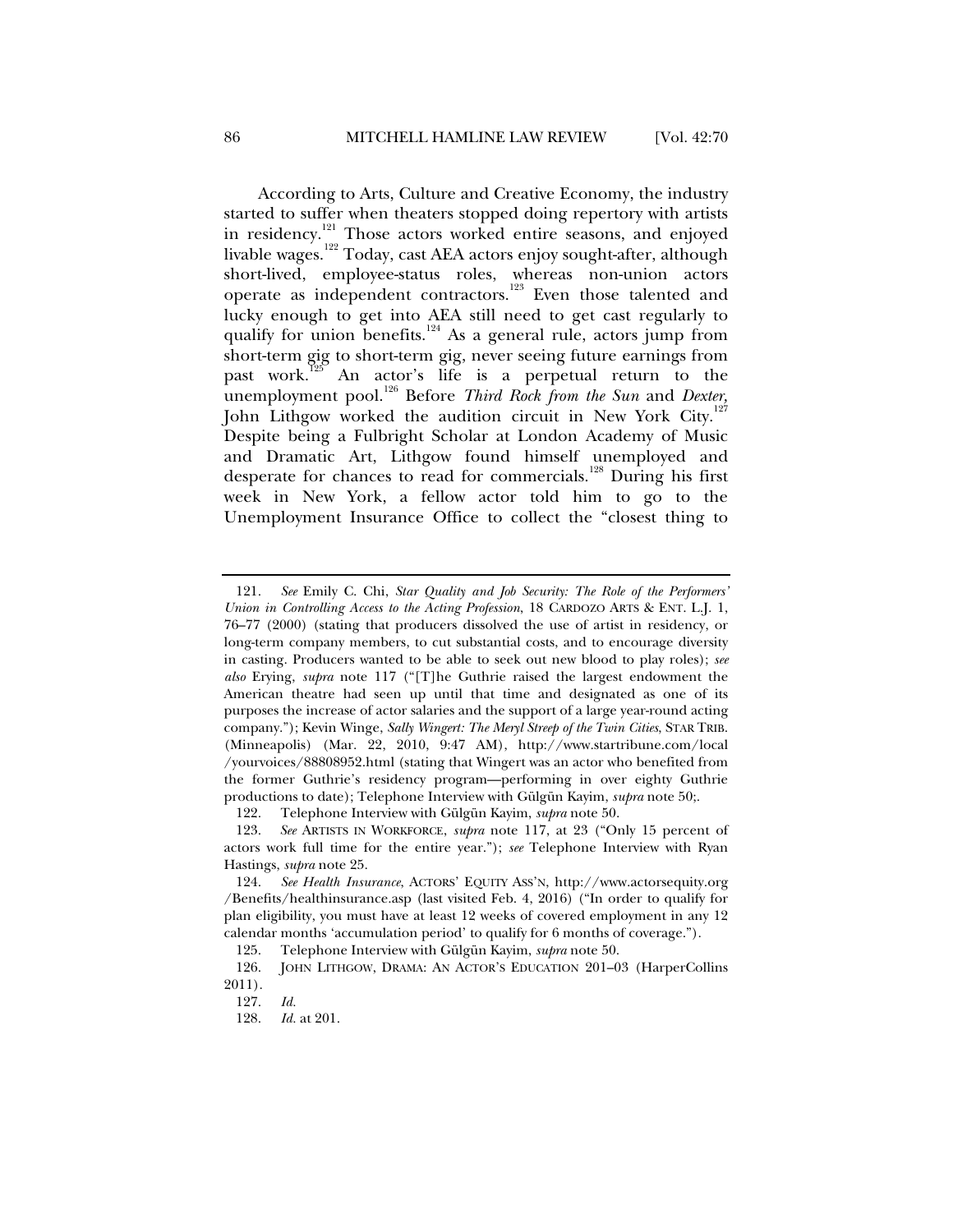state support for the arts," $129$  only to be told that he would first have to get twenty weeks of work under his belt.<sup>130</sup>

Copyright ownership could help the common stage actor in both the short and long term. In the short term, an actor could negotiate a higher weekly salary if he agreed to transfer the copyright of his performance to the producer. The International Federation of Actors, the global federation of trade unions, guilds, and associations, feels the exclusive rights provided by copyright law

give[s] performers maximum leverage, enabling them to authorize use against the promise of a fair payment, e.g. a residual or a royalty payment. . . . [P]erformers are often in a very weak bargaining position and forced to transfer of all their economic rights to producers in perpetuity for little more than a symbolic payment. $131$ 

If the Guthrie Theater wanted to cast a non-union actor to play Lysander in *Midsummer Night's Dream*, the theater might need to ask permission to use images or videos of his performance outside of the scope of his employment contract. For example, the Guthrie might decide to stream a live performance to China. In the long term, an actor could see residuals if a recording of the performance was sold to PBS, packaged into DVDs, or streamed through BroadwayHD.<sup>132</sup> Furthermore, in the rare circumstance that a court labels an actor a joint author, that actor could see profits seventy years past her life.<sup>133</sup>

# IV. THE POTENTIAL OF ROYALTIES

In Minneapolis-St. Paul, owning the copyright to a new work seems fruitless, as plays typically are short-lived and result in little revenue even for the producers.<sup>134</sup> As a result, not a lot of money is put into original, new works in regional areas. The larger theater houses in town typically produce familiar works or adapt popular movies or books to attract larger audiences.<sup>135</sup> Conversely, New York

 <sup>129.</sup> *Id.* 

 <sup>130.</sup> *Id.*

 <sup>131.</sup> INT'L FED'N OF ACTORS, *supra* note 10, at 7.

 <sup>132.</sup> BROADWAYHD, https://www.broadwayhd.com/index.php/general /landing (last visited Feb. 4, 2016).

 <sup>133.</sup> *See* 17 U.S.C. § 302(b) (2012).

 <sup>134.</sup> *See supra* note 23 and accompanying text.

 <sup>135.</sup> *See, e.g.*, *New Works Initiative*, MINN. OPERA, http://www.mnopera.org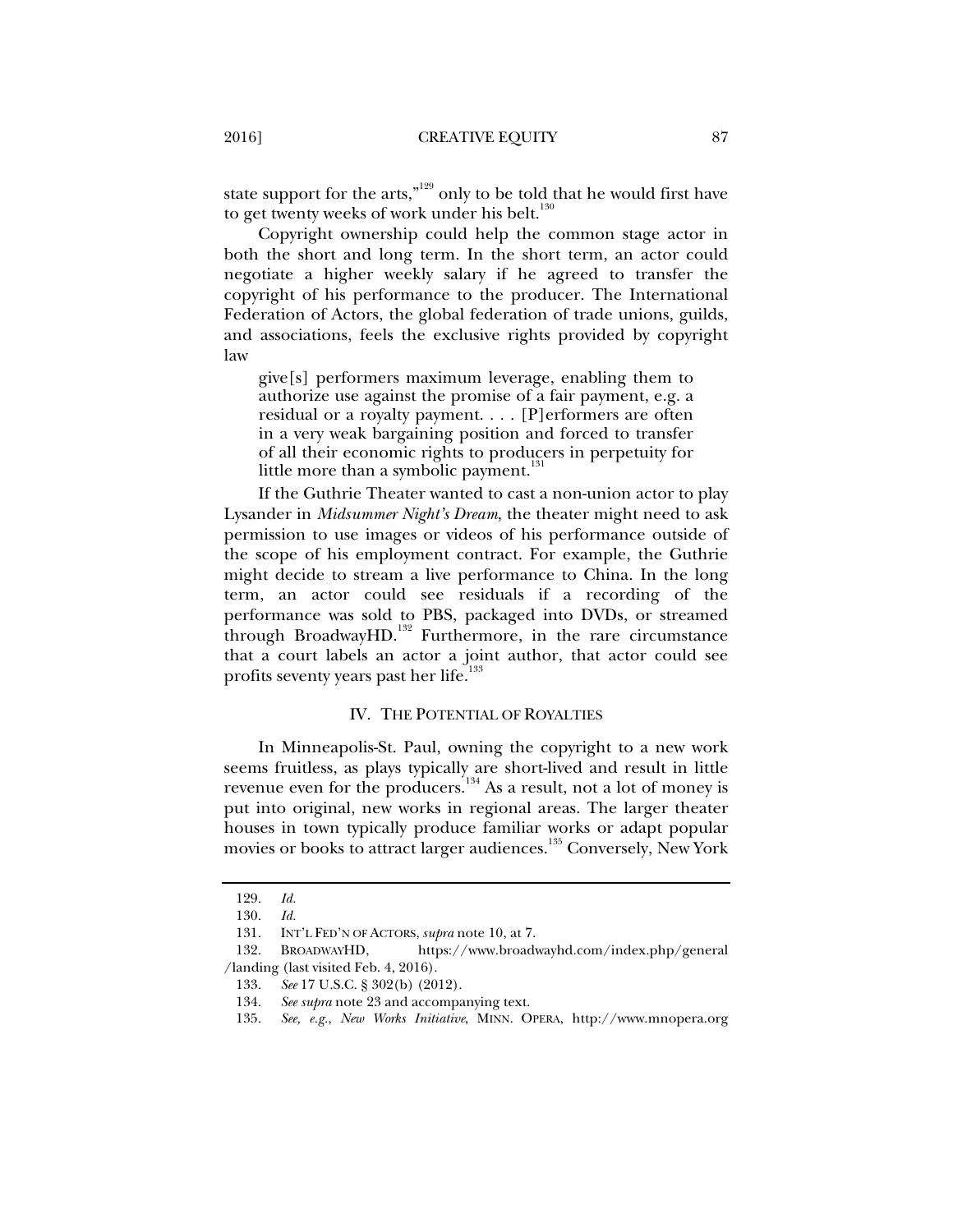City sees several profitable new works annually—works that run on Broadway for years or get turned into major motion pictures. A stage actor developing an up-and-coming Broadway production would be a fool to turn down authorship rights. Putting new works aside, the theater industry in Minneapolis continues to flourish; the performing arts brought in over \$187 million in retail sales for the city in  $2011$ —fourteen times the national average.<sup>136</sup> As revenues increase, theater companies will face questions of wealth distribution.<sup>137</sup>

# *A. Very Few New Works Make Any Money*

On Broadway, "[y]ou can't make a living, but you can make a killing."<sup>138</sup> In the early nineties, the Tony winner for best musical, *The Will Rogers Follies*, brought in as much as \$425,000 a week in ticket sales, but after two years still only saw a sixty percent return on the producer's \$7.5 million investment.<sup>139</sup> On the flip side, the highest grossing musicals, worldwide, have brought in billions of dollars for their investors.<sup>140</sup> In some ways, a successful Broadway production can see more revenue than Hollywood films because they can run for years.141 For instance, *The Lion King* (an offspring of Broadway "Disneyfication"), $142$  which opened in 1997, and cost Disney \$15 million to mount, has brought in a total of \$5 billion in

<sup>/</sup>about/new-works-initiative/ (last visited Feb. 4, 2016).

 <sup>136.</sup> CITY OF MINNEAPOLIS, *supra* note 24, at 8, 13.

 <sup>137.</sup> *See generally Guthrie Theatre Foundation*, PROPUBLICA, http://projects .propublica.org/nonprofits/organizations/410854160 (last visited Feb. 4, 2016) (listing executive compensation for 2013 as 3.8% and other salaries and wages as 37.9% of total revenue).

 <sup>138.</sup> *The Tills Are Alive*, *supra* note 114.

 <sup>139.</sup> Bruce Weber, *Tougher Odds on Broadway: A Special Report*, N.Y. TIMES (June 3, 1993), http://www.nytimes.com/1993/06/03/theater/tougher-odds-onbroadway-a-special-report-make-money-on-broadway-break-a-leg.html?pagewanted =all&src=pm.

 <sup>140.</sup> *The Tills Are Alive*, *supra* note 114 ("'Cats' probably made a 3,500% return for its initial investors.").

 <sup>141.</sup> Weidman, *supra* note 15, at 643 ("Variety reported that Phantom of the Opera had become the most successful entertainment venture of all time—more successful than Star Wars, more successful than Harry Potter—grossing 1.9 billion dollars in the United States, 3.2 billion dollars world wide, from ticket sales alone.").

 <sup>142.</sup> Elizabeth L. Wollman, *The Economic Development of the "New" Times Square and Its Impact on the Broadway Musical*, 20 AM. MUSIC 4, 445 (2002).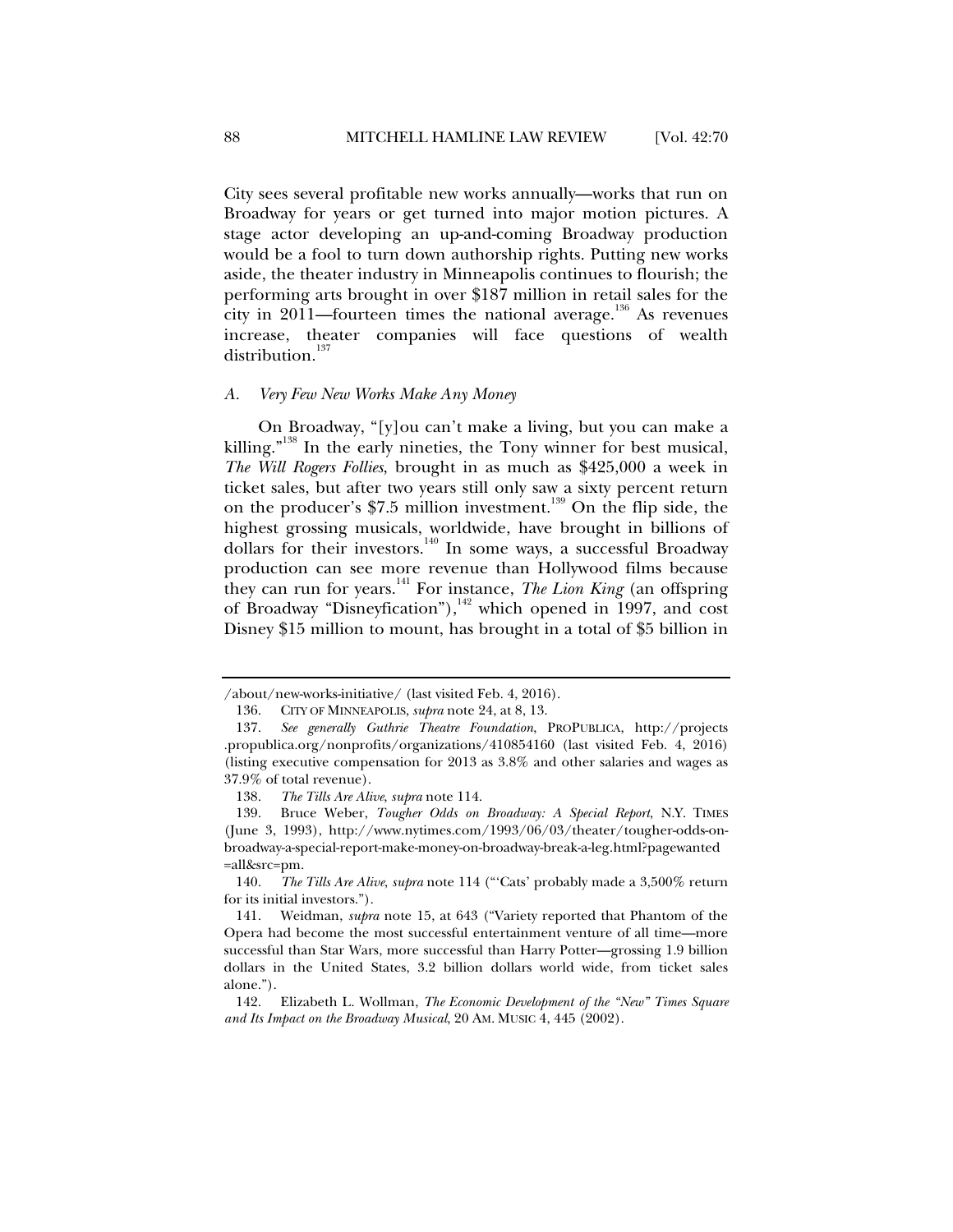gross revenue.<sup>143</sup> Compare this with its original Hollywood film version (2D original release), which initially brought in an impressive \$312.9 million, and later upon its 2011 3D release, another \$29.3 million.144 As shown, a theater production has the potential of making more money than its film counterpart in certain scenarios; however, the industry as a whole remains dependent on big house productions, nonprofit models, and grants to stay afloat.

#### *B. New Technologies Open the Door to More Revenue*

Theaters are finally seeing the "Light at the End of the Tunnel" when it comes to new technologies.<sup>146</sup> Historically, theater did not enjoy the same residual benefits as film because it was limited in its ability to distribute.<sup>147</sup> Now there appears to be an audience for live broadcasting of theater. Powerhouses like London's National Theater and New York City's Metropolitan Opera are now broadcasting performances all over the world.<sup>148</sup> Most recently, Broadway producers Bonnie Comley and Stewart F. Land launched BroadwayHD, a streaming service for theatrical performances that costs \$14.99 a month. "We're not trying to replace theater. What we're doing is trying to extend it to people who either can't get [to Broadway] due to geography or economic

147. Chi, *supra* note 121, at 37.

 <sup>143.</sup> *Id.* at 448; *The Tills Are Alive*, *supra* note 114.

 <sup>144.</sup> Grady Smith, *'The Lion King 3D' Claims Box-Office Crown with 29.3 Million*, CNN (Sept. 19, 2011), http://www.cnn.com/2011/09/19/showbiz/movies/lion -king-box-office/.

 <sup>145.</sup> Interview with Patricia Mitchell, CEO, Ordway Ctr. for the Performing Arts, in St. Paul, MN (Sept. 20, 2014) (stating that smaller theaters depend on the larger theater houses like the Guthrie to stay out of the red. The Guthrie not only makes theater a priority in the community, but it also gives directors, actors, and writers a livable paycheck to supplement their other work).

 <sup>146.</sup> *See* Chi, *supra* note 121, at 37 (concluding that Broadway has had to spend all of its money to create elaborate special effects that movie screens cannot offer, in response to Hollywood competition); ANDREW LLOYD WEBBER, LIGHT AT THE END OF THE TUNNEL (Universal Int'l 2005).

 <sup>148.</sup> Anthony Tommasini, *A Fight for Love, in the Met and Out*, N.Y. TIMES (Sept. 24, 2013), http://www.nytimes.com/2013/09/25/arts/music/love-and-conflict-in -the-19th-century-and-the-21st.html?\_r=0; *Helen Mirren Play The Audience to Be Broadcast Live in Cinemas*, THE GUARDIAN (Feb. 22, 2013), http://www.theguardian.com/stage/2013/feb/22/helen-mirren-audience

<sup>-</sup>broadcast-live (detailing how Great Expectations streamed live from West End to 120 U.K. cinemas, grossing £80,000 in box office sales).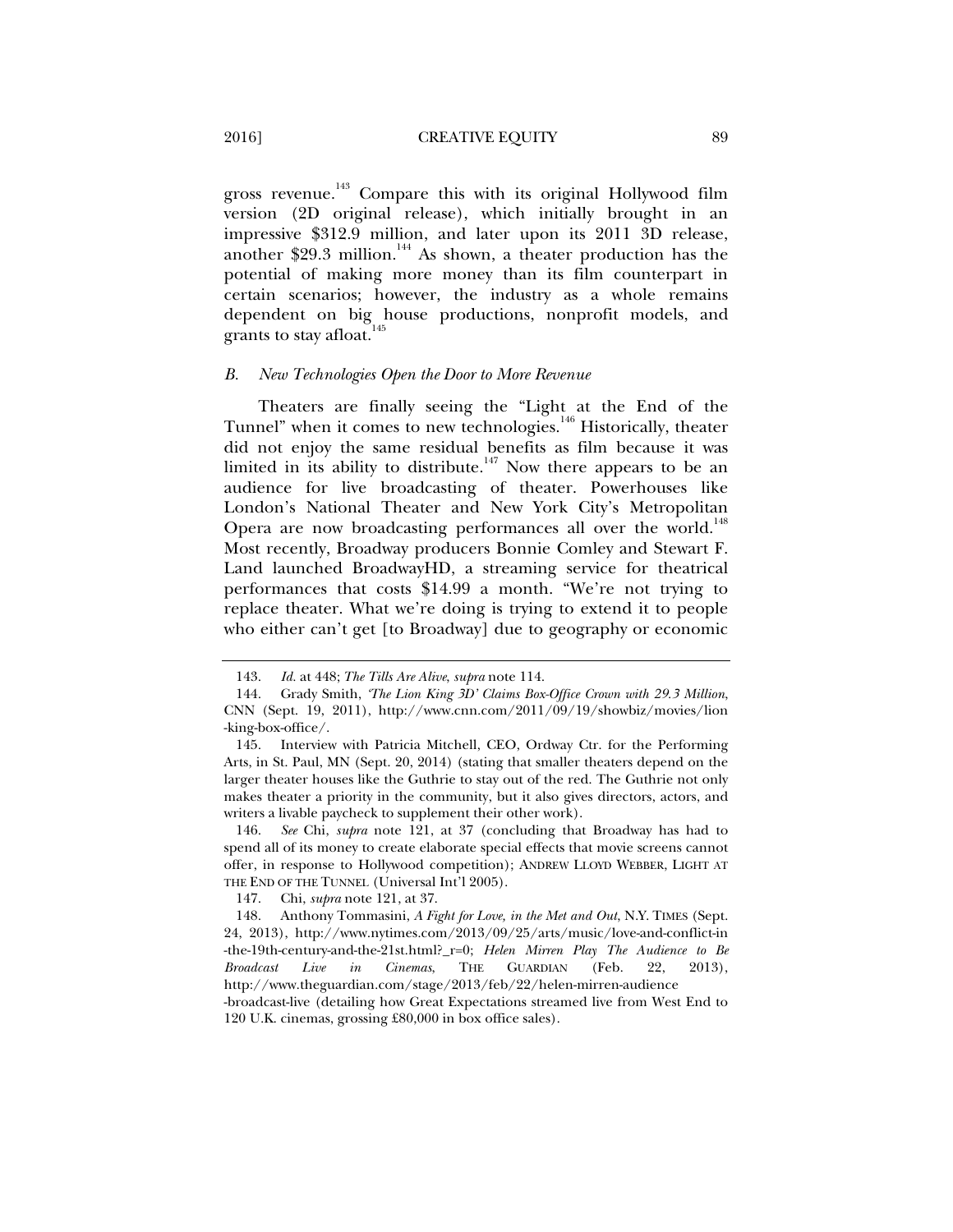or some sort of health problem."<sup>149</sup> The pair has successfully licensed the recordings of over 120 Broadway productions and are hoping to shoot new footage "in front of a live audience, in HD." Comley, a three time Tony winner for her producing, thinks the larger market is ready for BroadwayHD:

We're never going to replace the communal experience of seeing actors live. I understand that. New York has an amazing caliber of talent—of writers, directors and performers—that we'd like to share with the world. If they can't get here in time, we can share that with the world in the best way we can. $150$ 

With new technologies, theater collaborators may one day enjoy the residual benefits shared by their brothers and sisters in the film industry.<sup>151</sup>

#### V. THE ACTOR**'**S COPYRIGHT IS SIMPLE

Copyright law protects "original works of authorship fixed in any tangible medium of expression."152 Bad actor jokes aside, actors would likely meet the (easy to pass) *Feist* test for originality.<sup>153</sup> And

152. 17 U.S.C. § 102(a) (2012).

 153. As long as a performance is original and minimally creative, the actor is granted copyright ownership, no matter the quality of the work. *See* Feist Publ'ns,

 <sup>149.</sup> Sean Hutchinson, *Streaming Broadway Plays Musicals to Your Home with BroadwayHD*, INVERSE (Nov. 6, 2015), https://www.inverse.com/article/7888 -streaming-broadway-plays-musicals-to-your-home-with-broadwayhd.

 <sup>150.</sup> Mark Kennedy, *New 'BroadwayHD' Site Will Stream Live Theater*, HUFFPOST TECH (Oct. 26, 2015 9:52 AM), http://www.huffingtonpost.com/entry/new -broadwayhd-site-will-stream-live-theater\_562e2ad4e4b0ec0a3894edb5.

 <sup>151.</sup> Chi, *supra* note 121, at 82 ("Under collective bargaining agreements with producers, SAG actors receive residuals for the reuse of their original film and television products on network, cable, foreign, and pay-per-view television and on videocassette."); Eyring, *supra* note 117 (stating that AEA former Executive Director John Connolly's proposed solution to help actors was to "ride the wave of opportunities offered through new technology-based media platforms" and to "utilize old technology—such as videotape—to promote disseminate and celebrate the work of theatres and actors"); Interview with Patricia Mitchell, *supra* note 145 (summarizing that, with the success of live broadcasting at the Met, there is the potential for regional houses to go national or international. Producers are facing backlash from the artists who are concerned about the quality of work. Broadcasting or taping live performances runs the risk of not reading well to new audiences. Further, performers are curious about their cut before there is a cut to be had. Producers need to be given flexibility in piloting new technologies. If it is successful, then the performers should vocalize their respective rights).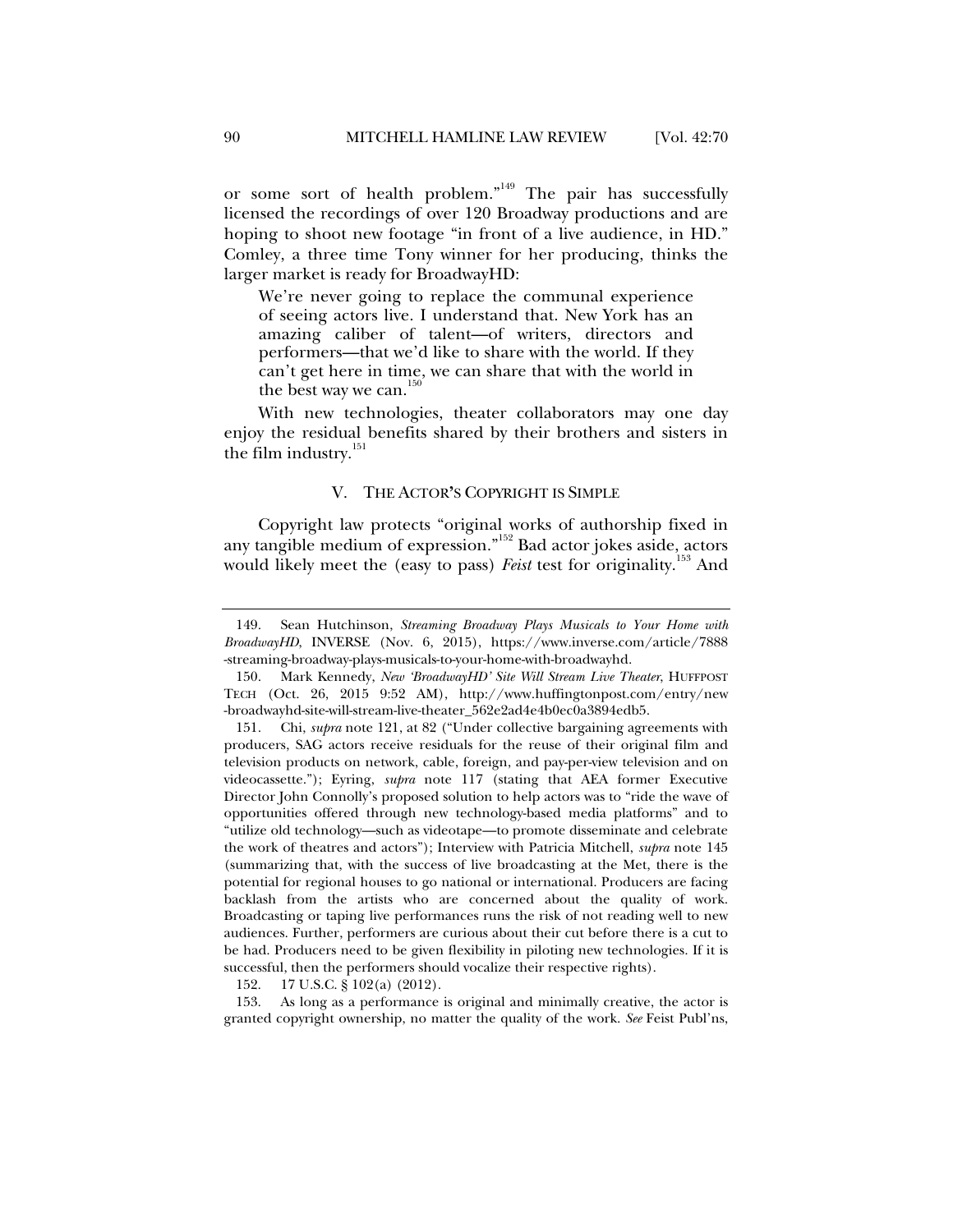the once practical difficulties of fixing live performance in a "tangible medium"154 are much less cumbersome with modern recording devices like iPhones. While the primary goal of copyright law may be to increase dissemination, this goal has its limits. The Constitution's framers may not have been pro-actors' rights, but they favored systems that chip away at a producer's monopoly.<sup>155</sup> Sure in the case of joint authorship, a stage actor would be going against similarly underpaid playwrights, but joint authorship claims continue to be hard to win. Undeniably, recognizing the actor's copyright would likely burden producers. Existing contract templates, for example, would need to account for the change in the law. And as a practical matter, producers may have to start paying actors more to get them to hand over their copyrights. But how is this different than any other copyright scenario? Collaboration happens in just about every other art form out there. Recognizing the actor's copyright would simply fix a flaw in the law. Finally, while still not ratified by the Senate, the White House did sign the Beijing Treaty on Audiovisual Performances, which would require United States copyright law to recognize an actor's copyright interest in her audiovisual performance regardless.<sup>156</sup>

#### *A. Fixation Is Old News with the Advent of Recording Equipment*

American copyright law is unique in its fixation requirement.<sup>157</sup> To be afforded copyright protection, creative expression must be fixed "sufficiently permanent or stable to permit it to be perceived, reproduced, or otherwise communicated for a period of more than transitory duration."158 The actor's performance struggles with the

154. 17 U.S.C. § 102.

Inc., v. Rural Tel. Serv. Co., 499 U.S. 340, 345 (1991). In *Garcia,* the dissent was quick to label an actor's contribution likely nothing more than a performance of a work, or rather an ineligible "procedure" or "process." *See Garcia II*, 766 F.3d 929, 942 (9th Cir. 2014) (Smith, J., dissenting). A dancer too develops off of choreography or plotlines, but his or her work is not viewed as simply a performance of the underlying work. Further, a ballet is certainly a work, but copyright law continues to protect the individual dancer-contributor.

 <sup>155.</sup> LYMAN PATTERSON, COPYRIGHT IN HISTORICAL PERSPECTIVE 143, 147 (1968).

 <sup>156.</sup> Beijing Treaty on Audiovisual Performances, art 2, June 24, 2012, 51 I.L.M. 1214.

 <sup>157.</sup> Gallia, *supra* note 27, at 240 (stating that civil law countries have done away with the fixation requirement).

 <sup>158. 17</sup> U.S.C. § 101.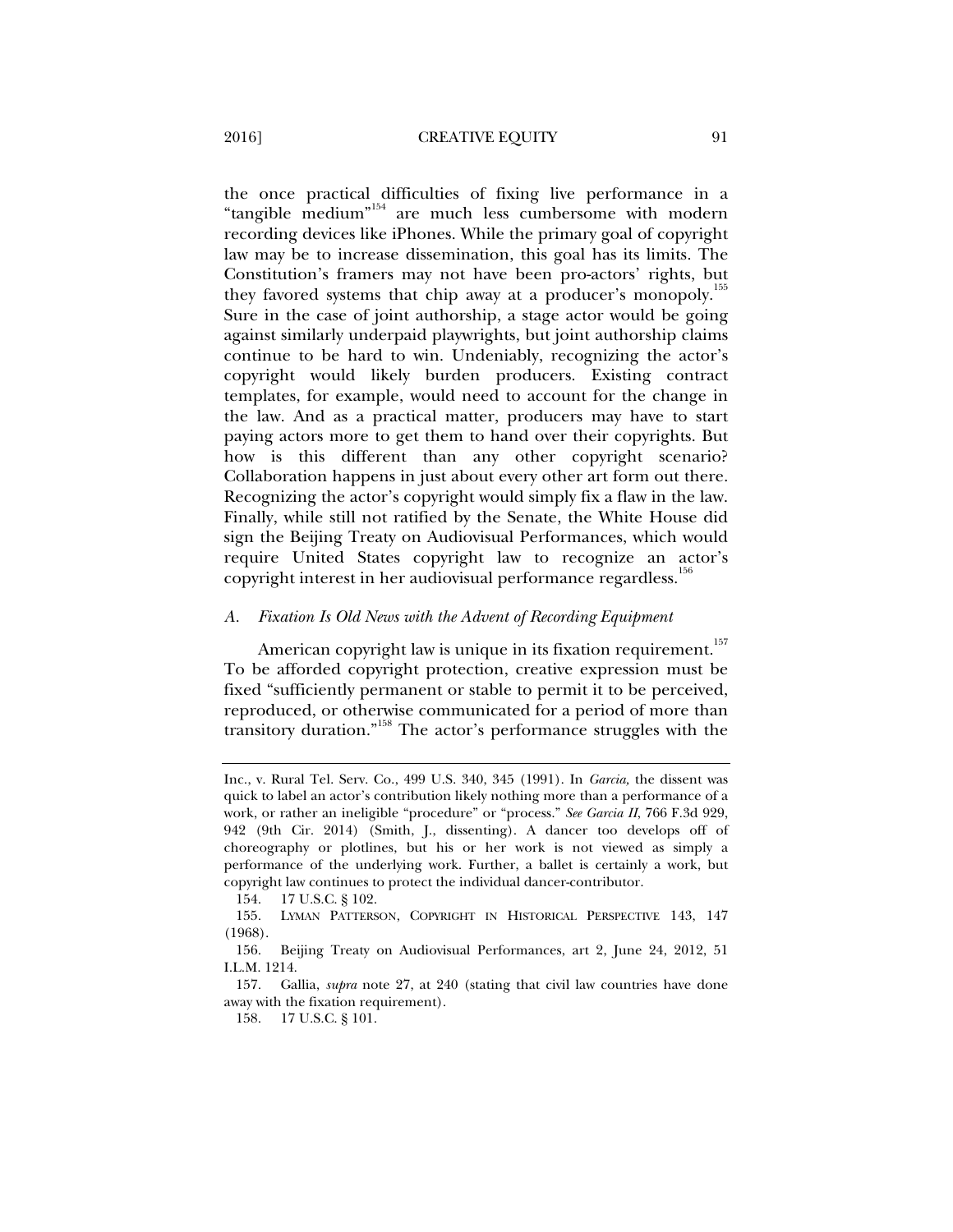fixation requirement on two counts. First, staged performances rely on the memories of its performers, so an audience member will never see the same performance twice.<sup>159</sup> Second, while the actor herself is tangible, and she could likely restage her performance before a judge, there is nothing tangible about her creation.<sup>160</sup> It is not painted on canvas, or molded into a statue. But modern recording devices make it easier for a staged production to act like a film.<sup>161</sup> A truth that Article 2 of the Beijing Treaty on Audiovisual Performances acknowledges; the treaty simplifies the fixation requirement by defining "audiovisual fixation" broadly to mean any "embodiment of moving images, whether or not accompanied by sounds or by the representations thereof, from which they can be perceived, reproduced or communicated through a device."<sup>162</sup> Furthermore, actors could prove authorship with marked-up scripts. Actors are known to note character choices, blocking, gags, beats, or whatever type of reminder they need to prepare for rehearsal.

Recently, big-ticket productions have started providing live broadcasts of their performances; however, most productions never see the lens of a film camera.<sup>163</sup> But if actors held copyright

 <sup>159.</sup> *See* RUSTOM BHARUCHA, THEATRE AND THE WORLD: PERFORMANCE AND THE POLITICS OF CULTURE 123 (1993) ("[T]he theater is the only place where the same gesture can never be repeated the same way twice.").

 <sup>160.</sup> Talia Yellin, *New Directions for Copyright: The Property Rights of Stage Directors,* 24 COLUM.-VLA J.L. & ARTS 317, 327 (2001) ("Because dance is, in essence, an intangible work of art that lives primarily through performance instead of through recordation, the fixation requirement creates a formidable obstacle to the registration of choreographic works." (citing Barbara A. Singer, *In Search of Adequate Protection for Choreographic Works: Legislative and Judicial Alternatives v. the Custom of the Dance Community*, 38 U. MIAMI L. REV. 287, 301 (1984))).

 <sup>161.</sup> *Contra* 16 Casa Duse, LLC v. Merkin, No. 12 Civ. 3492(RJS), 2013 WL 5510770, at \*30 (S.D.N.Y. Sept. 30, 2013) (denying a director copyright ownership to a film, the court noted that the "only tangible medium of expression for the direction, production, editing, and cinematography is the Film itself"). Under the same train of thought, a recorded performance would only grant the recording protection, not the actor. Even under this holding, an actor being filmed does produce a tangible product. She moves and speaks. A director may tell her how to move, but it is the actor that produces physical action.

 <sup>162.</sup> Beijing Treaty on Audiovisual Performances, art 2, June 24, 2012, 51 I.L.M. 1214 (2012).

 <sup>163.</sup> Gallia, *supra* note 27, at 239 (concluding that, if a live theater production is broadcasted, it should be afforded protection as long as it is recorded at the "same time [as it is] being transmitted").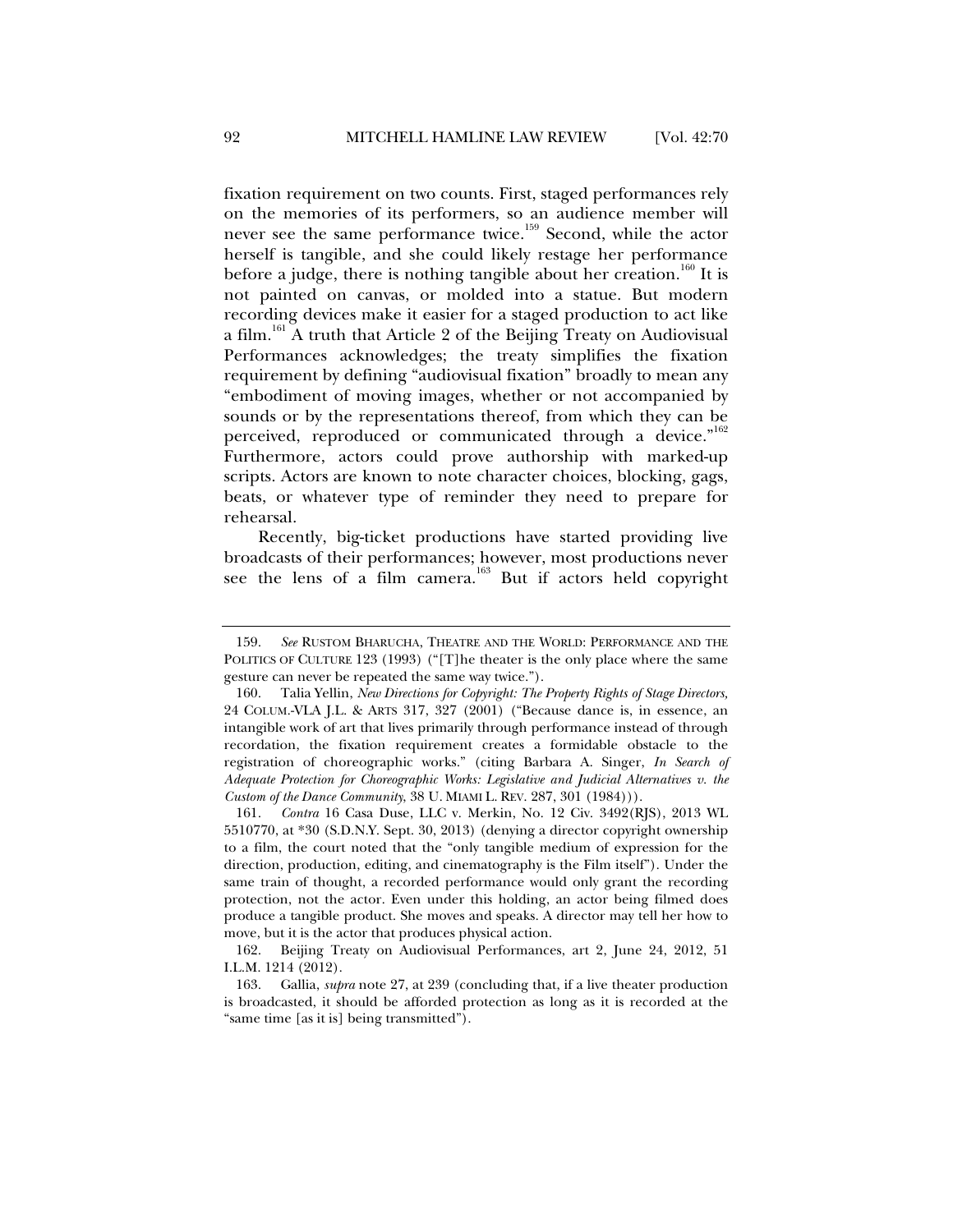interests in their work, perhaps more actors would start requiring videotaped performances. Recording work is a relatively cheap task for even modest theater companies.<sup>164</sup> HUGE, a small improv theater in Minneapolis, for example, records all of its performances.165 At HUGE, improv is done for improv's sake dialogue or plotlines are not transcribed into play scripts, to be performed at a later date.<sup>166</sup> As long as Congress persists in requiring fixation, actors will need to advocate that performances, or even workshop sessions, be recorded.<sup>167</sup>

But recordings should not be the only solution; scripts provide a solution too. After all, actors are already trained to *take notes* in their scripts. Dancers, like actors, struggled with fixation as dancing too represents a momentary, live expression.<sup>168</sup> In response, the law began to accept *either* written notation or a recording as evidence.<sup>169</sup> If actors are analogized to directors, they will have a heavier burden

 <sup>164.</sup> This author mounted a production for under \$2,000 and coincidently recorded (without cost) major scenes on her iPhone for the purpose of marketing the work to nonprofit organizations.

 <sup>165.</sup> Interview with Molly Chase, Managing Dir., HUGE Improv Theater, in Minneapolis, Minn. (Aug. 28, 2014) (HUGE records improv performances).

 <sup>166.</sup> *Id.*; *see also About Us*, HUGE THEATER, http://www.hugetheater.com /about-us/ (last visited Feb. 4, 2016) ("In an effort to raise the visibility of the Twin Cities as a destination for some of the best, unscripted theater in the country, HUGE seeks to establish a home for those who love improv.").

 <sup>167.</sup> Gallia, *supra* note 27, at 240–43 (noting that adherence to international treaties has brought about a loosening of the fixation requirement). Since the 1994 signing of the TRIPS (Trade Related Aspects of Intellectual Property Rights) agreement, the United States has had to comply with all of the provisions of the Berne Convention, with the exception of moral rights. *See id.* When the TRIPS Performances and Phonograms Treaty passed in 1996, the U.S. Copyright Act had to conform by making live *musical* performances copyrightable without recognition of the fixation requirement. *See id.* Jurisdictions differ as to whether this was permitted under the Commerce Clause. *See id.* Thus, it is uncertain whether the United States will continue to be stubborn about the fixation requirement. *See id.*

 <sup>168.</sup> Copyright Act of 1976, Pub. L. No. 94-553, 90 Stat. 2541 (codified as amended at 17 U.S.C.). Until 1976 choreographic works were not explicitly protected by copyright. *Id.*

 <sup>169.</sup> Jennifer J. Maxwell, *Making a Federal Case for Copyrighting Stage Directions:*  Einhorn v. Mergatroyd Productions, 7 J. MARSHALL REV. INTELL. PROP. L. 393, 403 (2008) ("The Copyright Office's position creates an inconsistency by providing copyright protection for movements dictated by choreographic notations, but not providing this same protection for movements dictated by stage direction."); Yellin, *supra* note 160, at 327.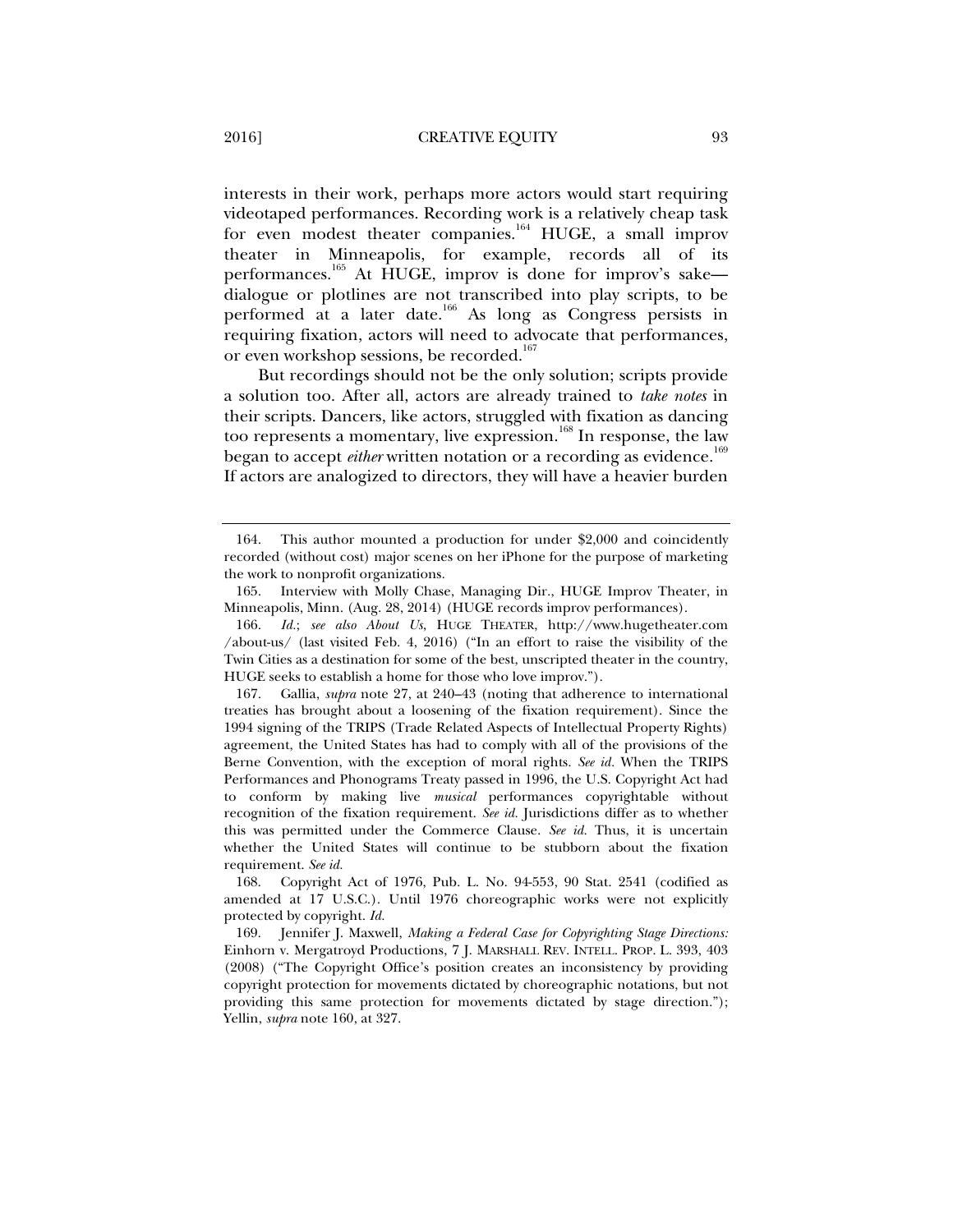than dancers in proving their contribution.<sup>170</sup> In *Einhorn*, a director sought ownership of his stage directions in *Tam Lin*, an off-off-Broadway production.<sup>171</sup> The court declined to rule on the submission of his prompt book, containing his blocking notes, in proving his individual contribution.<sup>172</sup> Director Gerald Gutierrez's deposits of his prompt book for *The Most Happy Fella* were also rejected. The U.S. Copyright Office noted that the prompt book only represents the [blocking] text, and would not equate to property ownership in the "manner, style or method of directing, or for the actions dictated by them."173 While this decision is consistent with section 102(b) of the Copyright Act—which excludes ideas, no matter what medium that idea takes—the courts and the U.S. Copyright Office should account for the difficulty actors face in providing evidence.<sup>174</sup>

Actors should be prepared to submit both a copy of their rehearsal script and a videotaped performance of their work as deposits for copyright registration.<sup>175</sup> This would allow a fact-finder to differentiate between the work of a playwright and that of an actor.176 Jennifer Maxwell, in her article on the *Einhorn* decision, commented on the judge's challenge with these types of claims:

[A] videotape of the performance alone should not fulfill the fixation requirement without any evidence of written recordation. For example, anyone watching a play may perceive that the character on stage is "powerful, without realizing he is positioned in the most compositionally powerful point on the stage." In such an instance, the

176. *See id.* at 401.

 <sup>170.</sup> Yellin, *supra* note 160, at 328 ("[I]t is generally accepted that choreographic notation gives rise to a copyright in the movement dictated by the notation, not just in the notation itself.").

 <sup>171.</sup> Einhorn v. Mergatroyd Prods., 426 F. Supp. 2d 189, 191–92 (S.D.N.Y. 2006).

 <sup>172.</sup> *Id.* at 196.

 <sup>173.</sup> Yellin, *supra* note 160, at 328 (citing Letter from Joseph Miranda, Supervisory Exam., Performing Arts Section, U.S. Copyright Office (June 22, 1995)).

 <sup>174. 17</sup> U.S.C. § 102(b) (2012); *see, e.g.*, Am. Dental Ass'n v. Delta Dental Plans Ass'n, 126 F.3d 977, 981 (7th Cir. 1997) (holding that a code of long descriptions of medical procedures was copyrightable, even if the systems inside were not).

 <sup>175.</sup> Maxwell, *supra* note 169, at 402 ("[V]ideotape of the performance alone should not fulfill the fixation requirement without any evidence of written recordation.").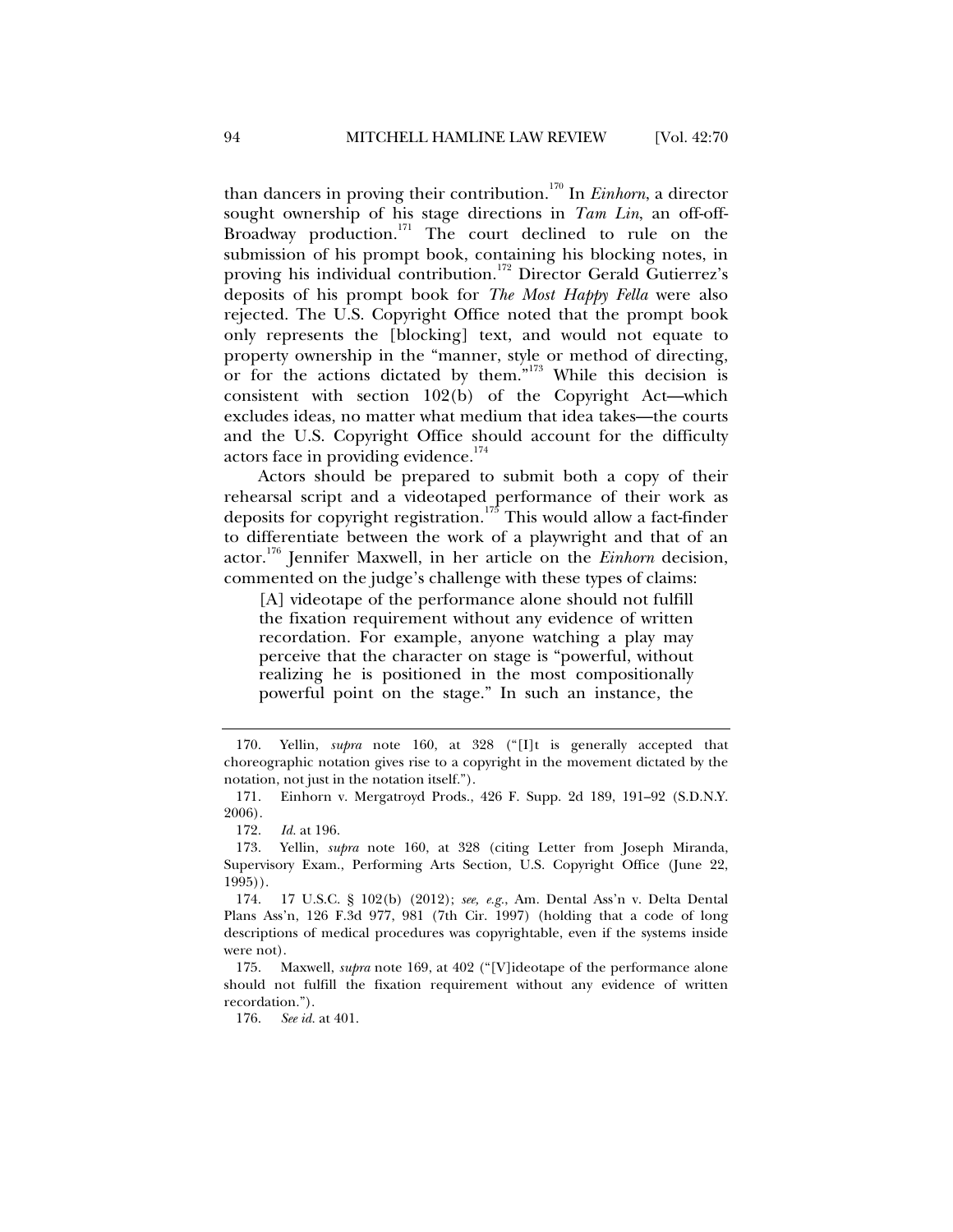judge or any lay person becomes so absorbed by the "illusion of theater" that they credit the actor rather than the staging. $17$ 

It is important to note the nature of performance makes it difficult to separate what is the writer's work from what is the actor's work. What is one without the other? The filming of *Jerry Maguire* illustrates this unique relationship, as both the writerdirector Cameron Crowe and actor Tom Cruise were meticulous in their respective roles:

[Cruise] carried the [marked-up] script in a black notebook with multicolored page markers for easy access. Layer by layer, Cruise began to strip down to the part that many had told [Crowe] he would never play . . . [Similarly, in every picture Crowe is] holding pages from the script in hand, and the pages are mostly filled with scribbled notes about how each line could be played.<sup>17</sup>

In this specific situation, there existed a mutual appreciation for the other's contribution. Crowe gushed over Cruise's commitment to the role, and Cruise viewed the script to be Crowe's work: "'Your words, man,' he said, 'You spent three and a half years on this script."<sup>179</sup> In the court room, a much less amicable situation, the judge will be tasked with determining the degree to which a claimant contributes to a work. The judiciary should be sensitive to the limitations of the common stage actor in providing tangible evidence; however, it would do an injustice to simply take an actor's word for it. It would be unrealistic and excessive to require collaborators to document every single suggestion or movement that actors make throughout the rehearsal process.<sup>1</sup>

 <sup>177.</sup> *Id.* at 402 (citing Edward Einhorn, *A Case for Stage Director's Copyright*, UNTITLED THEATER CO. #61, http://www.untitledtheater.com /DirectorsCopyright.htm (last visited Feb. 4, 2016)).

 <sup>178.</sup> Cameron Crowe, *The Jerry Maguire Journal*, ROLLING STONE (Dec. 26, 1996), http://www.theuncool.com/journalism/rs750-jerry-maguire/; *see Tom Cruise's Script Suggestions & Read Cameron Crowe's '*The Jerry Maguire Journals*'*, BLACKBOOK (Apr. 15, 2013), http://www.bbook.com/film/see-tom-cruises-script -suggestions-read-cameron-crowes-the-jerry-maguire-journals/ (including an image of Cruise's marked up script, showing that he made suggestions as to the blocking and delivery of the performance).

 <sup>179.</sup> Crowe, *supra* note 178.

 <sup>180.</sup> *But see* Maxwell, *supra* note 169, at 402 (suggesting that stage directors should "record all of their contributions, including verbal directions during rehearsals, in the prompt book or on the script as a means of evidencing the full range of their contributions from the first time they read the script all the way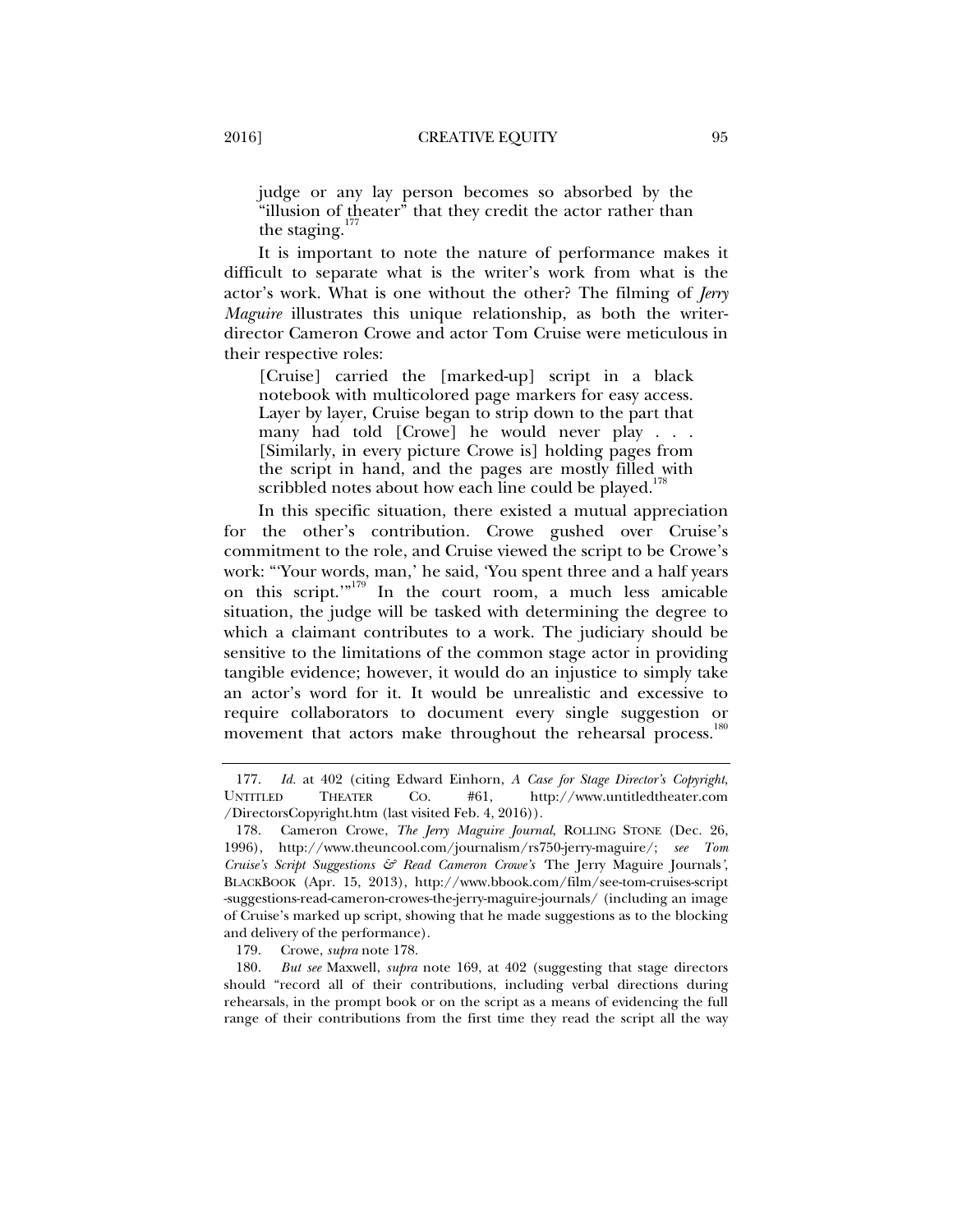Still, the fixation requirement provides evidence in this abstract field of law. The submission of both rehearsal scripts and recorded performance should be sufficient for fixation.

# *B. The Framers Were Not Fully Supportive of a Producer's Monopoly*

Playwrights and actors may be the creators, but theater producers are the ones who sell tickets.<sup>181</sup> Copyright's primary goal is to encourage the creation of new work, such as a play, and the Framers felt this was best achieved by maximizing ticket sales. As such, copyright law has always favored producers by encouraging either the exclusive licensing of certain rights or the outright assignment for any amount of consideration.<sup>182</sup> Still, if presented with the actor's copyright, the Framers would have likely favored it since it serves the important function of frustrating the producer's monopoly.<sup>183</sup> When America formed as a new nation, it brought with it England's copyright tradition.<sup>184</sup> Under Article I of the U.S. Constitution, Congress can "promote . . . useful Arts, by securing for limited Times to Authors . . . the exclusive Right to their respective Writings . . . .  $\cdot$ <sup>185</sup> The mere inclusion of the copyright clause in the Constitution, a document famous for its brevity, is telling of its political importance.<sup>186</sup> Framers disagreed as to the

183. PATTERSON, *supra* note 155, at 147.

185. U.S. CONST. art. 1, § 8, cl. 8.

 186. *See* PATTERSON, *supra* note 155, at 180 (noting it was odd how fast America adopted British copyright traditions, especially when there was only a

through to the last performance").

 <sup>181.</sup> *See* Interview with Patricia Mitchell, *supra* note 145 (stating artistic directors and producers are charged with the constant task of making money and filling seats).

 <sup>182.</sup> Mark Rose, *Making Copyright*, *in* 1 COPYRIGHT LAW: THE SCOPE AND HISTORICAL CONTEXT 193, 207 (Benedict Atkinson & Brian Fitzgerald eds., 2011) (stating the original copyright bill permitted rights to be held by either the author or those who "hath or have purchased or acquired the copy or copies of any book or books"); *id.* at 204 (stating the bill itself was "simply parliamentary confirmation of traditional [bookseller] guild practices"); Mark Rose, *The Statute of Anne and Authors' Rights:* Pope v. Curll (1741), *in* GLOBAL COPYRIGHT THREE HUNDRED YEARS SINCE THE STATUTE OF ANNE, FROM 1709 TO CYBERSPACE 70, 71 (Lionel Bently, Uma Suthersanen & Paul Torremans eds., 2010) (summarizing that the first twenty cases under the British 1710 Statute of Anne involved bookseller against bookseller).

 <sup>184.</sup> *See* Statute of Anne 1710, 8 Ann., c. 19, (Eng.) *in* 1 COPYRIGHT LAW: THE SCOPE AND HISTORICAL CONTEXT xxvii (Benedict Atkinson & Brian Fitzgerald eds., 2011).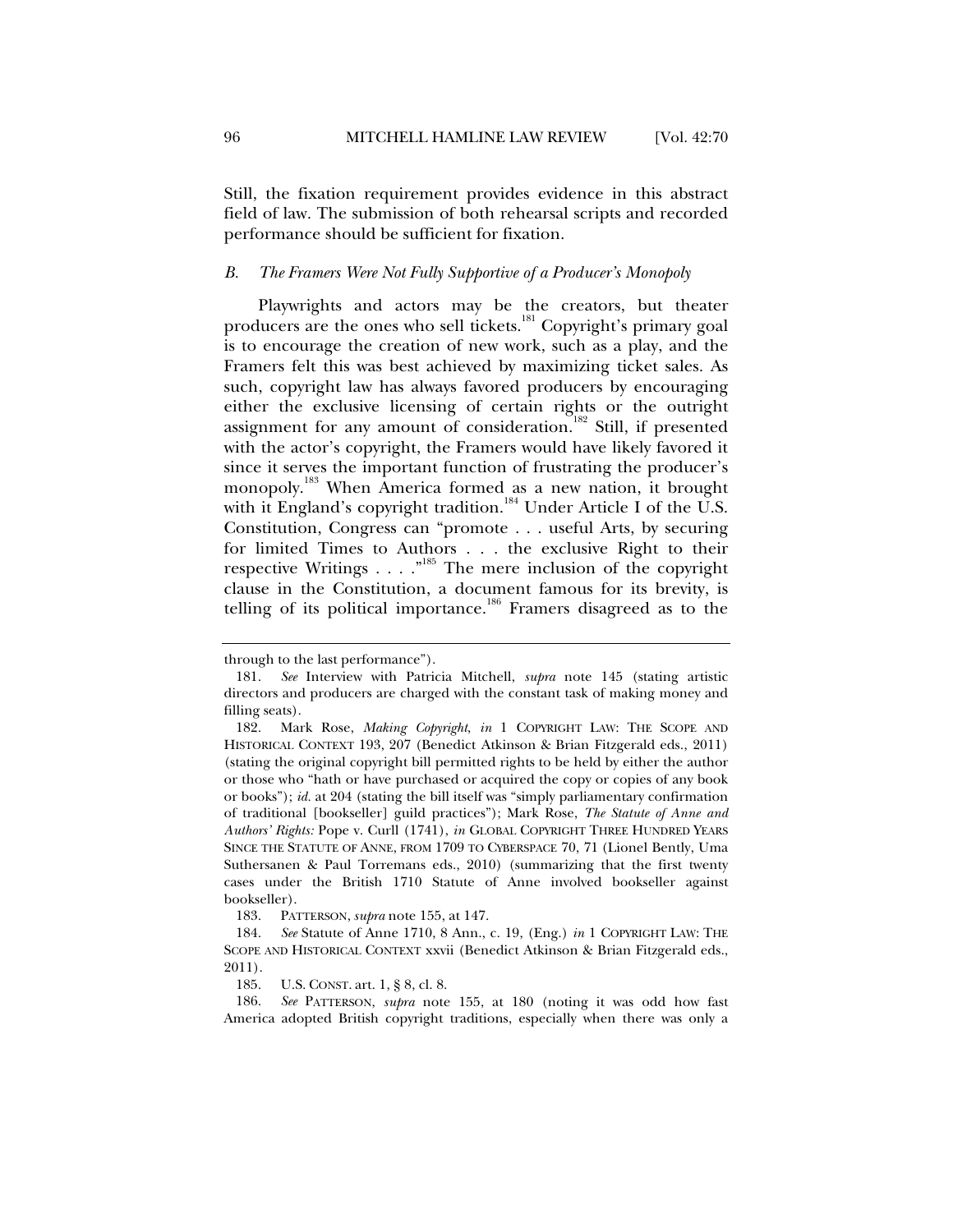extent of the Act's power. To James Madison, "[t]he right to useful inventions, seems with equal reason to belong to the inventors."<sup>187</sup> However, not all of the Framers agreed with Madison. Thomas Jefferson, for example, expressed reservations about granting too strong of monopoly in their work.<sup>188</sup> If inventions are forever locked away, it would burden consumers with overpriced goods, and stifle future creators.<sup>189</sup>

Permitting the actor's copyright is compatible with the intentions of America's framers. Copyright commentator Lyman Patterson thought artists' rights were included in copyright legislation purely to act "as a weapon against monopoly."<sup>190</sup> In Hollywood, there already exists an ongoing negotiation between the economic interests of the studios and the labor rights of the individual creator collaborators. When an artist has a higher royalty amount, the cost of production eats away at the distributor's profits.<sup>191</sup> Artists also restrict producers by protesting choices that belittle their work.<sup>192</sup> Finally, the labor disputes from an actor can also lead to the creation of smaller production companies. Actors wishing to receive greater artistic autonomy go outside of Hollywood to star in smaller, independent films or to perform on stage. In a few instances, actors have actually chosen to produce themselves, using their star power to enter the market. Reese

small author community).

 <sup>187.</sup> THE FEDERALIST NO. 43, at 209 (James Madison) (Terence Ball ed., 2003) ("The utility of this power will scarcely be questioned. The copy right of authors has been solemnly adjudged in Great Britain to be a right at common law. The right to useful inventions, seems with equal reason to belong to the inventors. The public good fully coincides in both cases, with the claims of individuals. The States cannot separately make effectual provision for either of the cases, and most of them have anticipated the decision of this point, by laws passed at the instance of Congress.").

 <sup>188.</sup> *See* Thomas Jefferson to Isaac McPherson (Aug. 13, 1813) *Writings* 13:333–35, *in* 1 COPYRIGHT LAW: THE SCOPE AND HISTORICAL CONTEXT 261 (Benedict Atkinson & Brian Fitzgerald eds., 2011).

 <sup>189.</sup> *See id*.

 <sup>190.</sup> PATTERSON, *supra* note 155, at 147.

<sup>191</sup>*. See generally* JESSICA LITMAN, DIGITAL COPYRIGHT 175 (2006) (discussing the incentive structure of American copyright law).

 <sup>192.</sup> *See, e.g*., Turner Entm't Co. v. Huston, CA Versailles, civ. ch. (Dec. 19, 1994), *translated in* ENT. L. REP. 3 (Mar. 1995), http://www.unclaw.com/chin /teaching/iip/turner.pdf (holding the colorization of Huston's films violated the author's moral right under French law, despite recognizing that it would be an economic detriment the producers).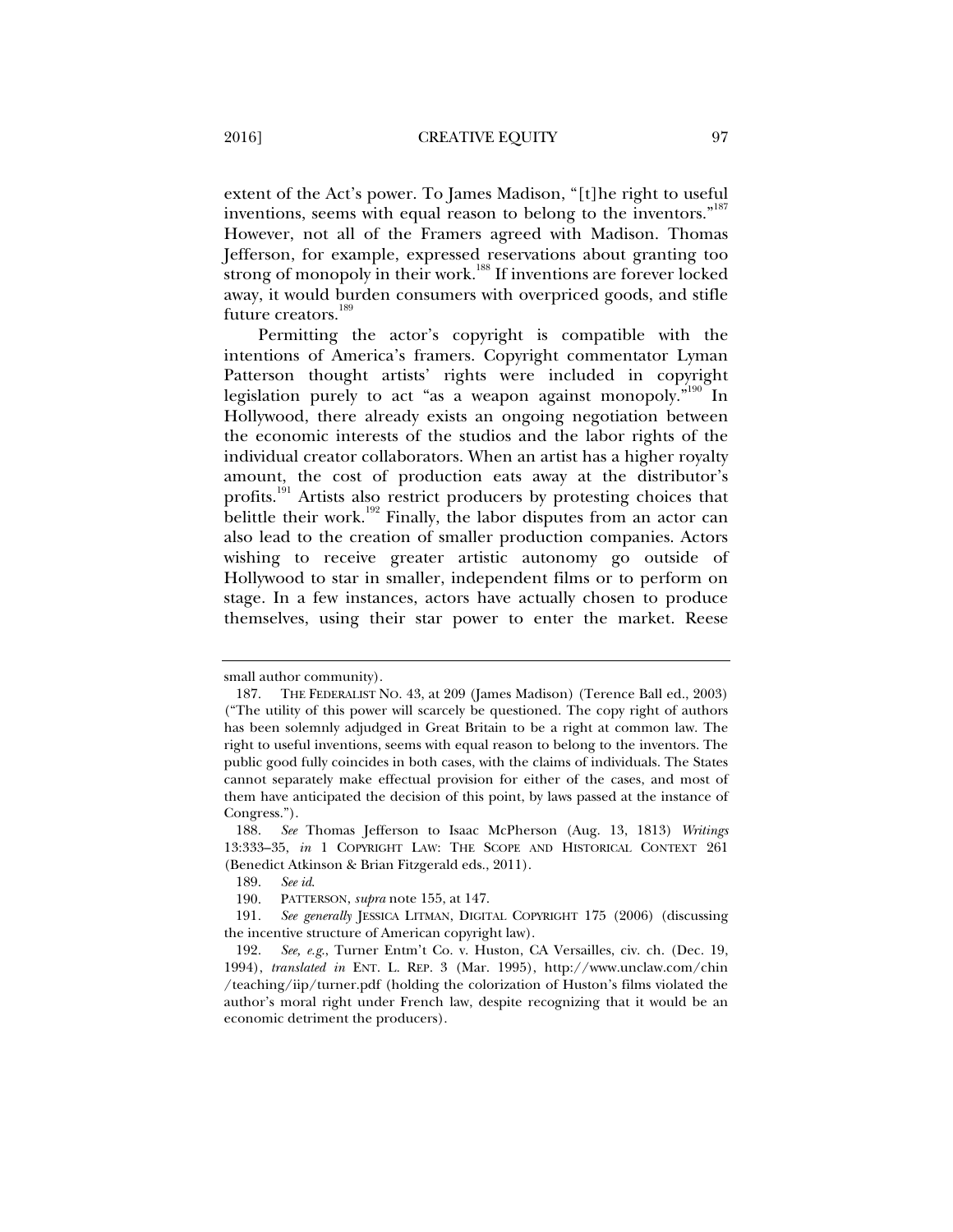Witherspoon started Pacific Standard Films, the production company responsible for *Gone Girl*, in response to a lack of powerful, meaningful positions for women in Hollywood.<sup>193</sup> As such, artist rights—like term limits—restrict monopolies, making it an important consideration for modern policymakers.<sup>194</sup>

#### *C. Joint Authorship Is Difficult to Prove*

Playwrights, who are also artists, are fearful of other theater collaborators encroaching on their modest, well-protected piece of the pie.

The [Society of Stage Directors and Choreographers] attorney, Ron Schectman, was quoted in the *New York Times* as saying, "It's about money." Off-Broadway, the director's union was able to gain for their members a share of future revenues from the producers—their employers. They have not been able to gain that on Broadway. Instead, they're turning to the playwrights and the play itself as a source of revenue. They have made up this basis to give themselves justification towards getting a share of the playwright's revenue.<sup>195</sup>

Playwrights should be comforted in the fact that actors are unlikely to win joint authorship claims.<sup>196</sup> Joint work is "a work prepared by two or more authors with the intention that their contributions be merged into inseparable or interdependent parts of a unitary whole."<sup>197</sup> Joint authorship functions as a tenancy in common, meaning it gives the new owner all of the rights of copyright, including an equal share in earnings.<sup>198</sup> Subsequently,

 <sup>193.</sup> Anna Moeslein, *Reese Witherspoon's Moving Speech at Glamour's 2015 Women of the Year Award "Like Elle Woods, I Do Not Like to be Underestimated"* GLAMOUR (Nov. 10, 2015), http://www.glamour.com/entertainment/blogs/obsessed/2015/11 /reese-witherspoon-women-of-the-year-speech.

 <sup>194.</sup> *See* PATTERSON, *supra* note 155, at 147.

 <sup>195.</sup> David Auburn et al., Dramatist Guild, *Why is 'Director's Copyright' a Bad Idea, & Should Playwrights Pay Directors a Percentage of Their Income?*, 10 DRAMATIST 7, 8 (2008), http://www.dramatistsguild.com/media/PDFs /RoundtableonDirectorCopyright.pdf.

 <sup>196.</sup> Susan Etta Keller, Comment, *Collaboration in Theater: Problems and Copyright Solutions*, 33 UCLA L. REV. 891, 892 (1986).

 <sup>197. 17</sup> U.S.C. § 101 (2012).

 <sup>198.</sup> *See* Keller, *supra* note 196, at 911 ("Under copyright, as a tenant in common with the other copyright owners, each joint owner may grant a nonexclusive license in the entire work without obtaining the consent of the other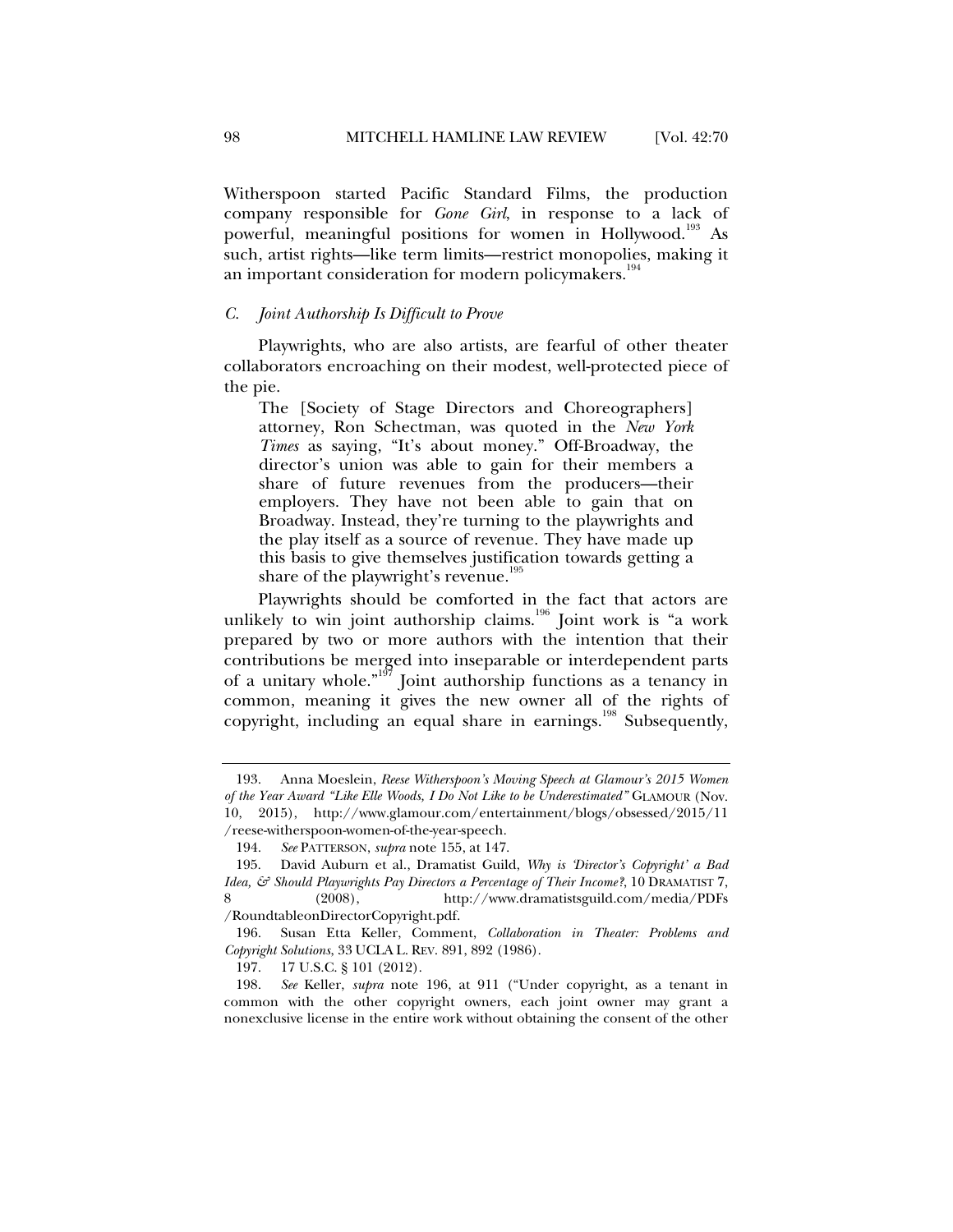these rights pass to the new joint author's heirs, forever stripping the original author of valuable property interest.<sup>199</sup> As the law stands, an actor given joint authorship will receive fifty percent of the playwright's royalties, even if he or she only created ten percent of the script. $^2$ 

To prevent unjust results, courts should continue to require more than a *de minimis* contribution.<sup>201</sup> The Seventh Circuit denied actors joint authorship when their contributions were limited to line suggestions.202 The court adopted Professor Goldstein's twoprong test: the contribution must be copyrightable, and the parties must have intended to create a "unified" whole.<sup>203</sup> In regards to the first prong, without clarity on the actor's copyright, actors automatically lose here.<sup>204</sup> The second prong is what makes this test difficult for any collaborator to achieve.<sup>205</sup> In many jurisdictions, it appears that judges are looking for an explicit admission by either the original author or the producer that they intended on joint authorship with the claimant.<sup>206</sup> Requiring an admission gives little

 202. *See* Erickson v. Trinity Theatre, 13 F.3d 1061, 1072 (7th Cir. 1993) (finding that the actors failed to show copyrightable contributions: "Ideas, refinements, and suggestions, standing alone, are not the subjects of copyrights").

205. *See id.* 

 206. *Compare* Aalmuhammed v. Lee, 202 F.3d 1227, 1234 (9th Cir. 2000) (denying joint authorship as the party lacked an "objective manifestation[] of a shared intent" such as explicit contractual agreements, or whether the party had top billing), *with Erickson*, 13 F.3d at 1072 (denying joint authorship as the contributions were not copyrightable, the court found intent in one of the plays as the author admitted that she intended it "to be hers as well as Ms. Erickson's"),

joint owners.").

 <sup>199.</sup> *See id*. at 900–01.

 <sup>200.</sup> *Id.* at 919–22.

 <sup>201.</sup> *See* 1 MELVILLE B. NIMMER & DAVID NIMMER, NIMMER ON COPYRIGHT § 6.07 (2015). Professor Nimmer suggests that contributions that are more than ideas, basic lines, or stock characters should be granted authorship. *Id.* No federal district court has adopted this standard. *See* Michael Landau, *Joint Works Under United States Copyright Law: Judicial Legislation Trough Statutory Misinterpretation* 45 IDEA 154, 203 (discussing the Seventh Circuit's treatment of Nimmer's *de minimis* test). While courts do differ as to what intent means, none suggest that merely contributing should merit joint authorship. *Id.* at 168–69.

 <sup>203.</sup> *See id.* at 1070 ("[A] contributor will not obtain a co-ownership interest, unless the contribution represents original expression that could stand on its own as the subject matter of copyright." (quoting PAUL GOLDSTEIN, COPYRIGHT: PRINCIPLES, LAW, AND PRACTICE § 4.2.1.2, at 379 (1989))).

 <sup>204.</sup> *See id.* at 1070–71 (emphasizing that ideas can be protected with contracts, not copyright).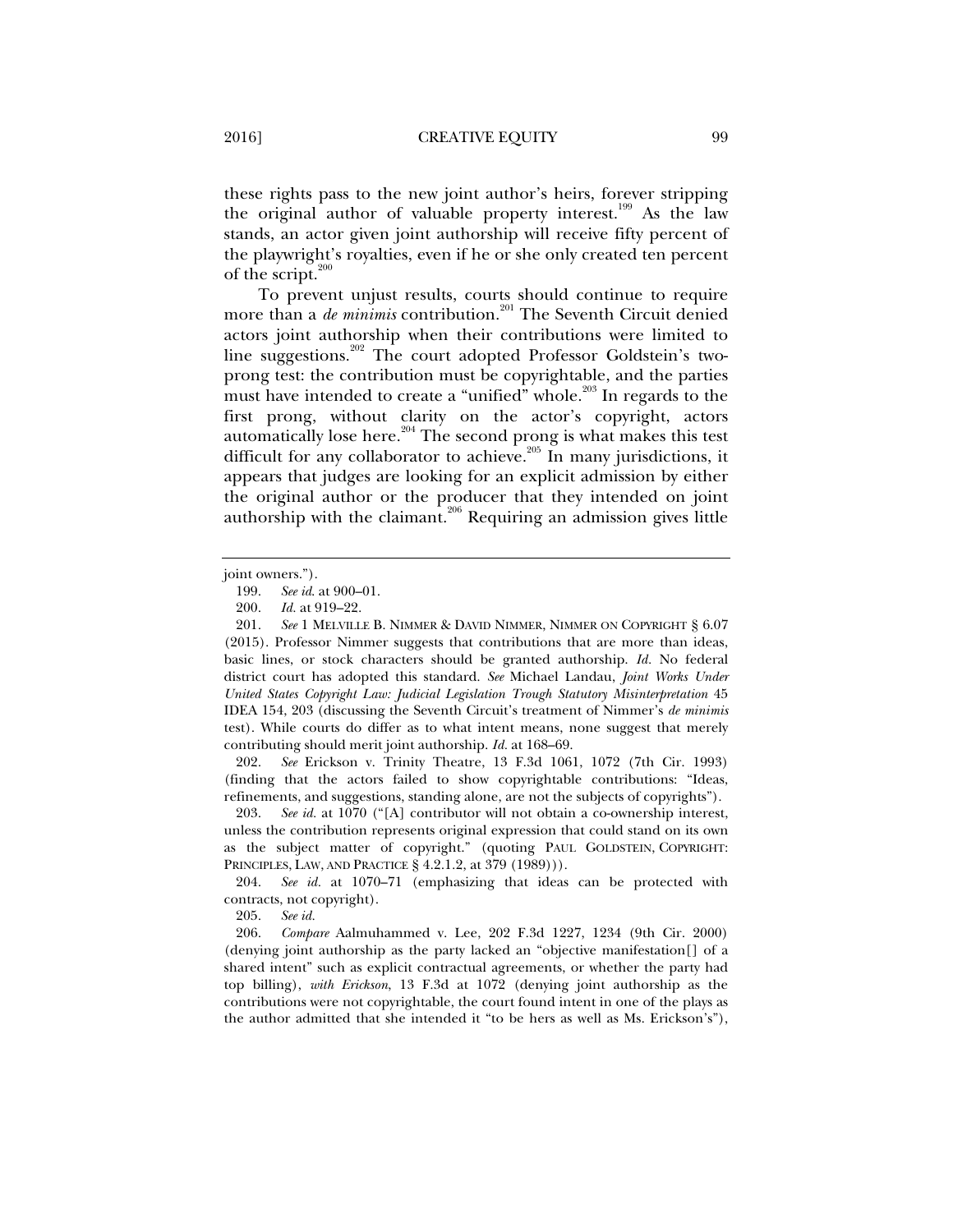hope to an adverse party looking to prove intent. If authors are going to admit authorship they likely are going to agree to profit sharing without a court order. $207$ 

Joint authorship might come about if an actor creates dialogue or characters through performance, which the playwright uses in her finished product. For instance, authorship could be found if an actor is asked to improvise scenes or dialogue in a workshop or rehearsal setting.<sup>208</sup> Arguably there is real commercial gold in having dialogue improvised, rather than scripted, as audiences take kindly to unpredictable, choppy exchanges. The late-night comedy star Conan O'Brien, for example, speaks of improv being as good, if not better than, pre-scripted material: "[T]he whole energy in the room changes. People know it. They know that this is the real thing. They know that these cookies are being made fresh right there in front of them. And it's exciting."<sup>209</sup>

Not every performance will merit joint authorship, but some will. When blocking and rehearsing a play, directors, choreographers, and actors contribute varying degrees of creativity and originality.<sup>210</sup> A director or choreographer may come prepared with blocking notes, and tell the actor line-by-line how they are going to move and speak. More likely, an actor will come prepared with notes on line delivery, comic beats, and ideas for physical gags.<sup>211</sup> The director may give some general blocking notes to set

 208. *See* E-mail from Leah Cooper, *supra* note 46 ("Ensemble-driven work is a growing trend, especially now in a second wave from the younger generation (those that followed Jeune Lune).").

 209. FastCompany, *Conan O'Brien on Improvisation*, YOUTUBE (May 17, 2011), https://youtu.be/iP8t16Z1byM.

 210. E-mail from Zaraawar Mistry, *supra* note 49 ("There are many ways that new theater works get made—theater companies commission works from individual playwrights, ensembles create collaborative works, visionary directors create original new plays with the help of a talented cast—the list goes on.").

 211. In *Aalmuhammed*, the court denied a Technical Consultant joint authorship even though his duties extended into coaching actors, and altering dialogue. *Aalmuhammed*, 202 F.3d at 1230. The court was mostly concerned with

*and* Childress v. Taylor, 945 F.2d 500, 508 (2d Cir. 1991) (denying joint authorship when it was clear that one author "[never] contemplated, much less would have accepted, crediting the play as [written by the other.]"), *and* 1 GOLDSTEIN ON COPYRIGHT § 4.2.1 (2011 Supp.).

 <sup>207.</sup> Livingston, *supra* note 18, at 454 ("[D]irectors would typically fail to satisfy the 'intent' criterion in the judicial test for joint authorship."); Yellin, *supra*  note 160, at 332 (stating that Dramatist Guild President John Weidman gave joint authorship to a colleague who he believed truly was a co-author).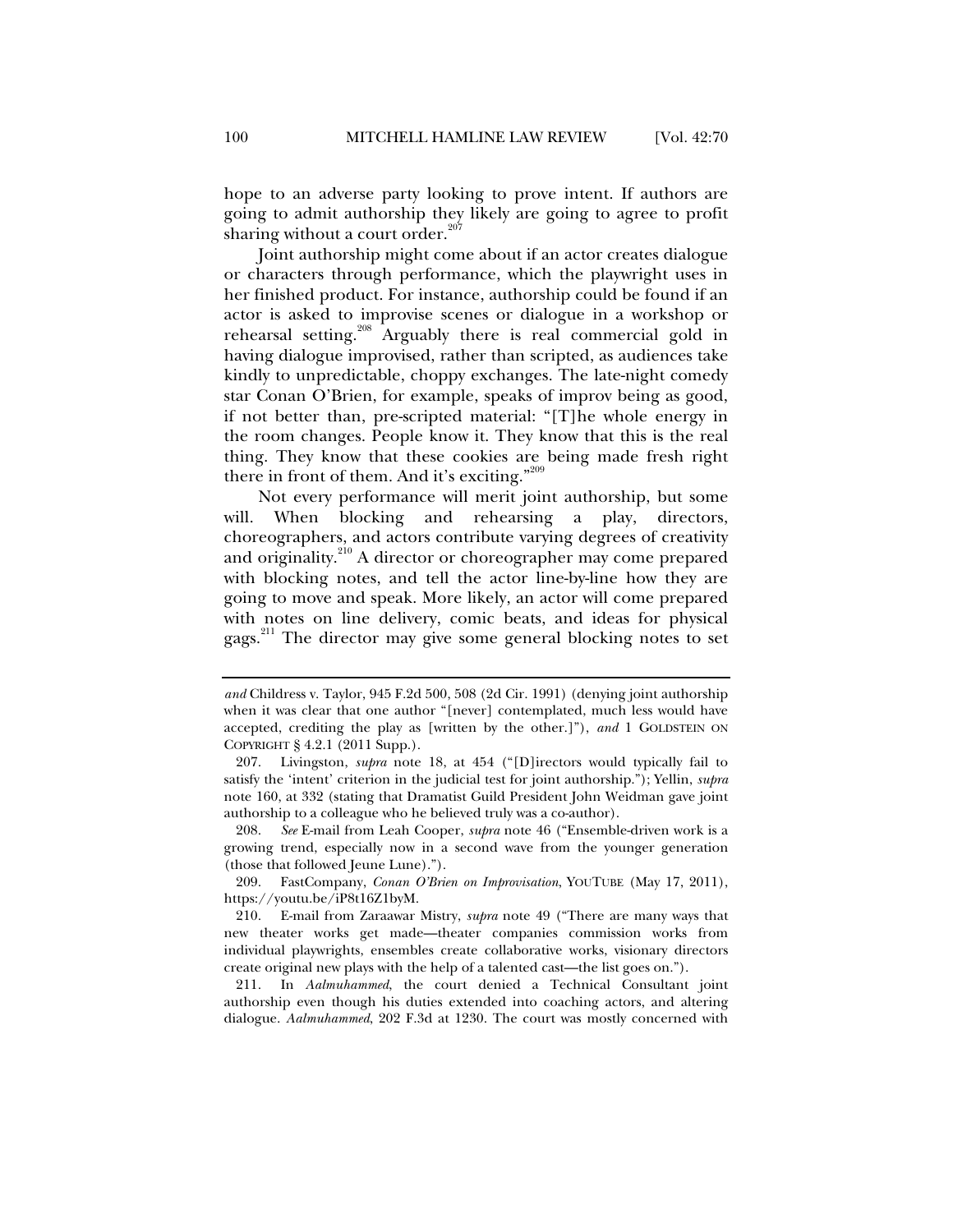up the shape of the scene, but then will invite the actors to show "what they've got."<sup>212</sup> As each production functions differently, based on the talents and personalities of the collaborators involved, disagreements should be settled on a case-by-case analysis.

In its Bill of Rights, the Dramatist Guild affirms its strong stance by reminding members they "own the copyright of [their] dramatic work. Authors in theatre business do not assign (i.e., give away or sell in entirety) their copyrights, nor do they ever engage in 'work-for-hire.'"<sup>213</sup> While it is admirable that playwrights have managed to retain their copyrights, it is unjust to say playwrights should be immune from joint authorship claims.<sup>214</sup> By choosing to collaborate with other artists, be it to spark creativity or develop entire scenes, the playwright is accepting the legal consequences.<sup>215</sup> No one is suggesting that playwrights simply sit in a hole and run from professional feedback. Receiving a few good ideas should not

 213. *Bill of Rights*, DRAMATIST GUILD AM., http://www.dramatistsguild.com /billofrights/ (last visited Feb. 4, 2016).

 214. *Cf.* Weidman, *supra* note 15, at 639 ("[I]f a director's copyright is ever established, it will belong, not to the union, but to directors individually.").

 215. E-mail from Zaraawar Mistry, *supra* note 49 ("There are certainly some cases where this might be possible.").

how he was credited; the intention behind the Technical Consultant position was to have someone ensure historical accuracy, not the kind of contribution protected by copyright law. *Id.* at 1231. The craft of acting, on the other hand, inherently begs for creative contribution. Even when the script itself is unaltered, actors are trained to add memorable nuances to characters.

 <sup>212.</sup> *See* F.X. Feeney, *In the Trenches with Stanley Kubrick*, DGA Q., Spring 2013, http://www.dga.org/Craft/DGAQ/Issues/1302-Spring-2013.aspx?IID={E2FBCEAF -E563-4005-B42C-9FE08516C29B} ("You want the actors to make a contribution. Don't put them in a position where they're told what to do—that you've already set up the first shot in your mind. They may feel more comfortable walking around, doing this or that.' He often said: 'Let the camera accommodate the actors. Don't have the actors accommodate the camera."); Chris Hodenfield, *True Director*, DGA Q., Winter 2015, http://www.dga.org/Craft/DGAQ/Issues/1501 -Winter-2015.aspx?IID={A963EA29-DB8D-44CC-B6C8-9043A0CF9011}

<sup>(</sup>interviewing Cary Fukunaga, Director of *True Detective*) ("Every actor is different. Some want adjustments; some don't. Some want to know exactly how to say something; some want to be absolutely free. It takes a while to figure out everyone's style and form of communication."); Harold Ramis, *Acting Like a Director*, DGA Q., Spring 2009, http://www.dga.org/Craft/DGAQ/Issues/0901 -Spring-2009.aspx?IID={65A79E2C -91DA-49F7-AA5E-7D89DD151804} ("I realized the most talented actors don't always need direction. Sometimes you just need to stand by and hold their coats.").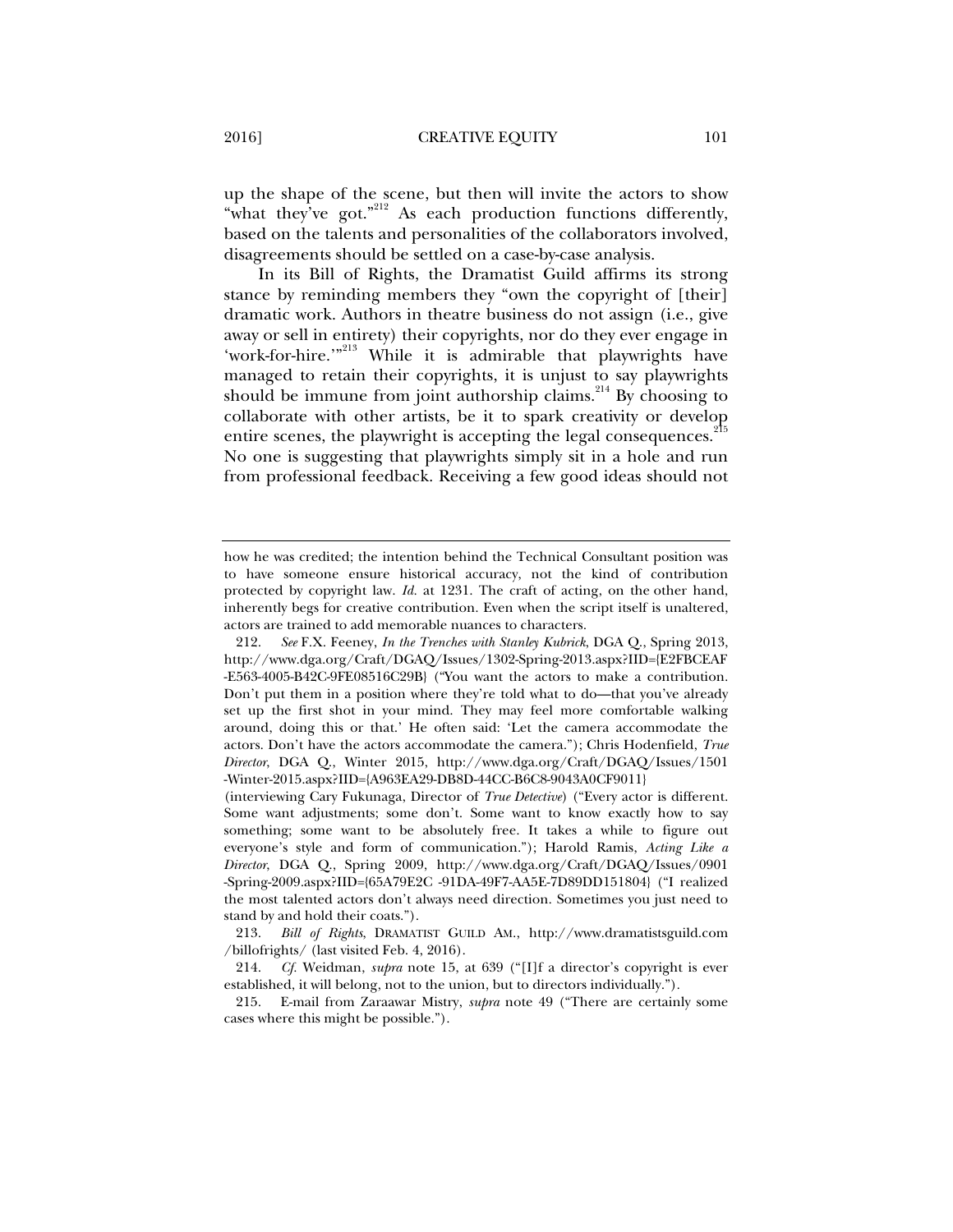result in losing half of one's profits.<sup>216</sup> Playwrights rely on peer feedback that they receive in the writing, workshop, and rehearsal process.<sup>217</sup> Feedback makes for better products, and ultimately more dissemination.

# *D. Beijing Treaty on Audiovisual Performances Treaty and Required Action by the Senate*

In 2012, the United States signed onto the Beijing Treaty on Audiovisual Performances, which grants performers<sup>218</sup> authorship and moral rights<sup>219</sup> to their fixed, recorded and live audiovisual performances. It further grants actors the exclusive right of authorizing unfixed performances (e.g. theatrical performances and rehearsals, etc.) so long as they are not broadcasted.<sup>220</sup> This effort has been the "result of more than 20 years of persistent advocacy work by FIA and other performer organizations,"<sup>221</sup> and has also gained the support of the White House and the U.S. Patent and Trademark Office. Yet to be legally binding on U.S. copyright law, the Senate must first ratify the treaty by a two-thirds majority. It also needs at least nineteen more member nations to ratify the treaty before it becomes enforceable internationally.<sup>222</sup>

 <sup>216.</sup> E-mail from Leah Cooper, *supra* note 46 ("[Playwrights] invest quite a bit more time in a script than an actor does, and it has no guarantee of being produced widely if at all.").

 <sup>217.</sup> *See* Jeffrey Knapp, *What is a Co-Author?*, 89 REPRESENTATIONS, Winter 2005, at 2, 6 (noting that collaboration in play development dates back to 1590, and playwriting "was itself essentially a collaboration: . . . the joint accomplishment of dramatists, actors, musicians, costumers." (quoting GERALD EADES BENTLEY, THE PROFESSION OF DRAMATIST IN SHAKESPEARE'S TIME, 1590–1642, 198 (reprt. ed.  $1986$ ))).

 <sup>218.</sup> Beijing Treaty on Audiovisual Performances, *supra* note 162, art. 2(a) ("'[P]erformers' are actors, singers, musicians, dancers, and other persons who act, sing, deliver, declaim, play in, interpret, or otherwise perform literary or artistic works or expressions of folklore.")

 <sup>219.</sup> *Id.* art. 5 ("[T]he performer shall . . . have the right: (i) to claim to be identified as the performer of his performances . . . (ii) and to object to any distortion, mutilation or other modification of his performances that would be prejudicial to his reputation, taking due account of the nature of audiovisual fixations.").

 <sup>220.</sup> *Id.* art. 6.

 <sup>221.</sup> *Beijing WIPO Audiovisual Treaty*, INT'L FED'N ACTORS, http://fia-actors.com /policy-work/intellectual-property/beijing-wipo-audiovisual-treaty/ (last visited Feb. 4, 2016).

 <sup>222.</sup> Beijing Treaty on Audiovisual Performances, *supra* note 162, art. 26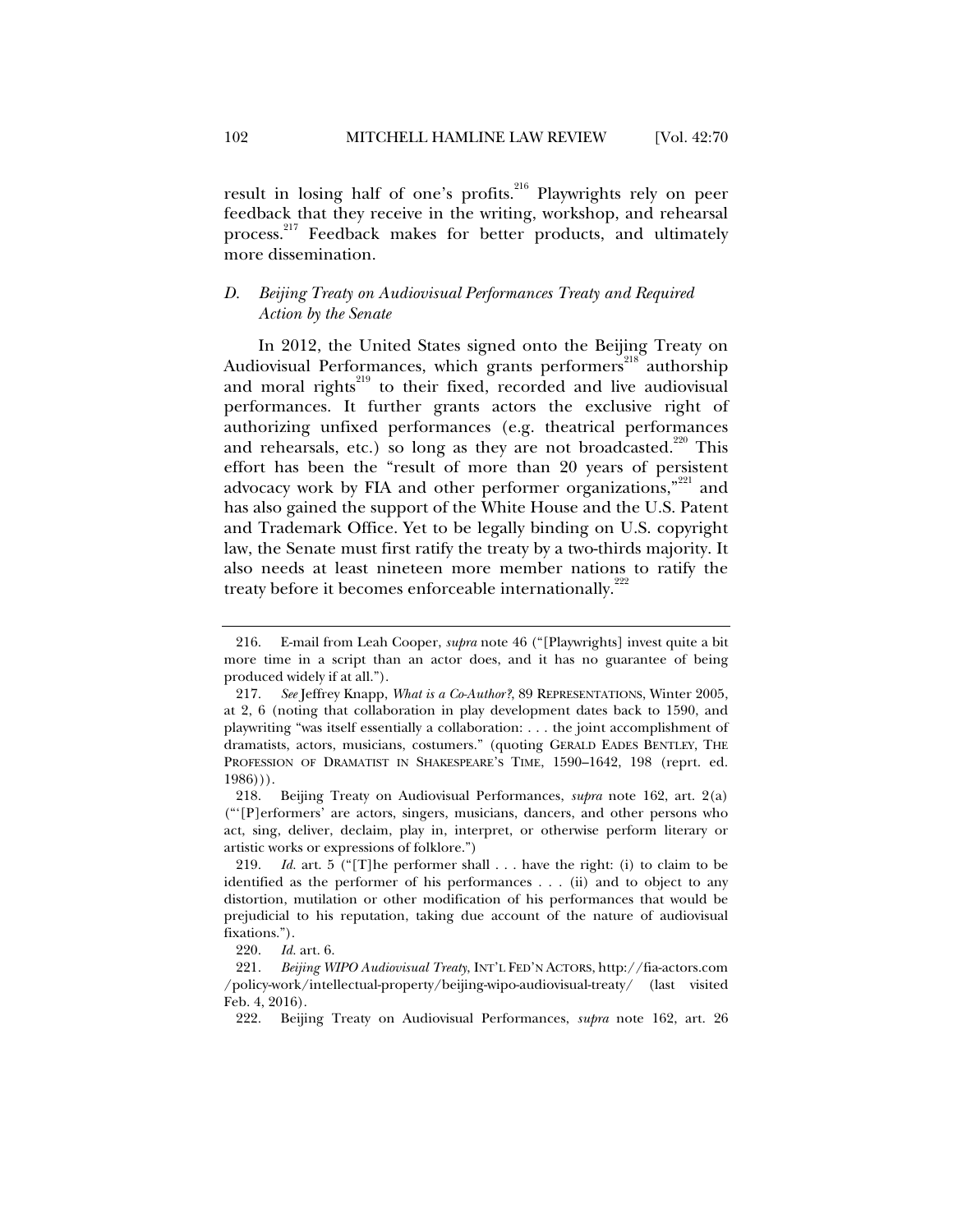At the 2012 Diplomatic Conference on the Protection of Audiovisual Performances, actor Meryl Streep expressed support, stating it provides actors over-due economic rights to their work:

This is a pivotal time in the performers' battle for intellectual property protection. While digital technology creates a wealth of new opportunities for performers, it also significantly increases the risk of performers loosing [sic] control over their very own work product, through the unauthorized manipulation of their images or performances . . . In the same way that writers and composers depend upon royalty income for their survival in the long term, performers around the world must benefit, as well, from income from the exploitation of their work.<sup>223</sup>

This treaty seeks to remedy much of the discriminations felt by performers over their economic rights, without sacrificing the legitimate production needs of the film industry by providing for measures to prevent making "Swiss cheese" out of film copyrights. Again, this is the concern that too many creative contributors to a film will claim authorship. FIA remains confident that member countries will be able to do this by maintaining a presumption of transfer upon fixation $224$ :

There is . . . not a single best way to implement the treaty but rather multiple options, each to be considered in light of the specific national situation. If exclusive rights work

<sup>(&</sup>quot;This Treaty Shall bind: (i) the 30 eligible parties referred to in Article 26, from the date on which this Treaty has entered into force; (ii) each other eligible party referred to in Article 26, from the expiration of three months from the date on which it has deposited its instrument of ratification or accession with the Director General of WIPO.").

 <sup>223.</sup> *New "Beijing Treaty" Firms Up Copyright Protection for Audiovisual Performances*, TRAVEL IMPACT NEWSWIRE (Jun. 29, 2012), https://www.travel-impact -newswire.com/2012/06/new-beijing-treaty-firms-up-copyright-protection -audiovisual-performances/.

 <sup>224.</sup> *See* Beijing Treaty on Audiovisual Performances Treaty, *supra* note 162 art. 12 ("A Contracting Party may provide in its national law that once a performer has consented to fixation of his or her performance in an audiovisual fixation, the exclusive rights of authorization provided for in Articles 7 to 11 of this Treaty shall be owned or exercised by or transferred to the producer of such audiovisual fixation subject to any contract between the performer and the producer of the audiovisual fixation as determined by national law."). National laws can also require a written contract or a "right to receive royalties or equitable remuneration," much like the existing residual system in Hollywood. *See id.* art. 12.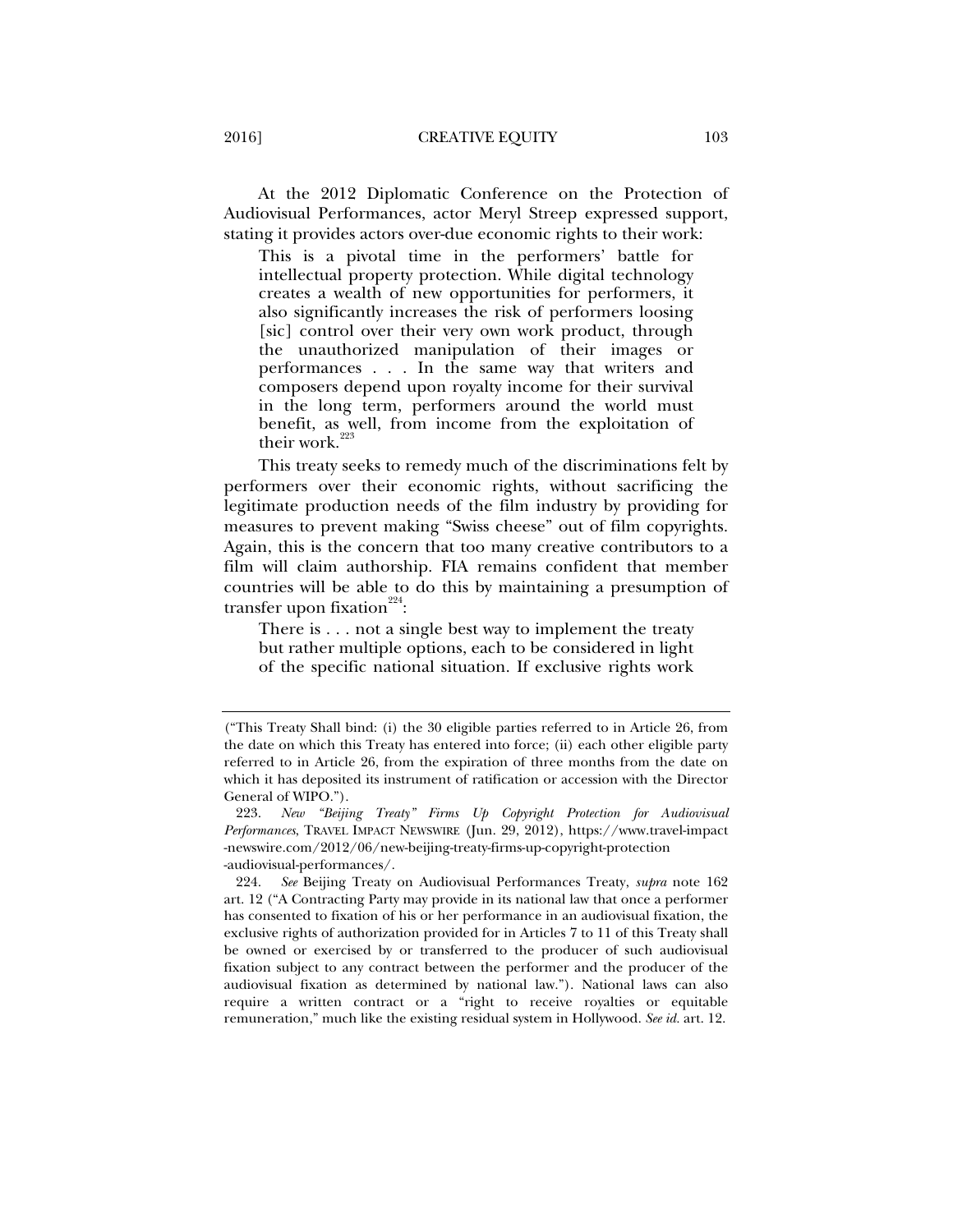particularly well in some countries, it is often where performers are well organized, where there is a healthy and dynamic practice of collective bargaining in the industry and possibly also where intellectual property regulations have not weakened the performers' leverage by providing for a presumption of transfer of their rights to producers. In most others, a combination of exclusive rights and unwaivable remuneration rights subject to mandatory collective management might be a better way forward.

In regards to the national treatment of this treaty, given that many actors are not affiliated with a professional union in the United States, Congress might consider creating a hybrid system that honors collective bargaining agreements while maintaining a collective management scheme for nonunion performers. No matter the specific devices to implement the treaty's terms, there would need to be deference to the balance in workers' rights already created by the existing work made for hire doctrine. In addition to the presumption of transfer provision, this treaty also excludes protection to extras—the background performers central to the *Lord of the Rings* "copyright of thousands" illustration provided in the *Garcia* decision.<sup>2</sup>

The *Garcia* majority considered the treaty to be "aspirational at best," but global efforts continue to move forward.<sup>227</sup> Four more countries (including China) have ratified the treaty, bringing the grand total up to ten countries; and in 2015, Maria A. Pallante, Register of the Copyright Office stated that she is working with the Obama Administration to have a "swift ratification" by the Senate.<sup>228</sup> Additionally, former Under Secretary of Commerce for Intellectual Property and Director of the U.S. Patent and Trademark Office David Kappos supports its adoption, calling the treaty a "milestone in protecting creative content around the world":

 <sup>225.</sup> INT'L FED'N OF ACTORS, *supra* note 10, at 31.

 <sup>226.</sup> *Garcia III*, 786 F.3d 733, 743 (9th Cir. 2015) ("Treating every acting performance as an independent work would not only be a logistical and financial nightmare, it would turn cast of thousands into a new mantra: copyright of thousands.").

 <sup>227.</sup> *Id.* at 742 n.8.

 <sup>228.</sup> *The Register's Perspective on Copyright Review: Hearing Before the H. Comm. on the Judiciary*, 114th Cong. 20 (2015) (statement of Maria A. Pallante, Register of Copyrights).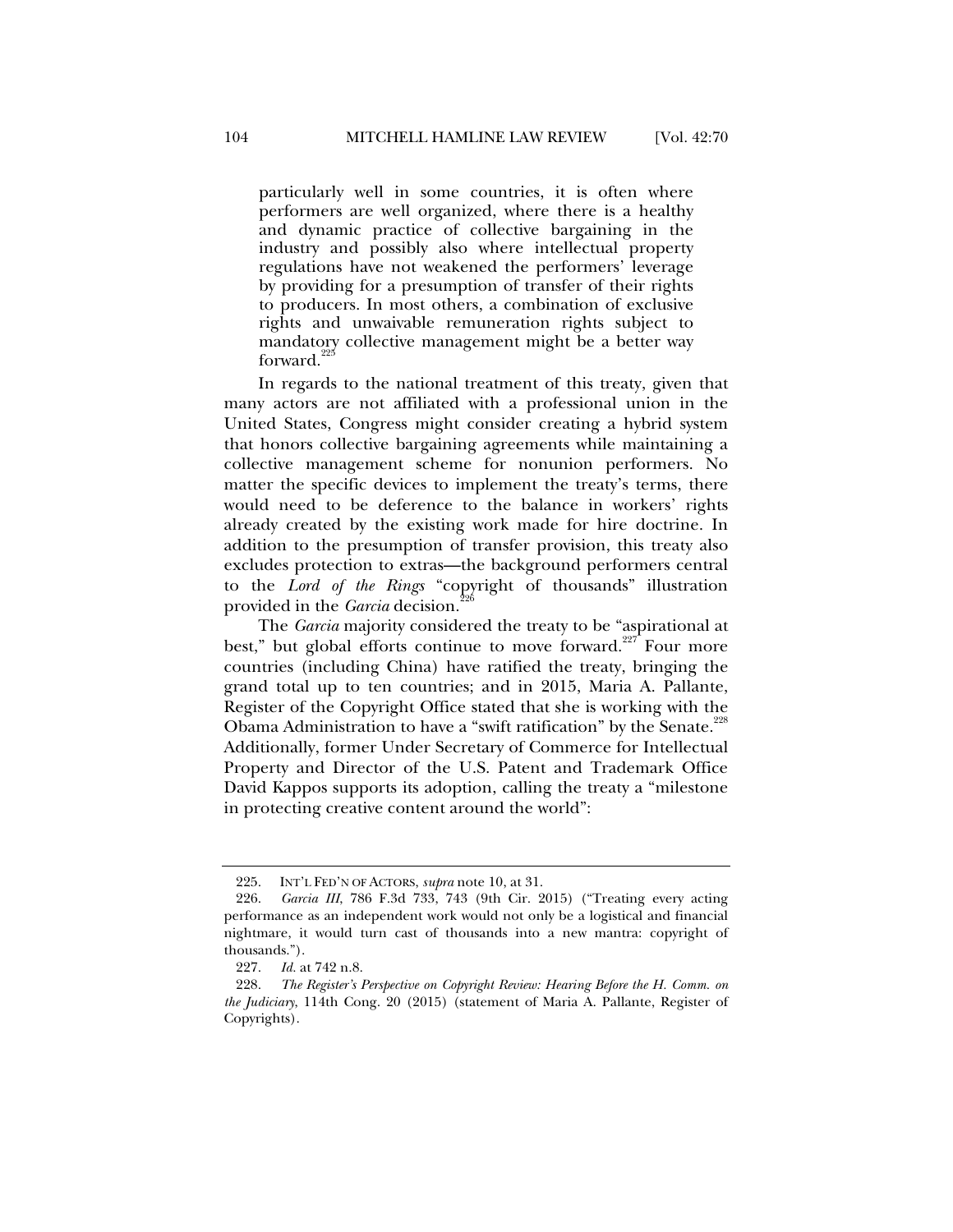For American actors—represented by SAG and AFTRA the treaty will increase global protection for performers and bring other countries legal norms into line with U.S. standards. It will not disrupt American motion picture companies' global distribution networks. It represents a win-win for labor and industry, allowing them to work even more closely in fighting global piracy. Ratification by the United States and key trading partners will also give American stakeholders another mechanism to promote protection of the intellectual property in their films.<sup>22</sup>

Hopefully the Senate will make the United States another country committed to improving the economic conditions of the working actor, and that Congress as a whole will view this international law as a floor, not a ceiling to what can be done for the craft.

# VI. PLACE THE ACTOR**'**S PERFORMANCE INTO EXISTING SUBJECT **MATTERS**

The judiciary still might be the best place to resolve the actor's copyright as Congress paved the way for new art forms to be categorized by way of judicial interpretation.<sup>230</sup> When the 1976 Copyright Act was enacted, its drafters strategically adjusted the scope of protection from "all writings of an author" to "original works of authorship."<sup>231</sup> This adjustment resolved the conflict between Congress' inclusion of new art forms and the Constitution's narrow protection of book authors.<sup>232</sup> As clearly articulated by the drafters of the 1976 Act, "authors are continually finding new ways of expressing themselves, but it is impossible to foresee the forms that these new expressive methods will take."<sup>233</sup> The 1976 Act discontinued the practice of explicitly listing

 <sup>229.</sup> David Kappos, *A Milestone in Protecting Creative Content Around the World*, DIRECTOR'S FORUM: A BLOG FROM USPTO'S LEADERSHIP (Jun. 26, 2012, 12:07 PM), http://www.uspto.gov/blog/director/entry/a\_milestone\_in\_protecting\_creative.

 <sup>230.</sup> *See* Gaiman v. McFarlane, 360 F.3d 644, 648 (7th Cir. 2004) ("[C]opyrightability is always an issue of law."); H.R. REP. NO. 94-1476, at 51 (1976), *reprinted in* 1976 U.S.C.C.A.N. 5659, 5664.

 <sup>231.</sup> *See* Feist Publ'ns. Inc. v. Rural Tel. Serv. Co., 499 U.S. 340, 355 (1991); H.R. REP. NO. 94-1476, at 51, *as reprinted in* 1976 U.S.C.C.A.N. 5659, 5664.

 <sup>232.</sup> Copyright Act of 1976, Pub. L. No. 94-553, § 120, 90 Stat. 2541, 2544–45 (codified as amended at 17 U.S.C. § 102).

 <sup>233.</sup> H.R. REP. NO. 94-1476, at 51.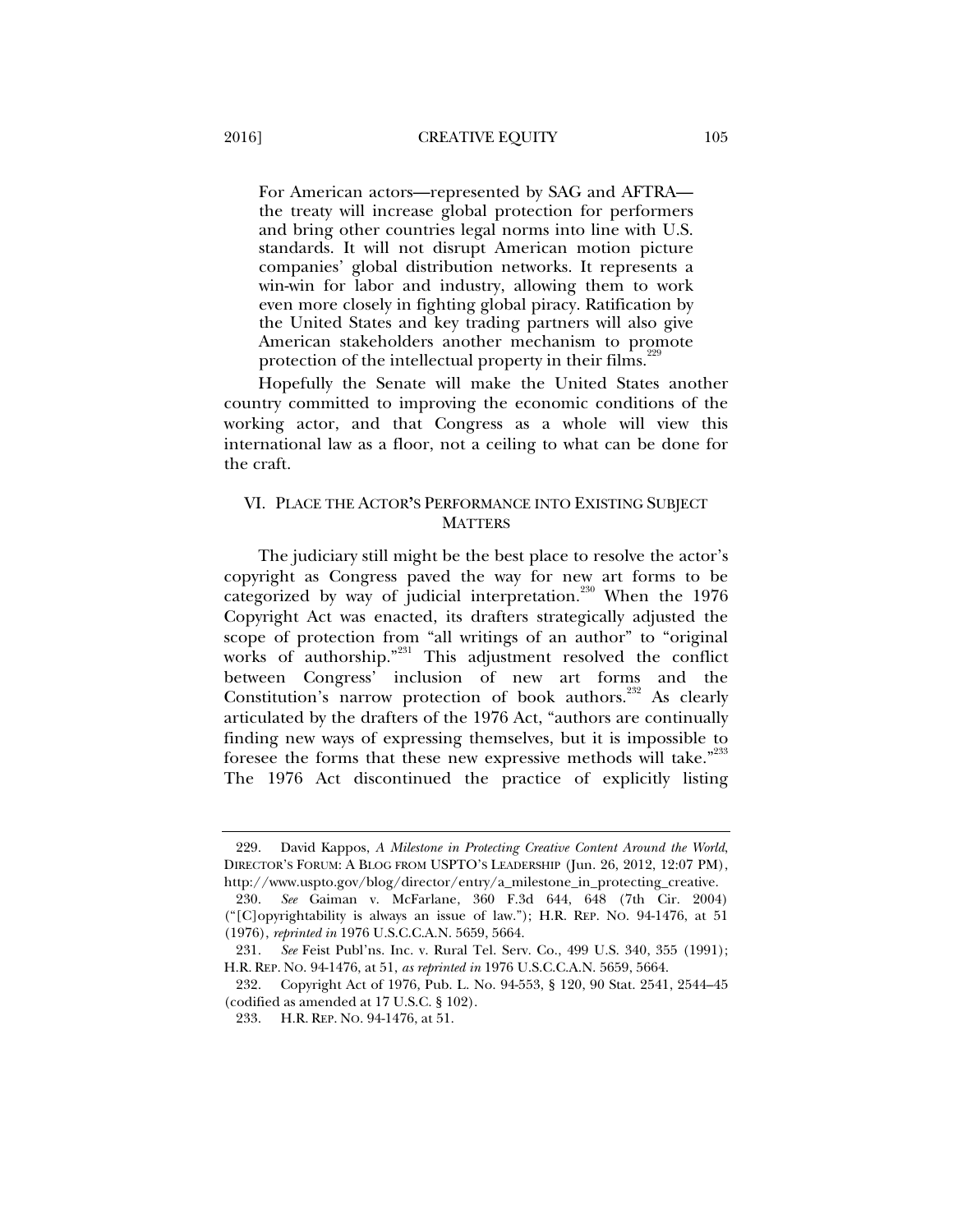protected art forms.<sup>234</sup> Now, art can be placed within a subject matter.<sup>235</sup> These generous categories allow the judiciary to find a place for new art forms without Congress having to create a new category.<sup>236</sup>

An actor's performance can be categorized as both a "pantomime and choreographic" work, or a "dramatic" work, depending on whether the underlying script is impacted.<sup>237</sup> The two subject matters already overlap with one another as speaking and actions are used to perform a dramatic work.<sup>238</sup> The former would issue an actor a derivative copyright interest, and would operate much like the marriage of "musical works" and "sound recording."239 The latter would allow actors to claim joint authorship. By using existing models, actors would be provided copyright interests without having to wait for congressional action on the Beijing treaty. Furthermore, the implementation of this system would balance the rights of the actor with those of the playwright.

Defining the actor's performance within the walls of "pantomimes and choreographic works" gives flexibility to the various scenarios that may result in a copyrightable work.<sup>240</sup> The Oxford English Dictionary defines acting as "[t]he performing of plays or other fictitious scenes and incidents, playing, dramatic performance; feigning a character not one's own."<sup>241</sup> Theatrical performance, while commonly found on stage, can occur in any situation without impacting the artistic quality of the work.<sup>242</sup>

 <sup>234.</sup> Copyright Act of 1909, Pub. L. No. 60-349, § 5, 35 Stat. 1075 (1909) (replaced with The Copyright Act of 1976).

 <sup>235.</sup> *See* 17 U.S.C. §102 (2012) ("Literary works," "musical works," "dramatic works," "pantomimes," "pictorial, graphic, and sculptural works," "motion pictures and other audio visual works"; and "sound recordings")

 <sup>236.</sup> In fact, since the 1976 Act, the only amendment to the subject matter list came in 1990 with the addition of "architectural works." *See* Architectural Works Copyright Protection Act (AWCPA), Pub. L. No. 101–650, §§ 701–706, 104 Stat. 5133 (1990) (codified at scattered sections of 17 U.S.C.).

 <sup>237.</sup> *See* 17 U.S.C. § 102.

 <sup>238. 3</sup> GOLDSTEIN, *supra* note 36, § 2.6.2.

 <sup>239.</sup> Maxwell, *supra* note 169, at 396 (proposing that "directors may also make the secondary argument that stage directions are a derivative work").

 <sup>240.</sup> *See generally* Yellin, *supra* note 160, at 238–39 (proposing a similar structure for the director's copyright).

 <sup>241.</sup> THE OXFORD DICTIONARY (2d ed. 1989).

 <sup>242.</sup> Telephone Interview with Gülgün Kayim, *supra* note 50 (stating that the AEA fails to provide systems for when its members get involved in performances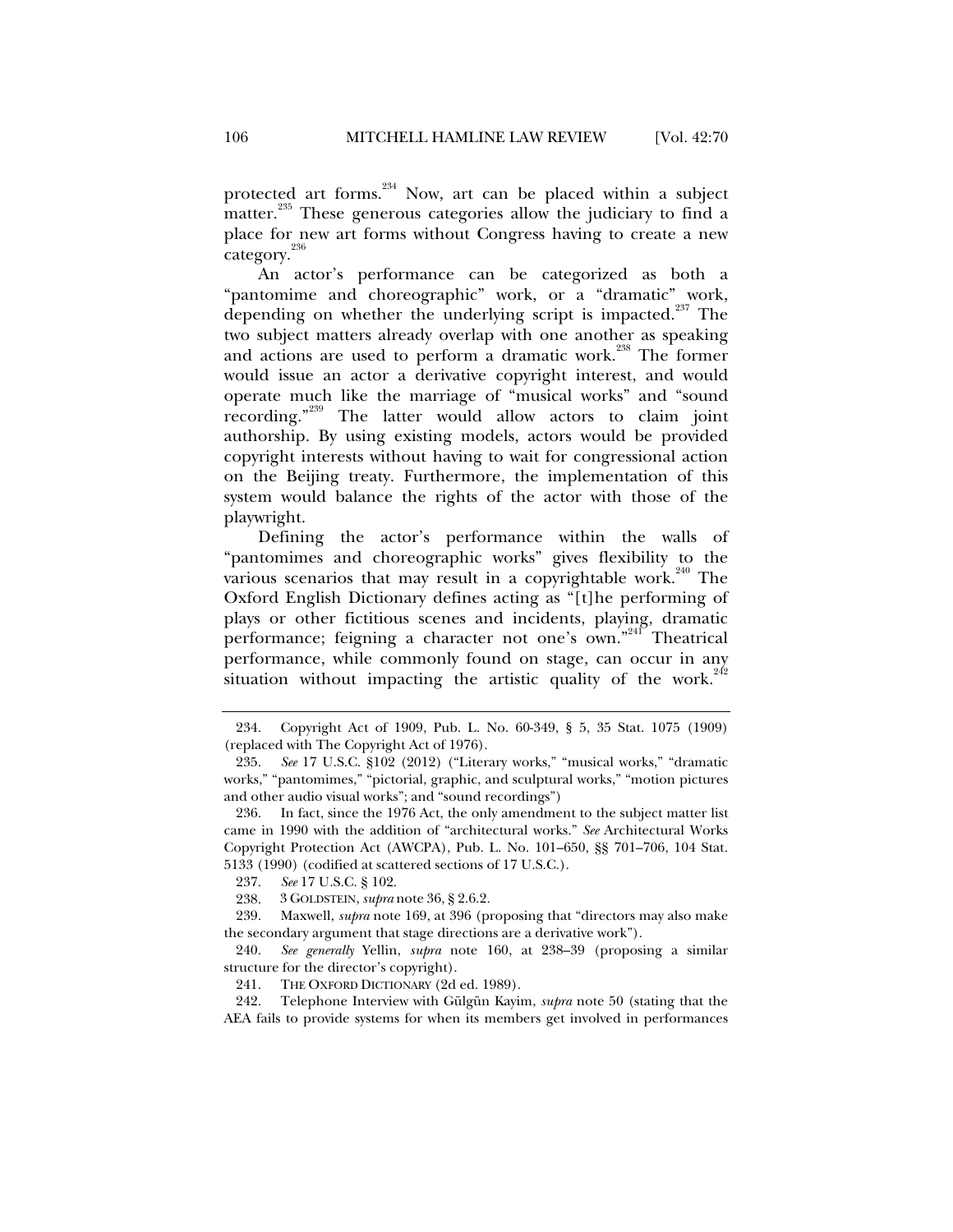Furthermore, it is a fitting title to the work of the actor, as acting is largely a physical feat.<sup>243</sup> An actor's choices in blocking and physical characterizations largely make up their unique contribution.

In *Horgan v. MacMillan Inc.*, the court extended a dancer's copyright beyond physical movements to include attitudes and the placement of dancers on the stage.<sup>244</sup> By extending this holding to acting under the "pantomimes and choreographic works" category, an actor's physical choices, expressions, and line delivery could be protected work. After all, an actor's movements, and line delivery blend to create a performance. In portraying a distraught teenager, an actor may decide to combine Sid Vicious from the Sex Pistols and a Kangaroo—perhaps pouncing about the stage, flailing his arms, and delivering every line with a passive aggressive, angsty tone. This type of copyright ownership would be limited to the actor's contributions, and would not impact the rights of the playwright's underlying work, as is a requirement of derivative works.<sup>245</sup> If an actor claims their performance alters the underlying script, then there will be a battle of joint authorship for the playwright's "dramatic works" interest.<sup>246</sup> If an actor's performance results in contributions to the script or storyline, then the actor should argue for joint authorship under the "dramatic works" category.

that are outside of a brick and mortar theater house).

 <sup>243.</sup> David Bridel, *In the Beginning Was the Body*, 28 AM. THEATER, Jan. 1, 2011, at 129–30, http://www.americantheater.org/2011/01/01/in-the-beginning-was -the-body (discussing the interplay between the body, the mind and the spirit in theater performance, which explains the vast array of physical acting training programs available).

 <sup>244. 789</sup> F.2d 157, 162 (1986).

 <sup>245.</sup> *See* 17 U.S.C. § 103(b) (2012) (stating that a derivative work "extends only to the material contributed by the author of such a work, as distinguished from the preexisting material employed in the work"); Entm't Research Grp. v. Genesis Creative Grp., 122 F.3d 1211, 1220 (9th Cir. 1997) ("If copyright protection were given to derivative works that are virtually identical to the underlying works, then the owner of the underlying copyrighted work would effectively be prevented from permitting others to copy her work since the original derivative copyright holder would have a de facto monopoly.").

 <sup>246.</sup> Congress failed to provide definitions to "dramatic works" and "pantomimes and choreographic." 17 U.S.C. § 102. These categories have "fairly settled meanings." The arguments by actors and directors as to their contributions to a theatrical work have proved this assumption false. H.R REP. NO. 94-1476, 53 (1976), *as reprinted in* 1976 U.S.C.C.A.N. 5659, 5666-67.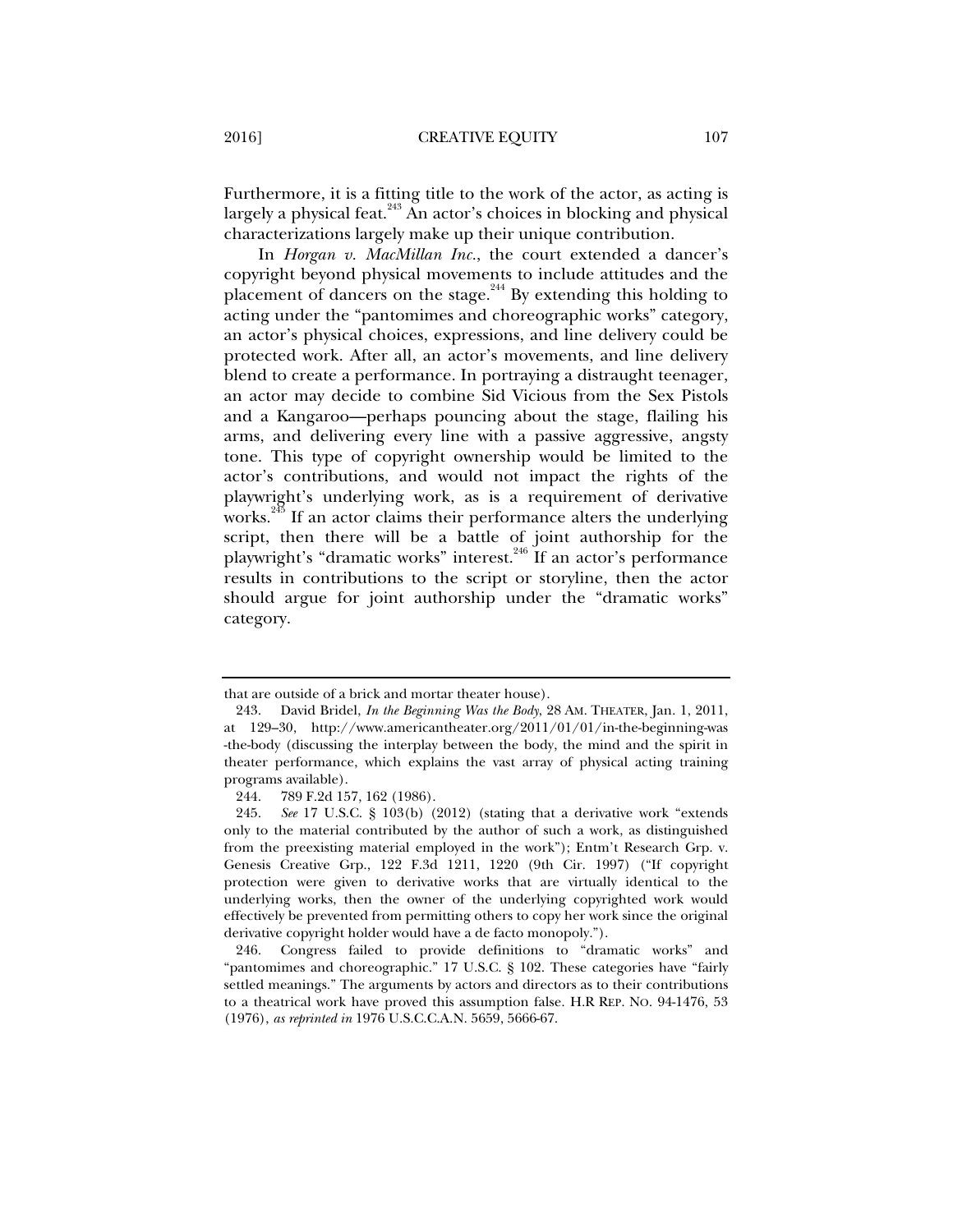This division of a performance would not be the first time the Act divided a singular work into various interests.  $247$  In 1971, Congress created the "sound recording" copyright, distinct from the "musical works" copyright to respond to the millions lost to unauthorized copying of sound recordings.<sup>248</sup> Under this category, song performers and producers claim authorship that is separate from the underlying music or lyrics.<sup>249</sup> The law should replicate this successful model by utilizing the "pantomime and choreographic," and "dramatic works" categories.<sup>250</sup> Largely it would be a systematic way to create limitless derivative works, and a ticket for actors to claim joint authorship.<sup>251</sup> The flexibility of derivative works is particularly relevant in live theater, where a play will be reproduced—with new directors and casts—throughout the world.<sup>252</sup>

#### VII. CONCLUSION

*A Chorus Line* remains the poster child for collaborative authorship problems. The musical won nine Tony Awards, a Pulitzer Prize, and has received over \$280 million in gross revenue.<sup>253</sup> The script was based on the personal stories of nineteen dancer-actors.254 The dancer-actors were invited to participate in a play development session where a video camera recorded them talking about child abuse, divorce, and dancing for twelve hours.<sup>255</sup> In exchange for having a video camera record their experiences,

 <sup>247.</sup> NIMMER & NIMMER, *supra* note 201, § 2.10(A).

 <sup>248.</sup> *Id*.

 <sup>249.</sup> *Id.* § 2.10(A)(2)*.* 

 <sup>250. 17</sup> U.S.C. §§ 102(a)(3), (4).

 <sup>251.</sup> NIMMER & NIMMER, *supra* note 201, § 3.01.

 <sup>252.</sup> Gallia, *supra* note 27, at 251 ("Granting directors protection as authors of derivative works offers a flexible arrangement, one that can accommodate first and subsequent productions of plays for which the playwright owns the copyright as well as productions of work in the public domain."); Keller, *supra* note 196, at 936 (proposing derivative works for theater collaboration as the "the playwright keeps intact a copyright in the original *script* as written and has the option of licensing it in that form. A new and separate copyright is available in the derivative *play* and its resulting production script").

 <sup>253.</sup> Campbell Robertson, *'Chorus Line' Returns, as Do Regrets Over Life Stories Signed Away*, N.Y. TIMES (Oct. 1, 2006), http://www.nytimes.com/2006/10/01 /theater/01line.html?pagewanted=all.

 <sup>254.</sup> *Id.*

 <sup>255.</sup> *Id.*